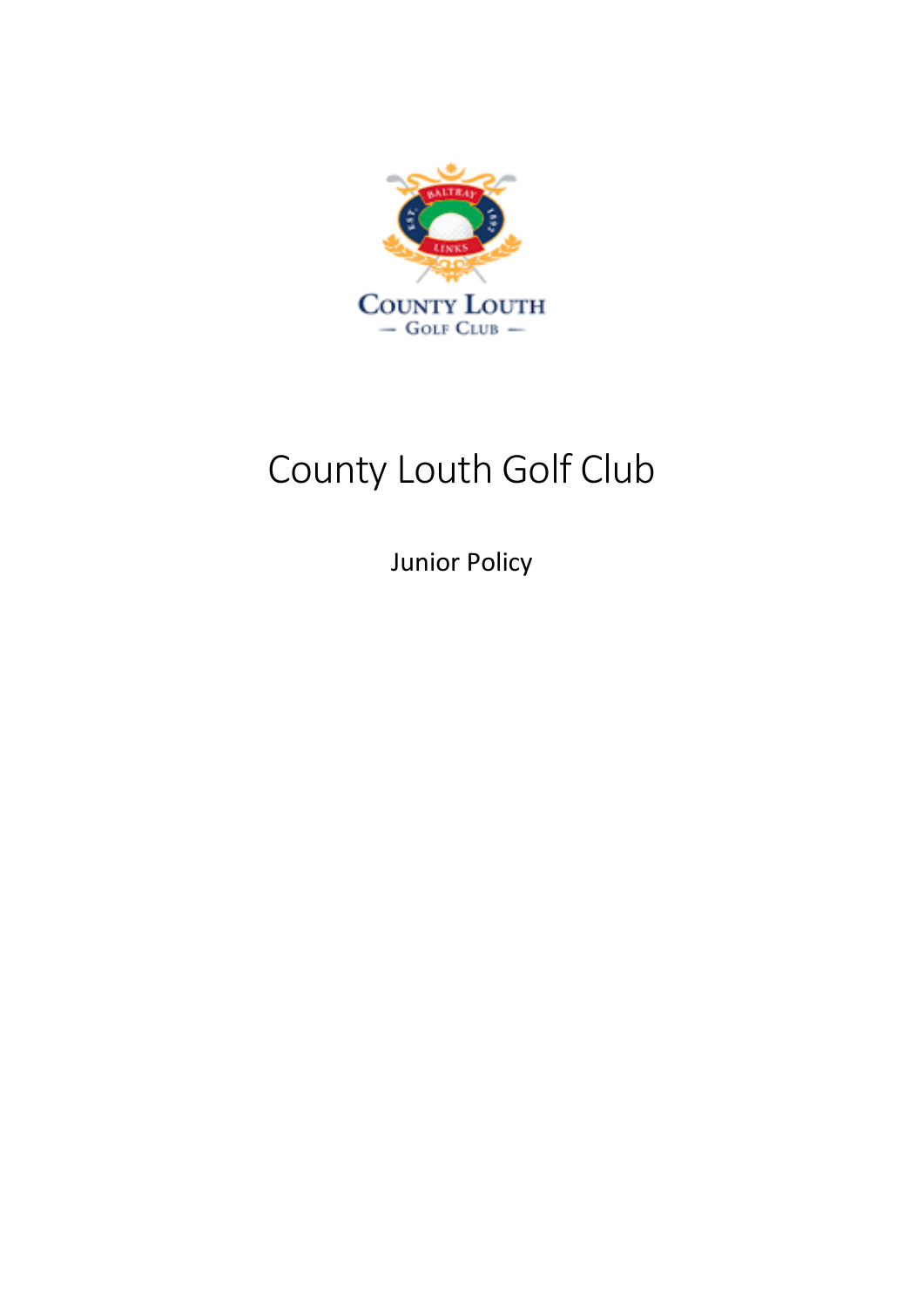### Contents

| County Louth Golf Club and its affiliated organisations believe that parents should:  18 |  |
|------------------------------------------------------------------------------------------|--|
|                                                                                          |  |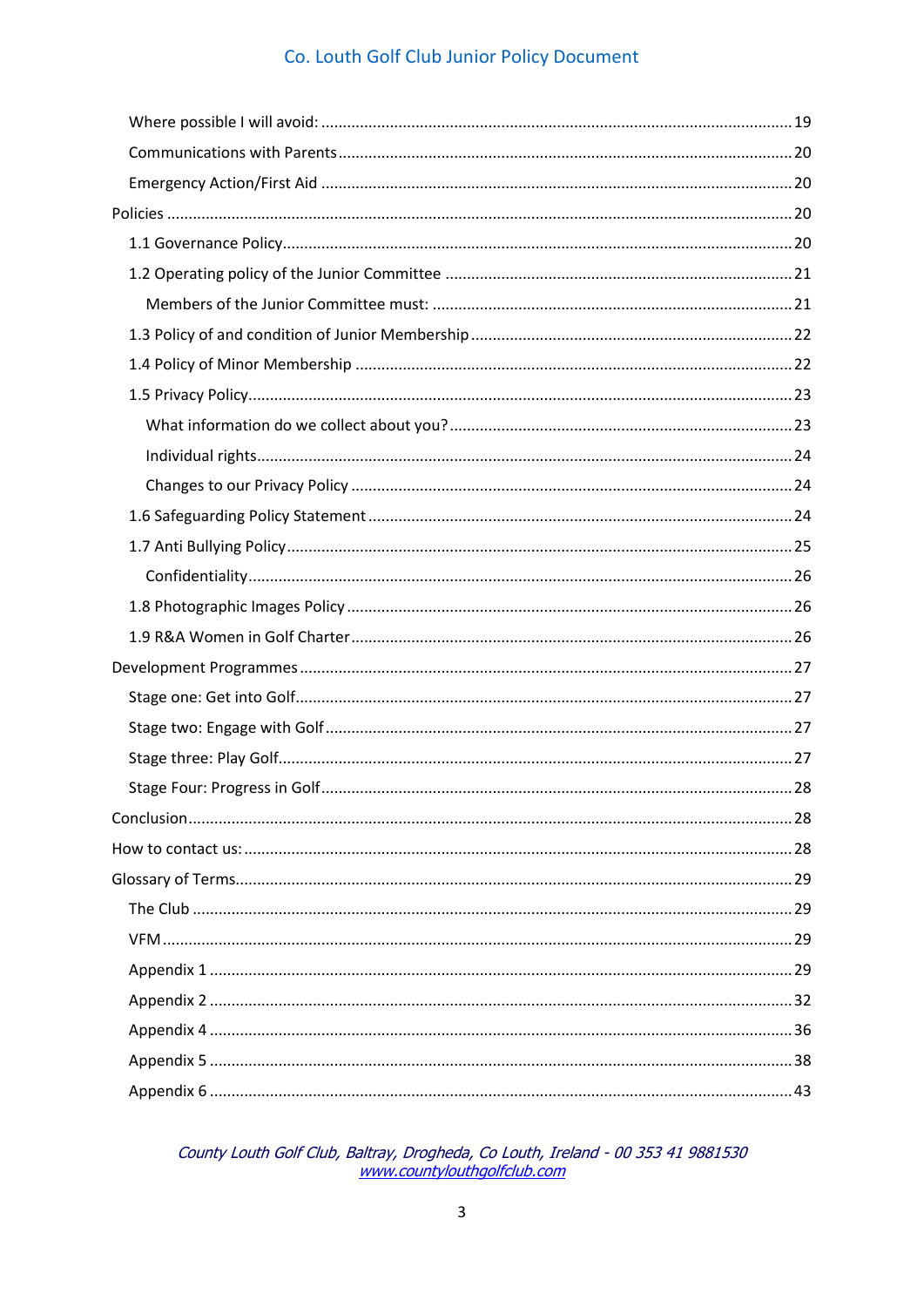Appendix 7 [............................................................................................................................................43](#page-42-1)

### Table of Contents

### <span id="page-3-0"></span>Introduction

Having regard to article 6.9 of the constitution of County Louth Golf Club the Management Committee set up a sub-committee to operate under its control with administrative powers to implement policy, govern, develop and promote Junior golf. This sub-committee, called the Junior Committee, is the decision-making body for Junior golf of County Louth Golf Club; nonetheless, matters pertaining to Junior golf will be referred to the Management Committee for further considerations. The principal objective of this policy document is to create a structured environment embedded in a culture of transparency and accountability to create trusting relationships with all stakeholders.

This policy document is an expression of the Junior Committee's responsibility, legal obligation and duty of care to the Junior Members of County Louth Golf Club. It is a document that demonstrates our governing rules, strategic development plans and expected outcomes for junior golf for the foreseeable future. This policy document provides clear important and precise information relating to the Club's policies, procedures and rules that all junior golfers are encouraged to follow. This document is a policy of continuity, one that will embrace the interactive process of change and implementation over time to attain our objectives for Junior golf at the Club. The development of this policy document has been informed through consultations with all relevant stakeholders. The views of all those affected by our policies are consulted during the development of policies. This policy document is readily available on the Club's website for scrutiny by all concerned; we encourage all our Junior Members, parents/guardians and those associated with junior golf to read this policy document.

It is the Club's intention to support our young golfers in becoming active members participating in both organised and casual ways in every aspect of club life. A key objective of the Junior Committee is to implement, monitor and evaluate golf development programs for our young golfers. This document outlines our safeguarding policy and is following the Children's First Act 2015, under the guidance of the Golf Ireland's *Code of Ethics for Golf for Young People*, to provide a safe and caring environment free from bullying and harassment. County Louth Golf Club is committed to safeguarding and promoting the welfare of our young golfers and expects all our members and those associated with junior golf to share this commitment. County Louth Golf Club has adopted the guidelines contained in Golf's Safeguarding Policy as recommended by the Irish Sports Council and Golf Ireland. These recommendations are contained in the club's Safeguarding Policy, a copy of which is available on request from the Manager, or on the Club website.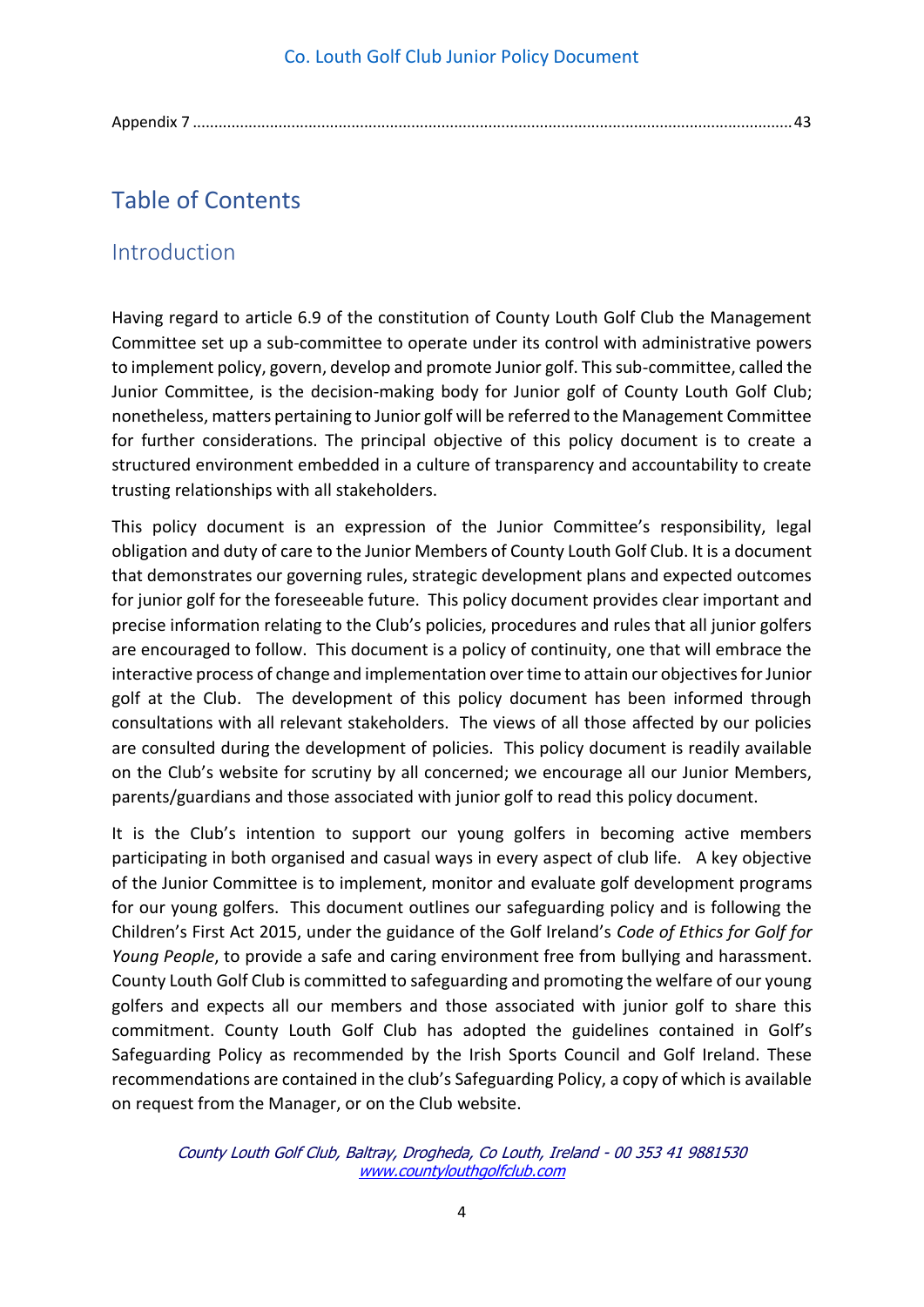This is a revised document thus far it preserves and presents the text in the format in which it was passed. Where policy and/or legislation is amended, repealed or revoked this information is not represented in this revision but where amended will be reflected in revised policy editions.

Policy review will naturally occur at our monthly meetings to improve the effectiveness, efficiency of our policy procedures pertaining to junior golf at County Louth Golf Club. However, it may not be possible to correct policy mid-term therefore to ensure our policies are current and working as intended an independent policy advisory sub-group will be set up to review policy on an annual basis.

### <span id="page-4-0"></span>Policy Statement

Our sole purpose is to provide the best golfing experience for our young golfers; by offering playing opportunities and by developing enjoyable and sustainable Junior Golf programmes to enable them to reach their full potential. County Louth Golf club is fully committed to creating a safe, caring and inclusive environment for all members, most notably our Junior Members, to flourish and enjoy the game of golf. The Management and Junior Committees of County Louth Golf Club are committed to ensuring the safety and welfare of our minor and Junior Members.

### <span id="page-4-1"></span>Purpose of Policy

The principal purpose of our policies in relation to Junior Golf at County Louth Golf Club is to address the needs of our junior golfers; set guidelines for what the Club considers acceptable behaviour and implement junior golf development programmes.

Policies formulated and agreed by the Junior Committee are in compliance with the relevant legal and regulatory requirements.

The legal and regulatory requirements in this document are based on national guidelines as outlined in the following documents:

• Code of Ethics and Good Practice for Children's Sport, Sports Ireland (SI) & Sports Council Northern Ireland (Sport NI), 2005

• Children First: National Guidance for the Protection and Welfare of Children, Dept. of Health & Children 1999, revised 2009 and again in 2011 by the Department of Children and Youth Affairs

- National Vetting Bureau (Children and Vulnerable Persons) Acts 2012 to 2016
- Children First Act 2015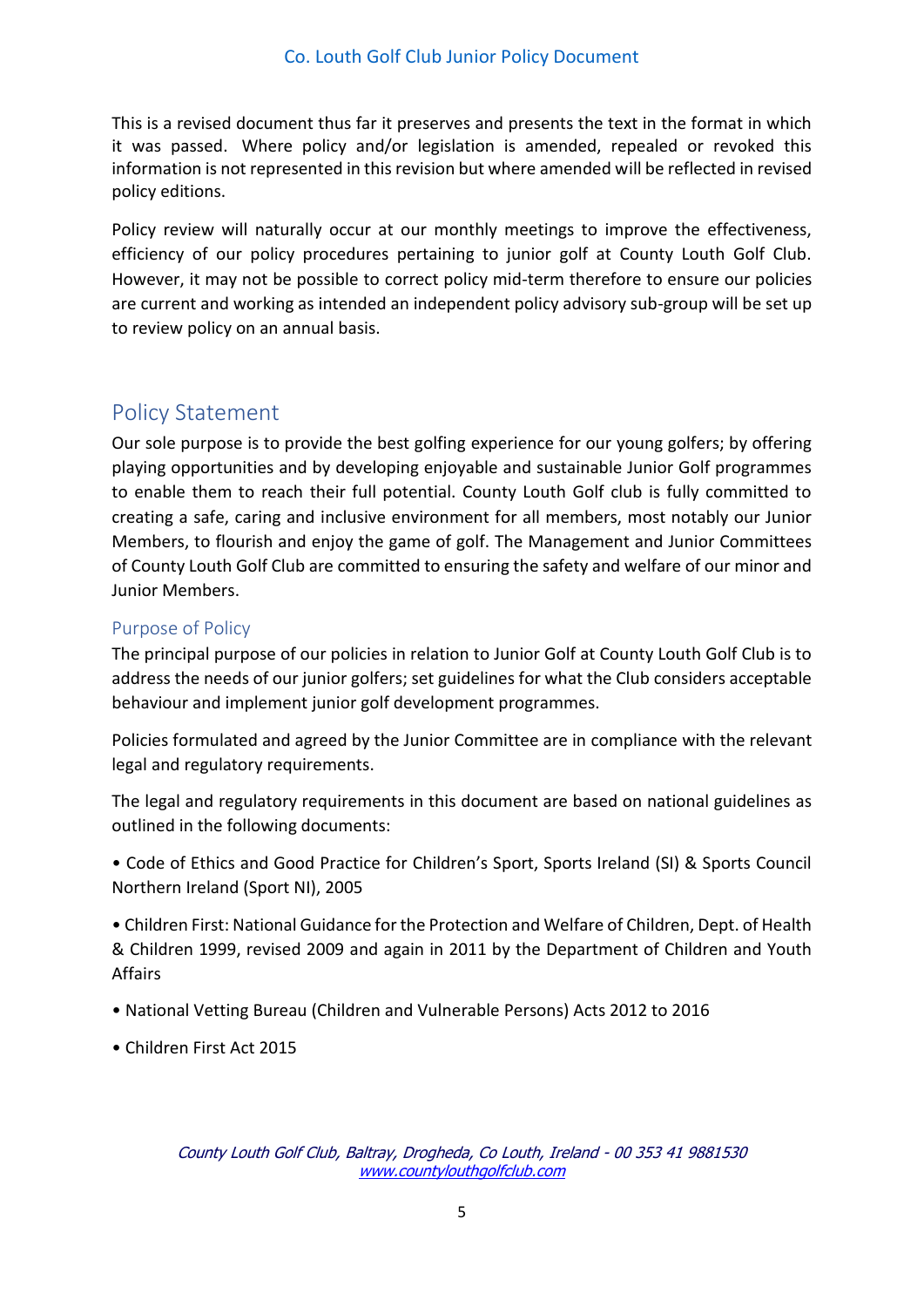## <span id="page-5-0"></span>Scope of this Policy The Manager of County Louth Golf Club The Junior Convenor The Junior Committee The Club Officials and Management Committee of County Louth Golf Club The Golf Professionals The Club's Designated Liaison person The Club's Children's Officer Parents/Guardians of Junior Members Junior Members

### <span id="page-5-1"></span>The Junior Committee

The purpose of the Junior Committee is to manage, promote and develop junior golf for County Louth Golf Club.

The Chairperson undertakes to be an effective leader, a people person, assertive, impartial and objective, one that will identify the different capabilities and skillset of each committee member and utilise those talents for the good of junior golf.

Each committee member will undertake to be an effective committee member, by being committed to the purpose of the committee, accountable and responsible to their appointed portfolio and given to the prospective interest of fellow committee members.

The Junior Committee is committed to a culture of accountability and transparency. This includes assessing the needs of junior golf at the Club, coordinating and devising strategic development plans. In the short to medium term the role will involve identifying problems encountered by junior golf and put a plan in place to resolve the issues. It also entails providing a vision and direction for the future of junior golf at County Louth Golf Club.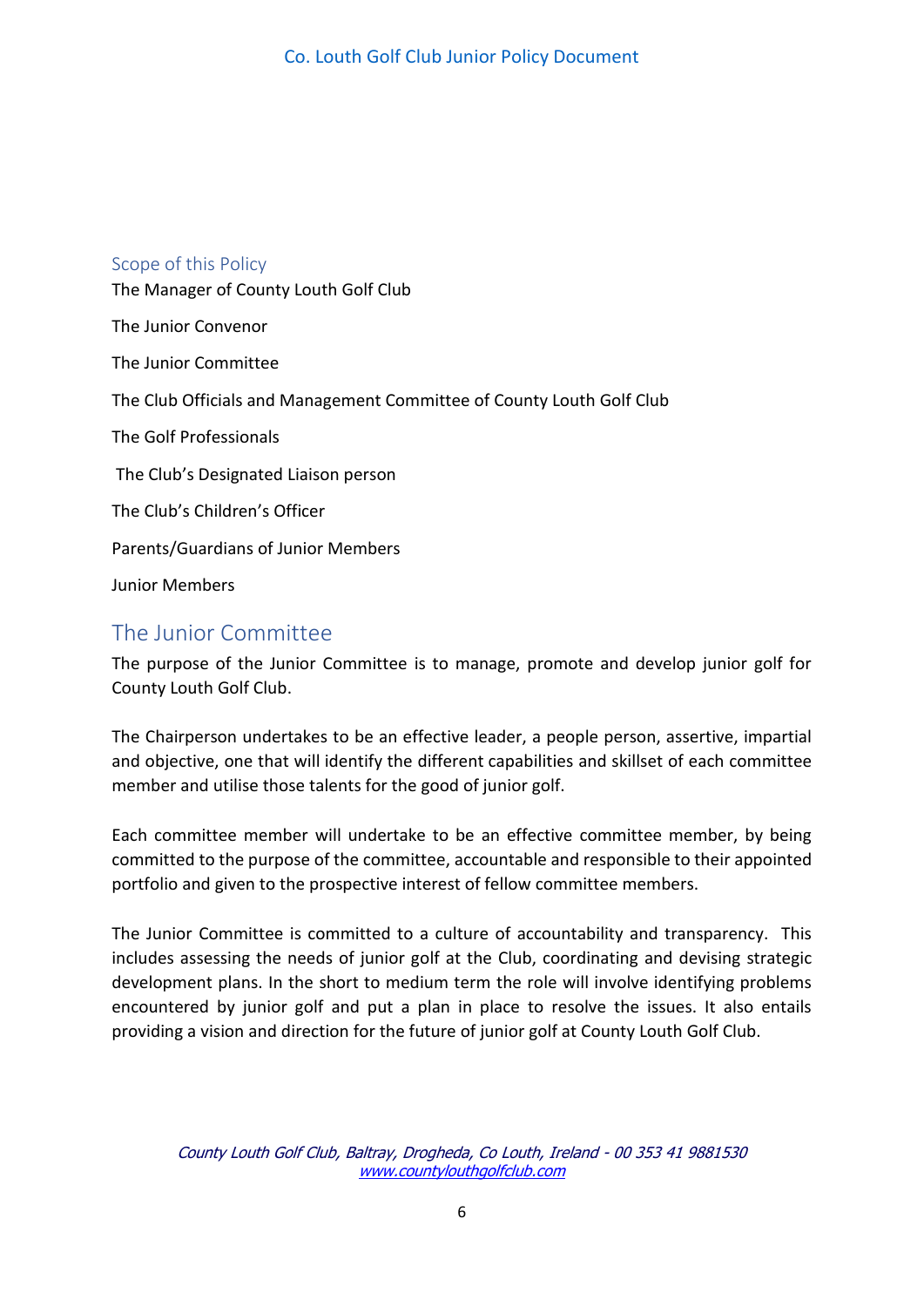### **The structure of the Junior Committee duties and responsibilities of each member include, but are not limited to, the following:**

### <span id="page-6-0"></span>Junior Convenor/Chairperson

Chairs and directs meetings, plans agenda and ensures that matters are dealt with in a timely and efficient manner. Duties include:

- Work with the secretary in keeping accurate records of meetings and preparing reports.
- Take the lead to enable change and address conflict.
- Be aware of current matters in relation to junior golf.
- Advocate for and represent the Junior Committee with all other club committees and relevant stakeholders.
- Plan for the succession of committee members though the recruitment and renewal of new members for the Junior Committee.
- Draft an annual report pertaining to junior golf at County Louth Golf Club.

### <span id="page-6-1"></span>Junior Committee Secretary

Assists Junior Convenor in organising effective meetings by planning agenda and maintaining accurate records of meetings, notes all decisions agreed and understood before circulating minutes. In conjunction with the Junior Convenor liaises with the Junior Committee's communications officer regarding notices, reports and correspondence.

### <span id="page-6-2"></span>Junior Committee Treasurer

Manages and explores fundraising opportunities. Draft annual budget to include competitions, coaching and teams' expenses.

### <span id="page-6-3"></span>Junior Committee Officer for Safeguarding & Compliance

This portfolio oversees systems and processes of good governance to ensure the effectiveness and accountability to build trust and confidence with all our stakeholders. This office ensures compliance of all legal and regulatory requirements for the Junior Committee. Updates and reviews policy on a regular basis and appoint an independent policy review group annually.

### <span id="page-6-4"></span>Junior Communications Officer & Membership Development Officer

Implement the Junior Committee's communication requirements to include monthly newsletter, annual report and management of social media through the Club's website. Liaises with the Committees Junior Convenor and Secretary regarding correspondence with our Junior Members/parents and relevant stakeholders. Promote junior golf at County Louth Golf Club.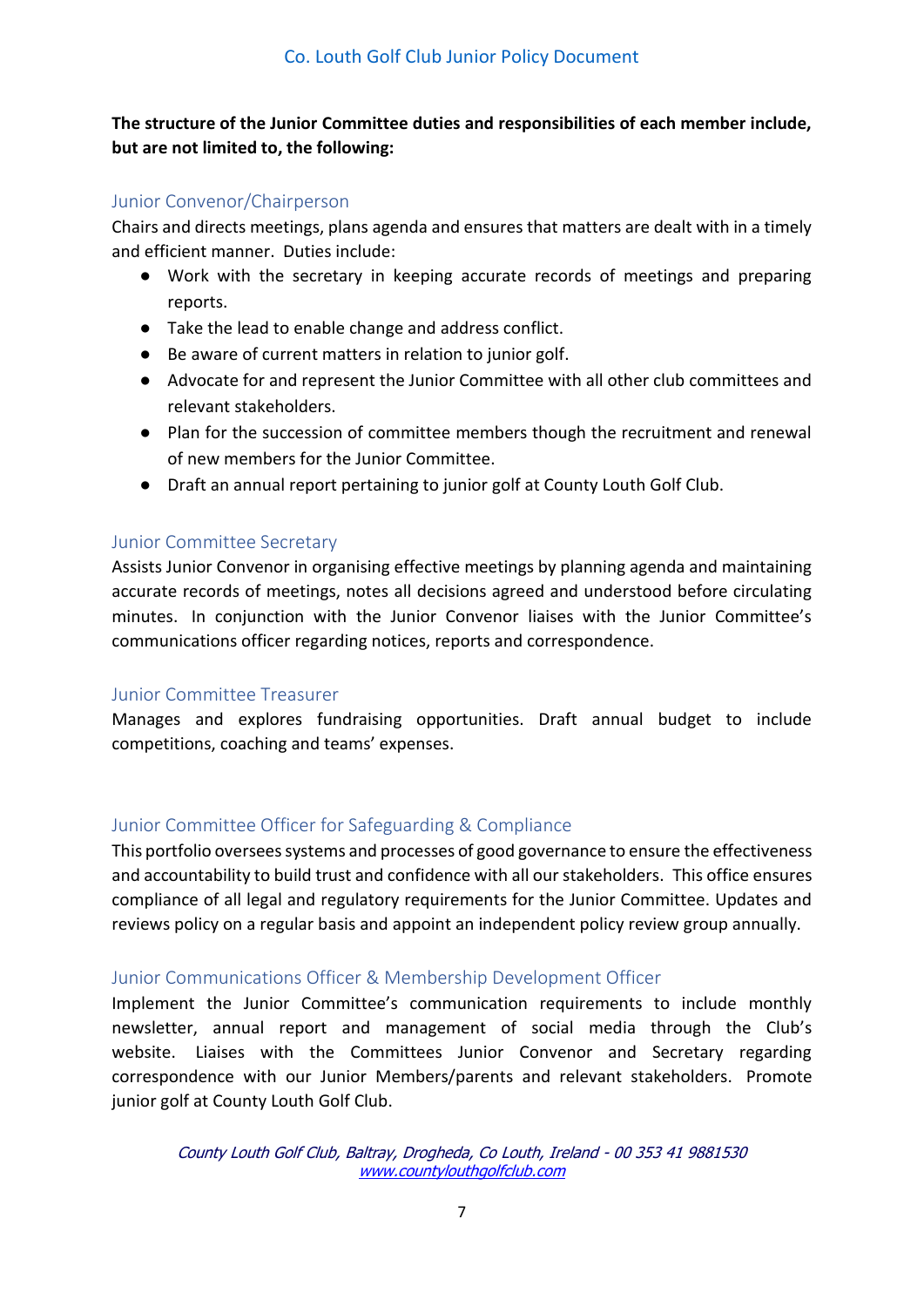This position is also a customer service role serving the needs of our Junior Members and their parents/ guardians. The role includes collecting and collating relevant data in relation to junior and minor membership, promoting membership, recruiting new members and retaining current members.

### <span id="page-7-0"></span>Junior Committee Officer for competitions/handicaps & teams

This portfolio is responsible for the scheduling and administration of all competitions to include match-play and Golfer of the Year, including the issuing of the terms of competitions. This office is responsible for the administration of handicaps of junior golfers. Manage and administer all Golf Ireland & local Interclub teams including entries, selection, and transportation.

### <span id="page-7-1"></span>Junior Committee Officers for coaching, Academy & Volunteers

Drafts, budgets in line with our VFM approach. Manage coaching and development plans agreed by the Junior Committee and the PGA Professional. Ensures all our Junior Members have an opportunity to avail of all coaching programs. Liaise with juniors regarding coaching and golfing experience. In conjunction with the professional provide feedback on progression of junior golfers and generate assessment and further recommendation reports for the same.

Implement coaching and development plan and draft a three-month (June July August) itinerary of events/programmes for minor members. Manage a panel of Leaders that will assist the PGA Professional with delivery of the minor summer programme.

A Volunteers Sub Committee will coordinate the training and safeguarding requirements for our volunteers. This activity will involve providing our volunteers with the necessary skills to undertake duties in relation to junior golf. The officer for volunteers will draft, review and implement a charter for volunteers. The role will involve providing our volunteers with the necessary skills to undertake duties in relation to junior golf, in compliance with Golf Ireland best practise.

### <span id="page-7-2"></span>Rules & Regulations for Junior Members of County Louth Golf Club

### **The Junior Committee would like to extend a warm welcome to our new and existing members. We hope you enjoy your time at County Louth Golf Club.**

<span id="page-7-3"></span>General

● Junior Members must always be courteous and conduct themselves with due regard to other members on the golf course and in the clubhouse.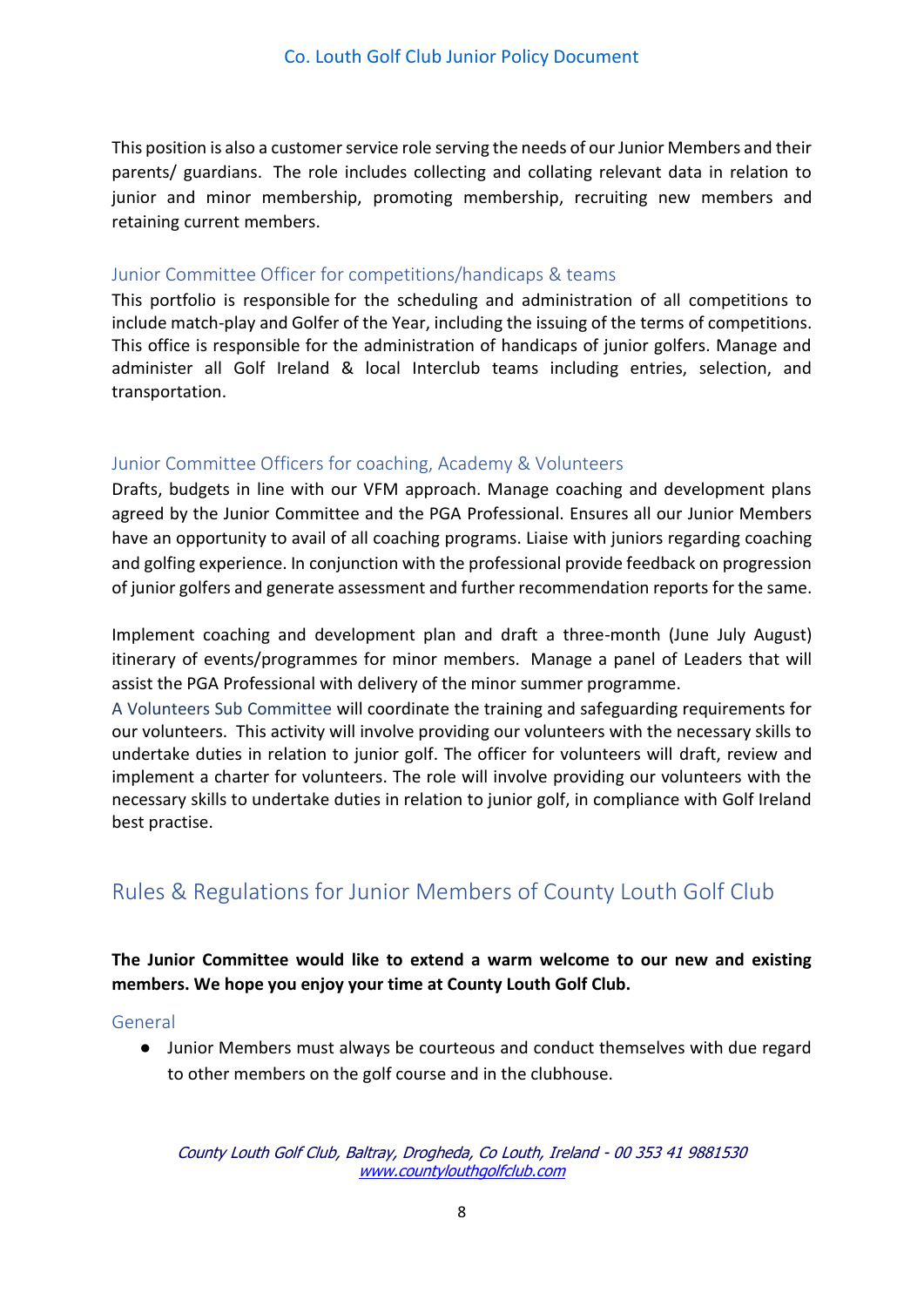- It is not desirable for Junior Members to be on the club premises after 10pm. unless accompanied by a parent or an adult. Junior Members are not, under any circumstance, allowed upstairs in the clubhouse.
- Tuesday is Ladies competition day. Junior Members are not encouraged to be on the course, except for Junior Girls who can participate in that day's competition.

### <span id="page-8-0"></span>Course Etiquette

- Junior Members may play in reserved member's time but **only** where there is space and managed by the reception. They can also compete in the men's and ladies' competition, please check eligibility on the junior web site or Notice Board before competing.
- At all times, Junior Members must observe normal golf etiquette and maintain their place on the golf course, observe practice ground and putting green notices. This is very important. Ready golf is always mandatory.
- All Junior Members must be equipped with their own set of golf clubs.
- All Junior Members will be required to fill in divots with bags of sand and seed mix provided, rake bunkers, remove and replace flagstick carefully to avoid any damage to the hole and repair plug marks on greens.
- Conduct unbecoming of a Junior Member of the Club will not be tolerated.

### <span id="page-8-1"></span>Teams

- The Club sweater must be worn when representing the Club at matches. Junior Members are also encouraged to wear the Co. Louth GC sweater when playing in Golf Ireland junior competitions. A discount scheme is in place to help Junior Members that need to purchase a club sweater.
- Junior Members who are also members of another club will be expected to be available to represent County Louth Golf Club, if selected to inter-club competitions.
- Team organiser's decisions are final and should not be challenged.

### <span id="page-8-2"></span>Clubhouse Etiquette

- All dress code notices and requirements must be observed. Golf footwear, hats etc. should not be worn in the clubhouse.
- Juniors are not allowed cigarettes, alcohol, aerosols, or any illegal substances. Any Junior Member found to be in breach of the rule would be sanctioned by the Junior Committee and may be liable to dismissal from the club.
- Juniors are not to "hang around" the clubhouse. Junior Members must not loiter in locker rooms, corridors or the environs of the club. Persistent loitering may jeopardise membership renewal.
- Junior Members should never use their camera function in locker rooms / changing area.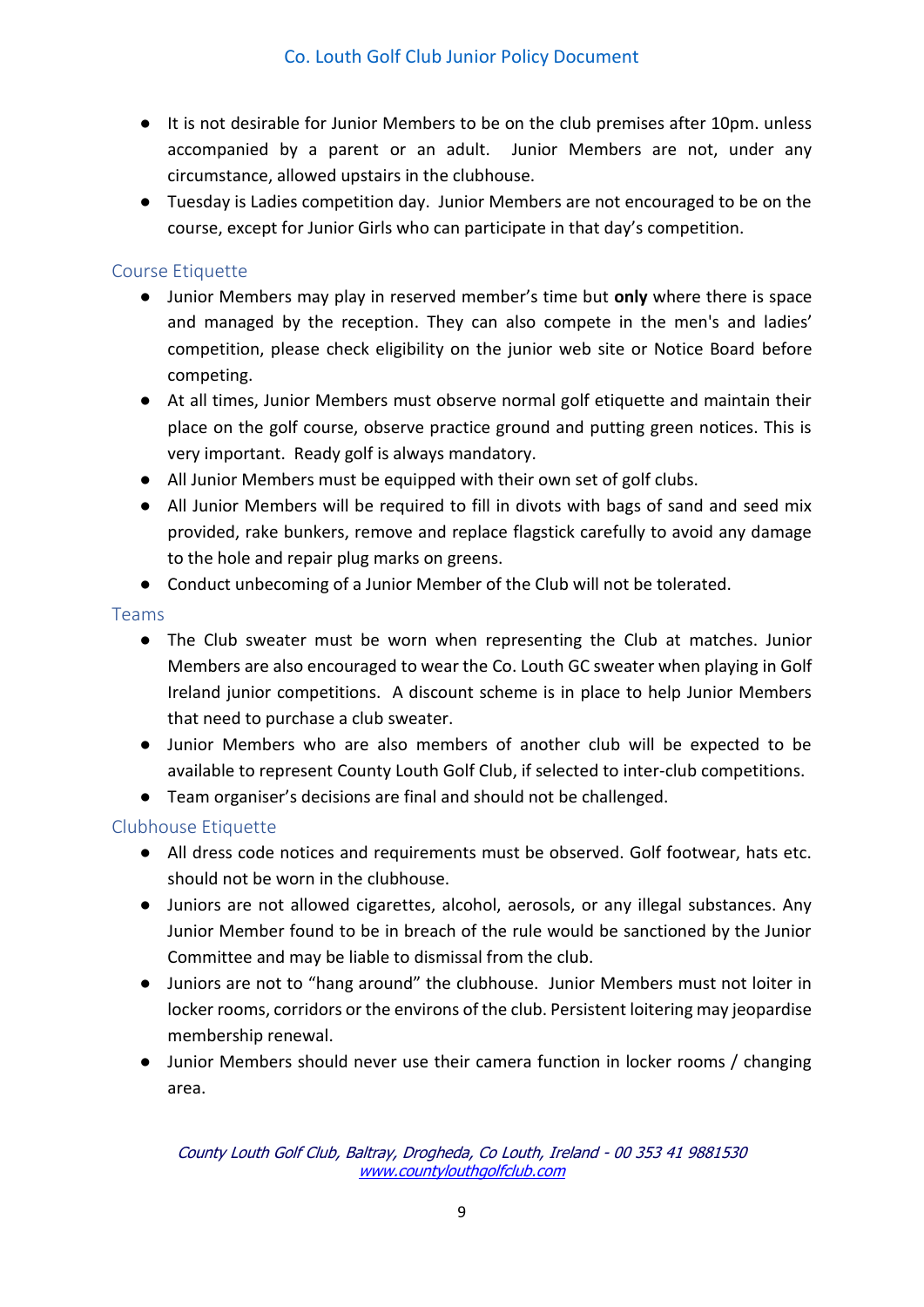### <span id="page-9-0"></span>New Junior Member

- For those Junior Members joining for the first time and who are about to take up golf, in so far as possible it is desirable that the persons putting the forward for membership ensure that they have a basic knowledge of the game, basic rules and etiquette. This is for their own enjoyment of the game and for their safety and it is also seen as fair to other Junior Members. With this in mind, it is suggested that the new Junior Member be taken around the course on a number of occasions, the putting green the 'academy' course or a few holes of the golf course by their parent/guardian prior to playing in any of the junior competitions.
- These rules are not exhaustive and are subject to review by the Junior Committee at any time.

### <span id="page-9-1"></span>Renewal of Membership

- It is expected that each Junior Member will complete and compete in at least five coaching sessions/competitions during a calendar year. Failure to meet this requirement will be significant in considering renewal of membership for the following year.
- **Membership of County Louth Golf Club runs from the 1st of January annually and is renewable upon application and payment of relevant subscription and signed Code of Conduct forms.**
- **If the annual subscription fails to be paid within six weeks of invoicing, then they shall cease to be a member of the Club. The Management Committee may in its absolute discretion reinstate such a member upon receipt of the outstanding annual subscription.**

The Junior Committee are here to help and assist you in any way possible. Please do not hesitate to contact any committee members if you have any queries/questions (see appendix 1 for junior application form).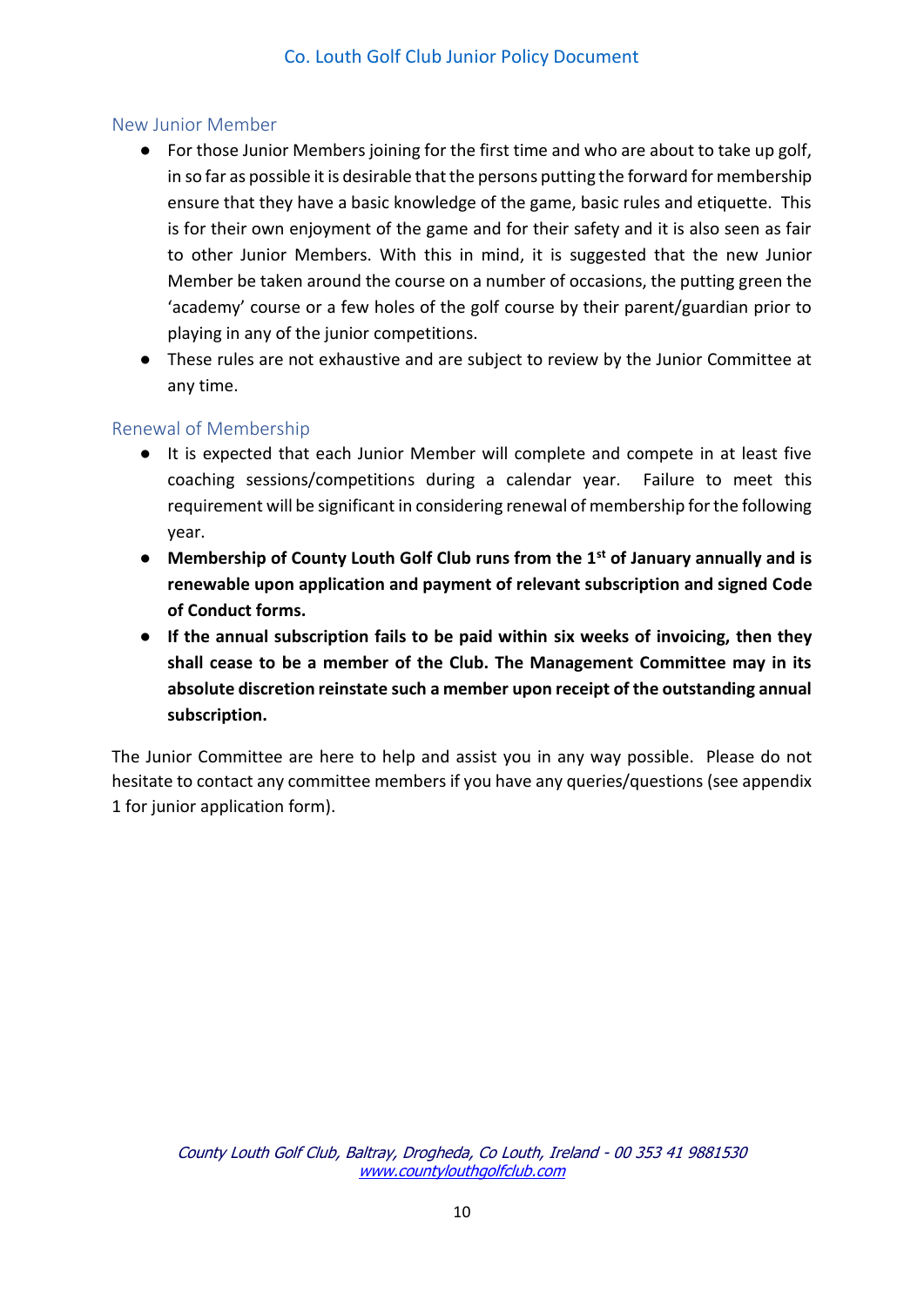### **Criteria for the selection of Junior Captains**

**Three-pronged approach for the selection of Junior Captains**

- 1. Voting for Junior Captains will be available to junior members at the last two Summer League Competition dates.
	- a. One vote per junior member.
	- b. The junior will vote by using pre-designed voting papers.
	- c. The junior shall input their Golf Ireland number and the names of name of the Junior(s) they would like to see representing the club, onto the voting paper mentioned in 1b.
- 2. The Club Professional shall also be asked to nominate one Male and One Female Junior member that they feel will represent the club and will be positive role model.
- 3. The final vote will come from the Junior Committee, this will be a democratic vote being mindful of the following criteria.
	- a. Passion and Ability to Inspire
	- b. Clear set of appropriate values
	- c. Commitment to the Junior Category
	- d. Selflessness, Acceptance and Inclusivity of others
	- e. Have reached the age of 16.
	- f. Have the necessary time to perform their duties.

All three approaches will be examined by the Junior Committee and the final Junior Captains, one male and one female, will be asked if they are available to take on this role. If the agreed nominee declines, the next in line will be asked.

### <span id="page-10-0"></span>Behavioural Etiquette

- Bullying/threatening behaviour in any form will not be tolerated.
- Any derogatory references about the Club, its members, or to any other golf club and its members, on any electronic format may result in suspension.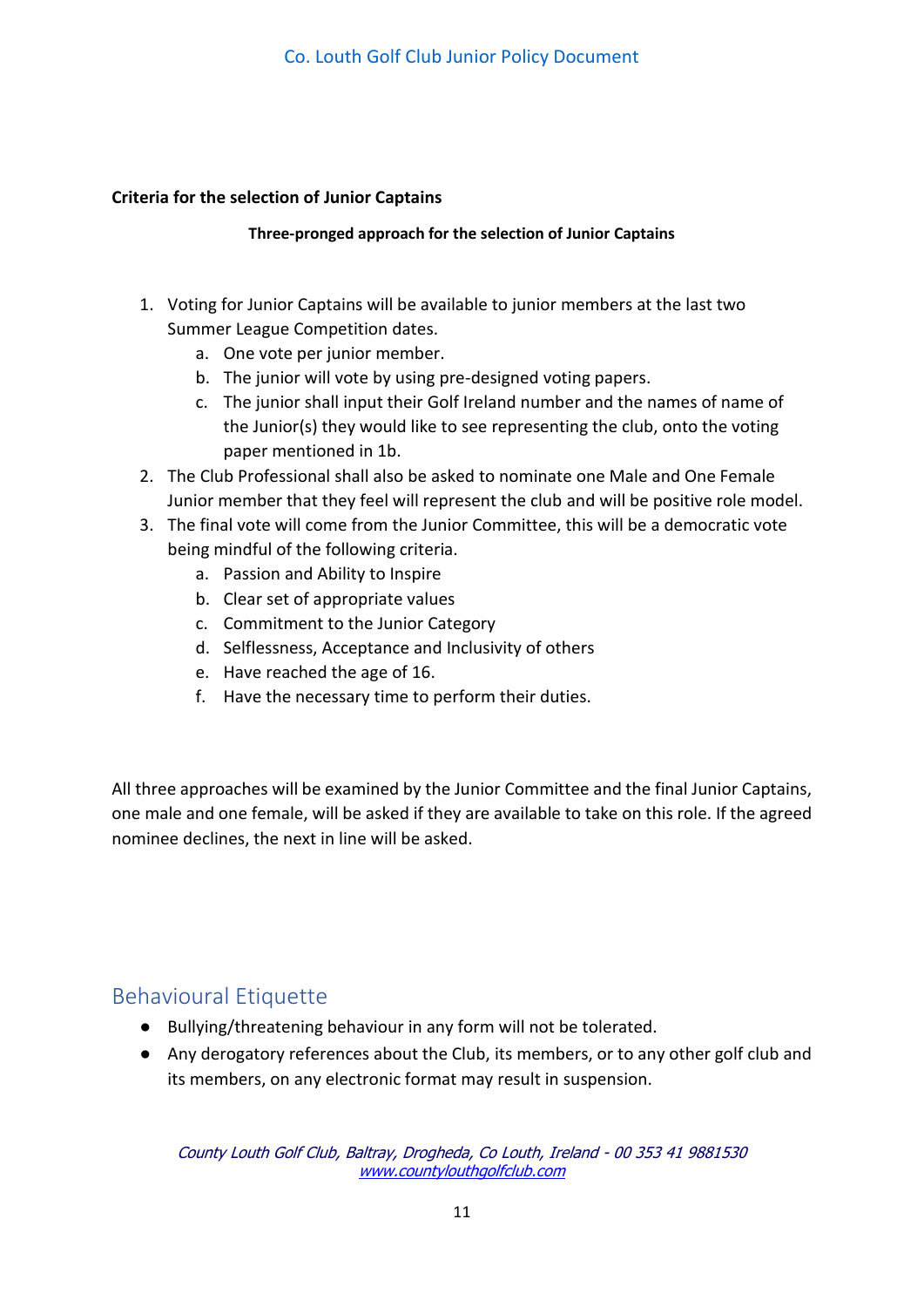- Juniors must treat all staff on the course and in the clubhouse with respect and must comply with their instructions.
- Juniors are responsible for all their equipment. Clubs clothing etc. should be stored tidily in or around the Club. The Club will not reimburse any losses incurred.

### <span id="page-11-0"></span>Coaching

- Junior Members will be invited to partake in the junior club coaching programme. Please make every effort to attend at your allocated date and time.
- It is expected that each Junior Member will complete and compete in at least FIVE coaching sessions/competitions during a calendar year. Failure to meet this requirement, will be significant in considering renewal of membership for the following year.

### <span id="page-11-1"></span>Competitions

- Having acquired the necessary skills, Junior Members are encouraged to play in junior competitions. \*Details are included on the Club website, fixture diary or on notice boards in the clubhouse.
- For junior competitions, a timesheet will be available 1 week prior to the competition. Names will be put down in  $\frac{1}{2}$  hour slots. Playing groups will be drawn on the morning of the competition. Late arrivals and those without bookings may be accommodated where this is possible. For six and nine holes, those intending to play must follow instructions on the timesheet so that they do not clash with those in the eighteenhole competition. N. B. The onus is in the player to book a time!
- In junior competitions you must play in the group to which you are assigned. Failure to complete a round in the correct group may lead to disqualification. Scores must be recorded on the card after each hole. Cards must be signed by both player and marker.

Unless there are special circumstances Junior Members who have attained the appropriate handicap will be expected to play in Junior eighteen-hole competitions. Juniors who are eligible to play in the Men's / Ladies competitions are still expected to support the Junior Section by playing in the weekly Junior Competition. There are ninehole competitions on the same days for the less experienced and younger Junior Members. There may also be a six-hole competition/ skills tests held for beginners. N.B. Juniors playing 18 holes must have their Golf Ireland card or number to enter junior competitions.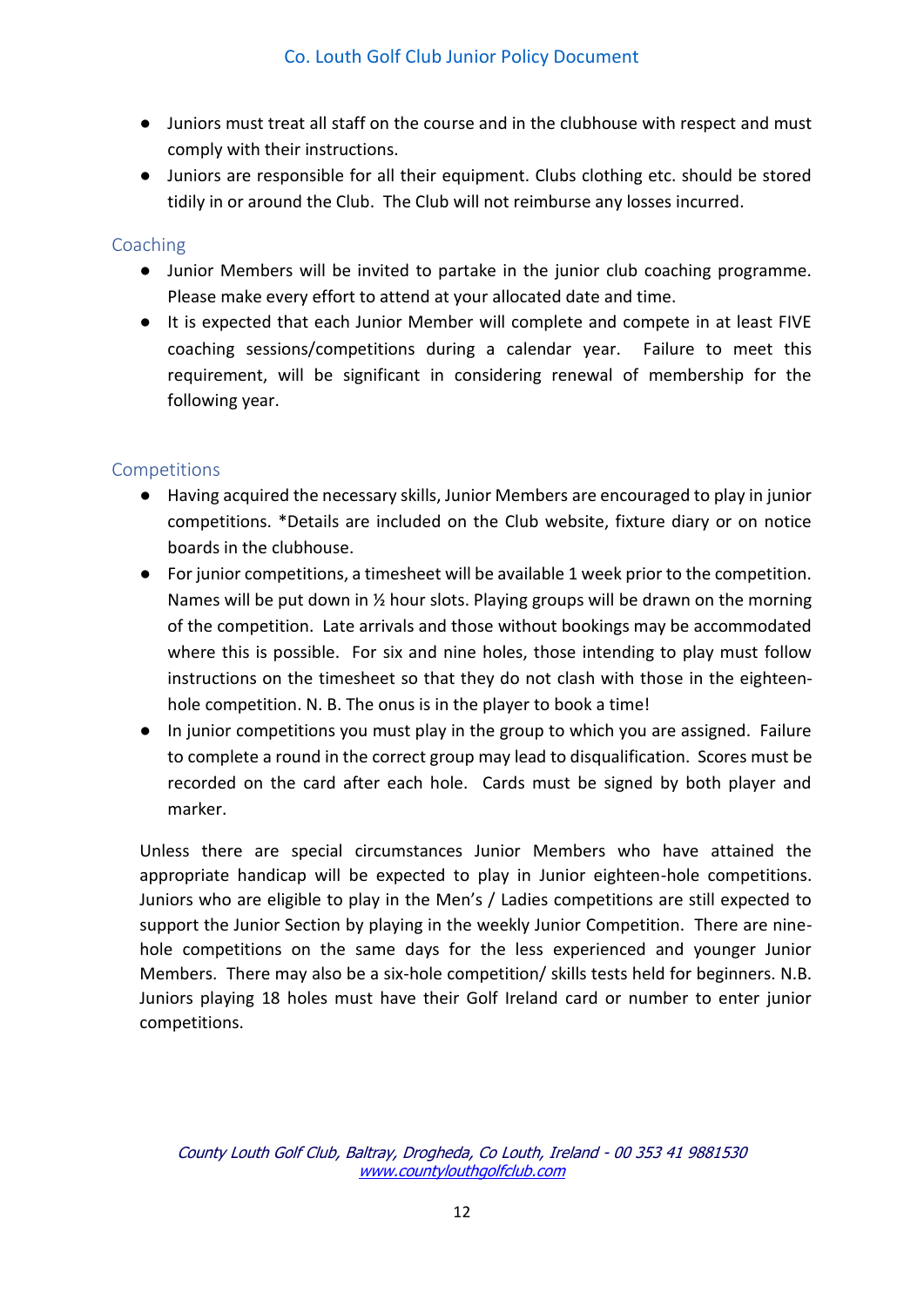### <span id="page-12-0"></span>Disciplinary Procedure

In so far as is possible, the Club will adopt the 'No name' approach to deal with instances of challenging behaviour. Having conducted a full investigation and established a serious breach of the code of conduct has occurred, the following steps will be taken to resolve the issue:

\* The disciplinary committee will hear the case from all parties, a Junior Member will be accompanied by a parent/guardian and will be given an opportunity to have your say.

\* The disciplinary committee will decide if a rule or regulation of the Code has been broken.

\* They will then, in writing inform the parents of the junior involved of the sanctions that will be imposed.

\* If any party does not agree with the decision that has been made, they can appeal the decision in writing within a 10-day period.

\* The appeals committee is convened by the Junior Officer/Convenor and the chairperson will be someone from the management committee and will not include anyone from the original disciplinary committee.

\* The appeals committee should confirm, modify or set aside the sanction.

### <span id="page-12-1"></span>Supervision, Ratios & Environment

There must **always be at least 2 adults present for all organised activities**. This will help to ensure the safety of the children as well as protecting adults. They should not be over familiar with children and must remember that they are always in a position of trust. There should be at least one adult of each gender with mixed parties.

#### **Adult / Child Ratios:**

• Adult/child ratios are 1:8 for under 12 years of age and 1:10 for over 12 years of age. For away trips the ratio is 1:5.

The following factors will be taken into consideration when deciding how many adults are required to safely supervise children: -

- the nature of the activity
- the number of children involved in the activity
- if there are any hazards associated with the activity or environment
- the age of the participants
- whether any of the children have any special needs, disability or challenging behaviour
- whether any of the volunteers are under the age of  $18 -$  while some volunteers may be U18, they should not be placed in a position of sole responsibility but should be supervised by a more senior coach or volunteer who has been vetted.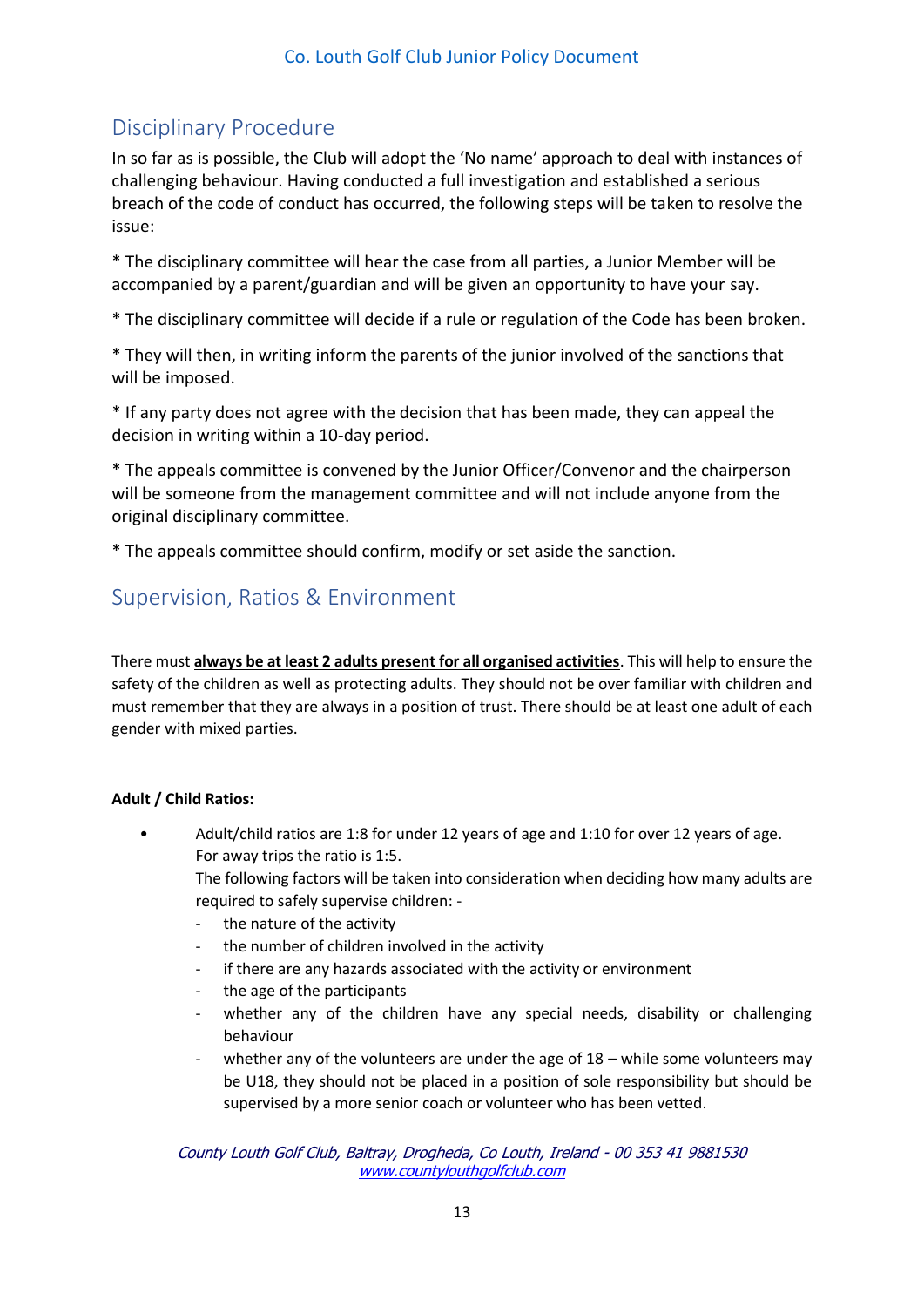#### **Environment:**

- Away trips will need higher rates of supervision, children and young people should be supervised at all times. Parents will receive full information about arrangement for such trips and will be required to provide their consent for their child's participation.
- Avoid adults being left alone with young participants, if a leader needs to talk separately to a participant this should be done in an open environment, in view of others.
- Respect the privacy of young people while changing, leaders may only need to enter changing rooms where the participants are very young or require special assistance.
- When necessary, leaders should supervise in pairs or seek assistance, it is the safety and welfare of the participants that is of paramount importance.
- Leaders should not be left alone with young people at the end of a training session. Clearly state times for start and finish of training and/or competitions.
- If late collections occur leaders should remain in pairs until participants have left.
- It is the responsibility of parents/guardians to make arrangements for collection of young people, it should be made clear that supervision will only be provided for *Co.Louth Golf Club* activities.
- If a child suffers an injury or accident the parents/ guardians should be informed.
- Keep attendance records and records of any incidents / injuries that arise
- Facilitate parents who wish to stay and supervise sessions, (for safety and supervision, not necessarily for their 'technical' expertise)

### <span id="page-13-0"></span>Away Trips / Overnight

Prior to each trip, *Co.Louth Golf Club* will nominate a staff member/volunteer to be the designated Children's Officer to act as the main contact for dealing with concerns about the safety and wellbeing of children whilst away from home. Parents should be informed of the CO contact details should there be any concerns.

- Separate permission forms will be signed by parents and participants, containing emergency contact number and any other relevant information.
- Young participants should sign a Code of Conduct agreement
- A meeting with parents and participants should be arranged to communicate travel times, competition details, other activities, gear requirements, medical requirements, special dietary needs, and any other necessary details
- Rooming arrangements adults should not share rooms with juniors. Juniors should share rooms with those of same age and gender and adults should knock before entering rooms
- All group socialisations should take place in communal areas (i.e., no boys in girls' rooms and vice versa)
- Alcohol, smoking or any illegal substances are not permitted to players
- There must be at least one adult of each gender with a mixed party, there should be a good adult – child ratio, 1:5
- Lights out times should be enforced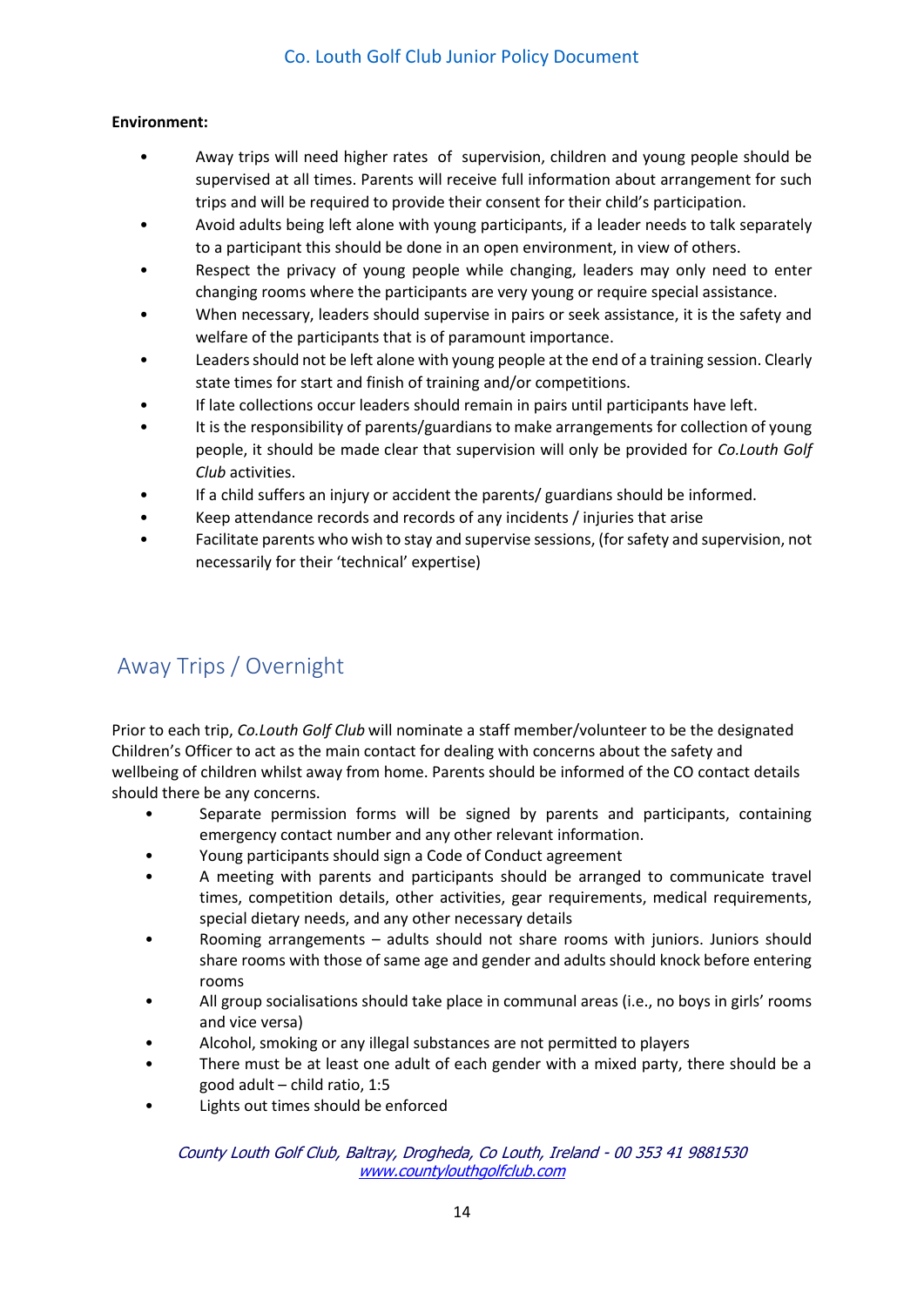• Juniors should be under reasonable supervision at all times and should never leave the venue or go unsupervised without prior permission

### <span id="page-14-0"></span>Transport and Travel

Staff/volunteers should be discouraged from transporting children to/from activities. However, when this situation cannot be avoided the following guidelines should be followed:

- Request parent/guardian consent in advance and provide details of the journey e.g. who will be transporting their child, why and how long the journey will take.
- Attempt to have more than one child in the car.
- Alternate drivers if possible and which child is dropped off last or drop off at a central location such as the golf club car park
- Driver should have a point of contact/mobile phone.
- A person other than the planned driver should talk to the child about transport arrangements to check they are comfortable about the plans.
- The driver must ensure that they have insurance to carry others and where necessary the use of booster seats
- Drivers representing and volunteering on behalf of *Co.Louth Golf Club* should be vetted through National Vetting Bureau/Access NI if driving regularly, and therefore meeting the regulated activity criteria.
- Parents and coaches can also download Sport Irelands SafeSport App <https://www.sportireland.ie/ethics/safesport-app> One of the features of the App is a 'Travel Tracker' function. This allows parents and coaches who are driving someone else's child/children home, for example after a training session, to permit the child's parent or guardian to view and have oversight of their location for a specified period of time while they are travelling on a journey.

#### **The use of booster seats**

From 2006, the law in Europe requires all children in cars, vans and other goods vehicles to be carried using an appropriate child restraint until either they have reached the age of 12 years or are 150 cm (5" in Republic of Ireland) and 135 cms (4' 5" in Northern Ireland) or whichever comes first with very few exceptions. The European law allowed countries to opt for a minimum height of between 135 and 150 cm.

For more information visit;

[Republic](file:///C:/Users/LaptopUser/AppData/Local/Microsoft/Windows/INetCache/Content.Outlook/T6Q1ET0F/Republic%20of%20Ireland) of Ireland: https://www.rsa.ie/en/RSA/Road-Safety/Child-Safety-in-Cars **Personal arrangements between parents**

If parents make personal arrangements between themselves this is not the responsibility of *Co.Louth Golf Club* unless there are particular concerns about a parent's ability to drive for example due to the consumption of alcohol.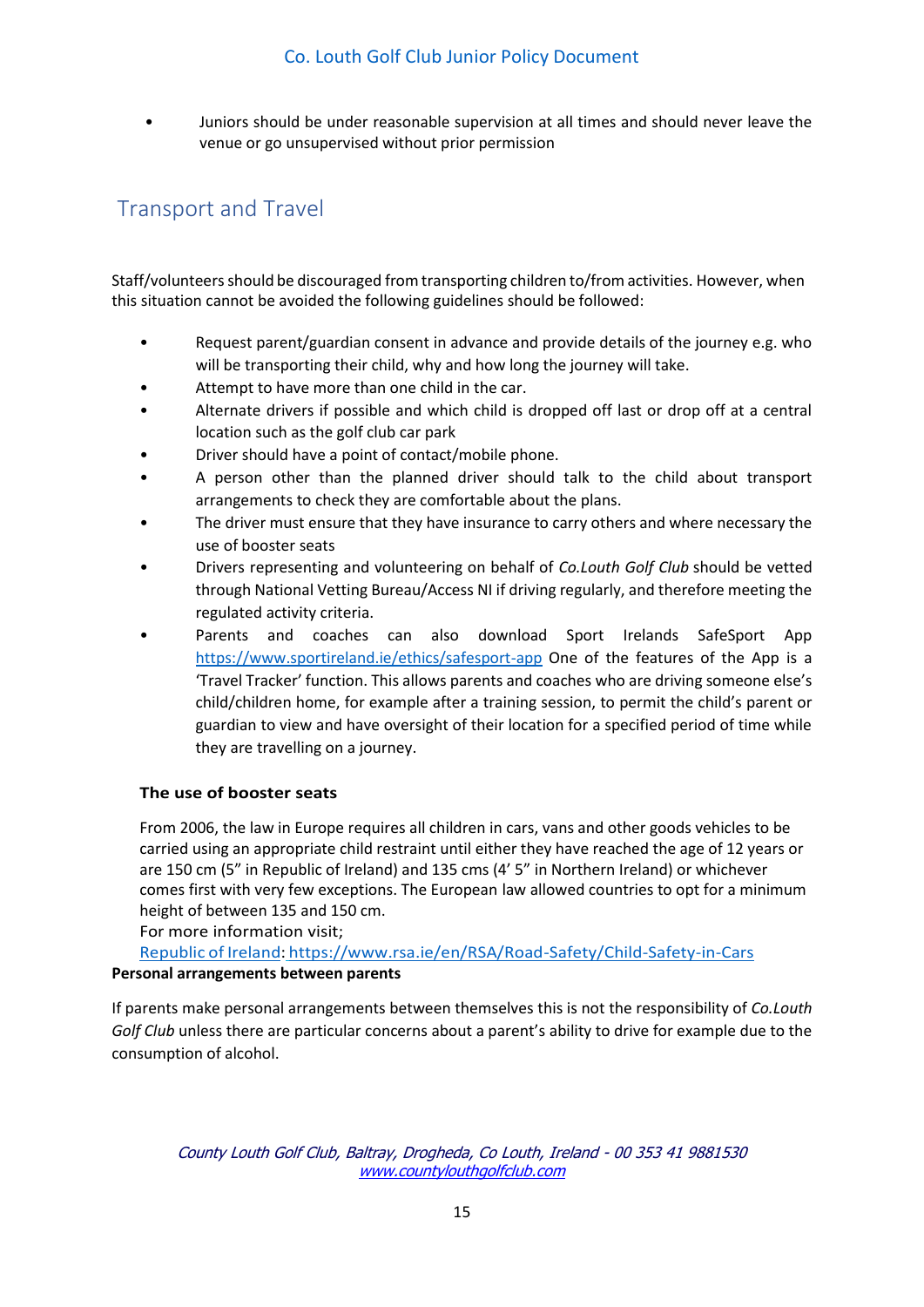### <span id="page-15-0"></span>Code of Conduct for Junior Members

County Louth Golf Club's code of conduct expects high standards of good behaviour. We expect our young golfers to be honest, well-mannered, well behaved and show respect for all members, staff, club officials and visitors; and without question always respect the course and clubhouse. Junior Members are strictly forbidden to post images or publish information on social media that is defamatory, abusive or cause offence or which would negatively affect County Louth Golf Club members, staff or visitors.

Our priority is the welfare of our young golfers and to provide the best possible environment at County Louth Golf Club. We strongly believe that our young golfers deserve to be given enjoyable, safe sporting opportunities, free of abuse of any kind. Young golfers have rights which must be respected, but with rights come responsibilities that they must accept. Most notably our Junior Members must realise that they have responsibilities to treat others with fairness, and respect.

### <span id="page-15-1"></span>Juniors are entitled to:

- Be safe and to feel safe.
- Be Listened to and believed.
- Have fun and enjoy golf.
- Have a voice in relation to their activities with golf.
- Be treated with dignity, sensitivity and respect.
- Participate in an equitable and fair manner, regardless of gender, appearance, age, ability, religion or belief, disability, social or ethnic background, or political persuasion.
- Experience competition at a level at which they feel comfortable.
- Make complaints and have them dealt with.
- Be safe from risk of bullying behaviour.
- **SAY No**! to things that makes them feel unsafe.
- Privacy and confidentiality

### <span id="page-15-2"></span>Juniors should always:

- Give others a second chance.
- Treat Golf Leaders with respect, (including professionals & staff)
- Look out for themselves and the welfare of others.
- Always play fairly, do their best
- Be organised and on time, tell someone (coach, or team manager) if you are leaving a venue or competition.
- Respect team members, even when things go wrong.
- Respect opponents be gracious in defeat and victory.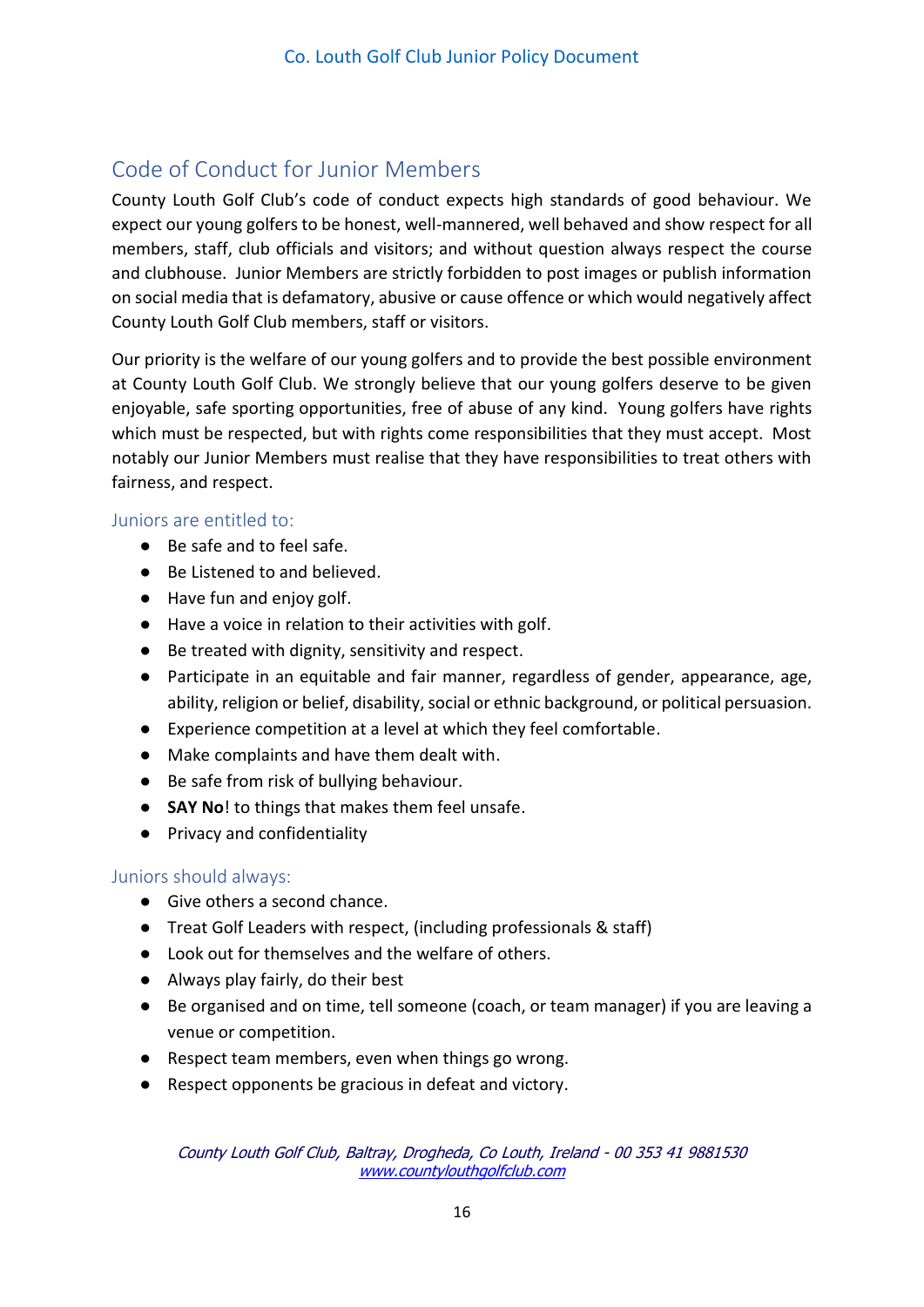- Abide by the rules set down by the team managers when travelling to away events, representing the club, school, province or country.
- Behave in a manner that avoids brining the game of golf, or the Club into disrepute.
- Talk to the Children's Officer within the Club if you have any problems.

### Juniors should never:

- Cheat
- Use violence or engage in irresponsible, abusive, inappropriate or illegal behaviour.
- Shout or argue with officials, teammates or opponents.
- Harm team members, opponents or their property.
- Bully or use bullying tactics to isolate another player or gain advantage.
- Keep secrets, that may leave themselves or others at risk.
- Tell lies about adults/juniors or spread rumours.
- Discriminate against others based on gender, appearance, age ability, religion or belief, disability, social and ethnic background or political persuasion.
- I consent to my child's image being used by County Louth golf club when capturing images of junior golf and the activities provided by the club: for example, for publication in media and/or Club website/social media pages. **Please tick the appropriate box.**

● Having read the Junior Policy and Code of Conduct documents, I agree to follow the rules/guidelines as laid out by the Junior Committee of Co. Louth Golf Club. This document can be accessed on the club website in the Members Area under Club Documents.

(appendix5)

### <span id="page-16-0"></span>Guideline for Parents/Guardians

As a parent/guardian of a Junior Member, we would encourage you to consider the following message as we at County Louth Golf Club want to help you support your child to reach their full potential and enjoy their time within golf, therefore please.

To help the young golfer have a positive experience remember to.

- Praise rather than criticise accentuate the positives.
- Focus on what your child wants to achieve out of golf.
- Be the best role model you can be.
- Help your child achieve their potential.
- Be mindful, supportive and respectful of other children and coaches.
- Communicate with the coach and club/organisation.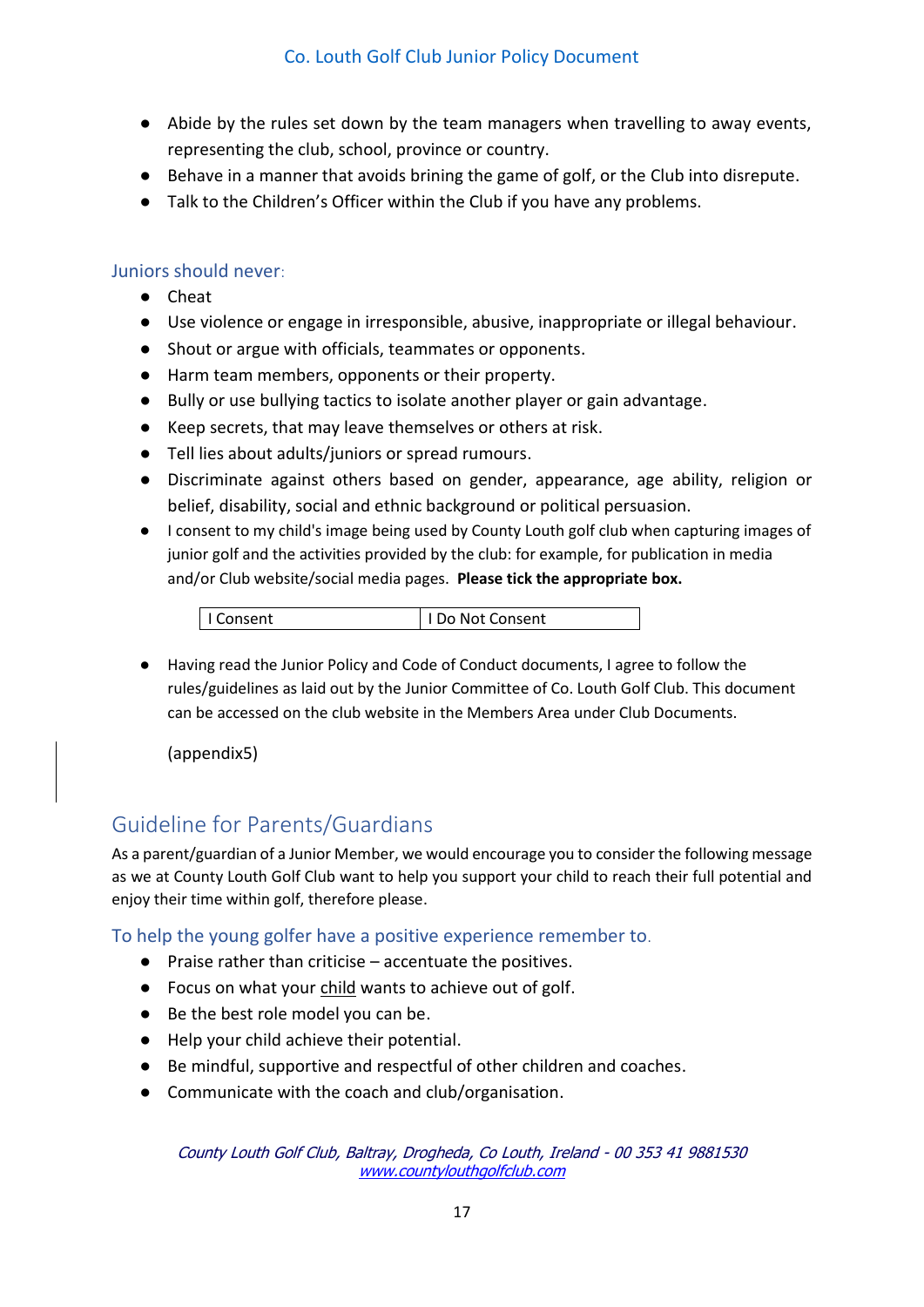Parents are **required** to co-sign their child's code of conduct form **annually** and the specific parental expectation form when applying for membership of Co Louth Golf Club

### <span id="page-17-0"></span>County Louth Golf Club and its affiliated organisations believe that parents should:

- Acknowledge effort rather than achievement, it is not all about winning.
- Be a role model for your child and maintain the highest standards of conduct when interacting with juniors, other parents, club officials and coaches.
- Always behave responsibly and do not seek to unfairly affect a player or the outcome of a game.
- Never expose any junior to embarrassment or disparagement using flippant or sarcastic remarks.
- Always recognise the value and importance of the officials and volunteers who provide sporting and recreational opportunities for your child. Do not publicly question the judgement or honesty of officials, coaches or organisers. Respect convenors, professionals, coaches, officials, organisers, and other players.
- Parents are encouraged to attend events/coaching sessions but should not interfere with the coach/professional while working with the player.
- Encourage your child to play by the rules of golf. Teach your child that honest endeavour is as important as winning and do all you can to encourage good sportsmanship.
- Set a good example by applauding good play. Encourage mutual respect for teammates and opponents.
- Parents should support all efforts to remove abusive and bullying behaviour in all its forms. –Please refer to Anti Bullying policy guidance (appendix 5)
- Respect the rules and procedures as advised by golf administrators; your child's teammates and leaders as well as players, parents and coaches from opposing teams.
- Never demonstrate threatening or abusive behaviour or use foul language.

Any misdemeanours and breach of this code of conduct will be dealt with by the officials of the club. Persistent concerns or breach will result in the Parent/ Guardian being asked not to attend competitions if their attendance is detrimental to the child's welfare, (see appendix 2 for parental code of conduct form).

### <span id="page-17-1"></span>Code of Conduct for Leaders

Leaders should familiarise themselves and adhere to Golf's Safeguarding Policy, in particular this code of conduct, which must be signed annually. Leaders should read and agree to abide by these terms. (Appendix 6)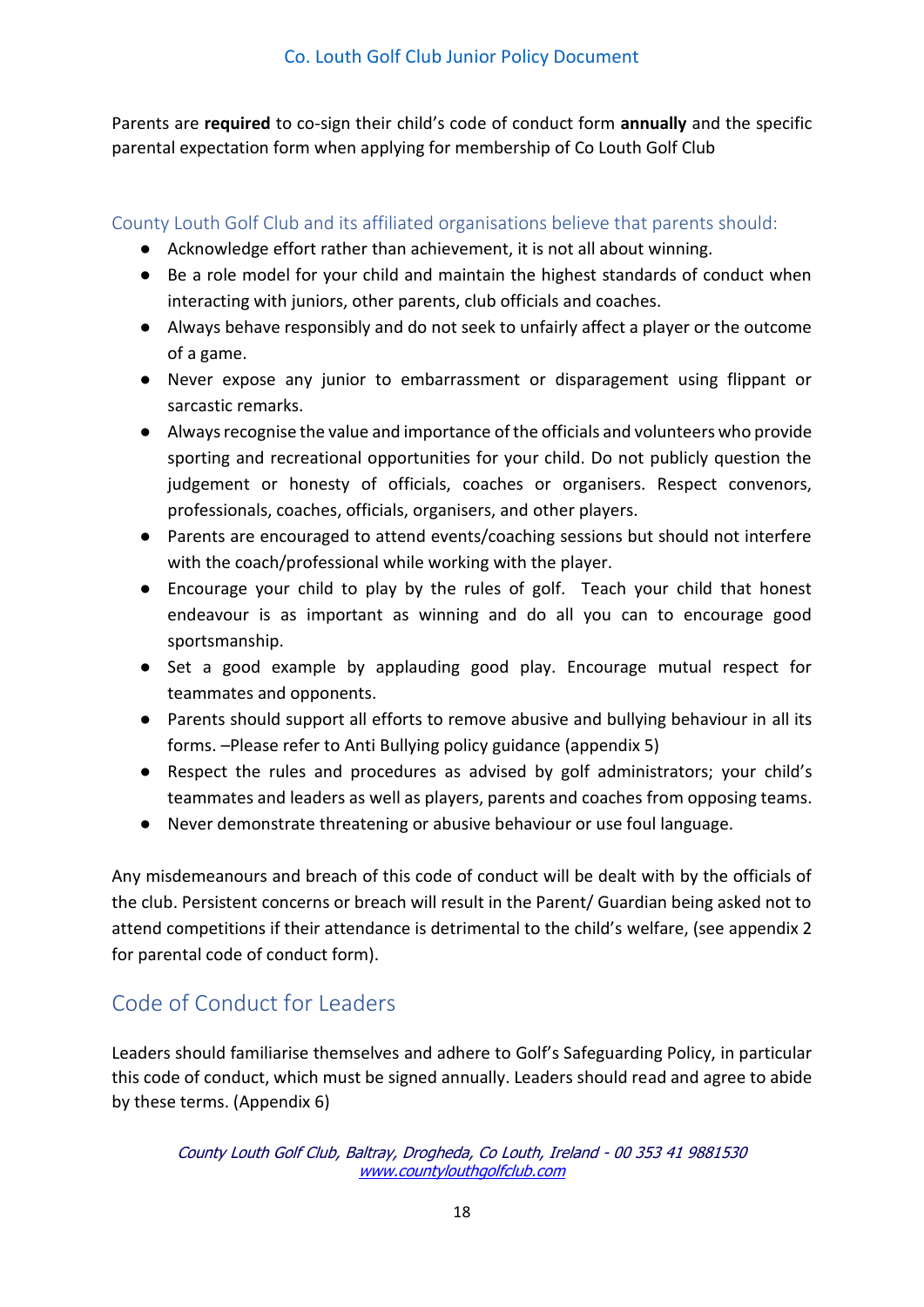### *As a Leader in golf I agree that I should:*

- Be positive during sessions and competitions, praise and encourage effort as well as results.
- Put the welfare of the young person first, strike a balance between this and winning/results.
- Encourage fair play and treat all participants equally.
- Recognise development needs, ensuring activities are appropriate for the individual.
- Plan and prepare appropriately.
- Have experience relevant to working with juniors or hold up-to-date qualifications and be committed to the guidelines in the Safeguarding policy.
- Involve parents where possible and inform parents of progress as well as when problems arise.
- Keep a record of attendance at training and competitions.
- Keep a brief record of injuries that may occur, and action taken.
- Keep a brief record of problem/action/outcome if behavioural problems arise.
- Report any concerns in accordance with this Code's reporting procedures.

### <span id="page-18-0"></span>Where possible I will avoid:

- Spending excessive amounts of time with children away from others.
- Taking sessions alone.
- Taking children to my home.
- Taking children on journeys alone in my car
- Contacting the Junior directly, all contact will be made via the Parent/Guardian

### *Sports Leaders should not:*

- Use any form of physical punishment or physical force on a child.
- Use any form of abusive language.
- Exert undue influence over participants to obtain personal benefit or reward.
- Engage in rough physical games, sexually provocative games or allow or engage in inappropriate touching of any kind, and /or make sexually suggestive comments about, to a child. This includes innuendo, flirting or inappropriate gestures and terms.
- Take measurements or engage in certain types of fitness testing without the presence of another adult.
- Undertake any form of therapy (hypnosis etc.) in training of children.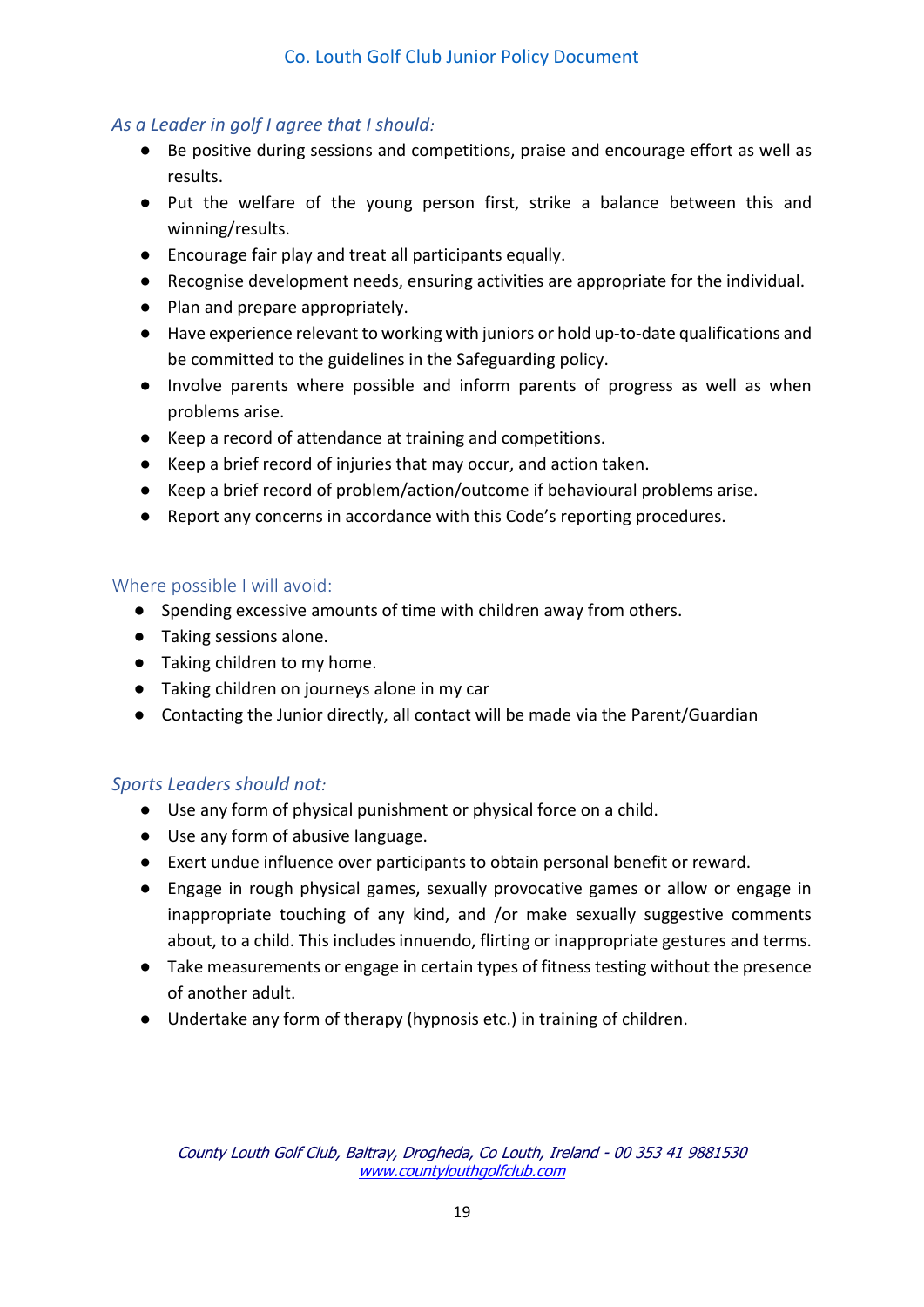### <span id="page-19-0"></span>Communications with Parents

To continue to ensure a child reaches their full potential and enjoys their time at the Club. Officials /Coaches need to encourage parents to consider:

- What do they want their child to get out of golf? Is it the same as what the parent wants?
- Does the parent understand what their child is trying to achieve and what support they need to achieve it?
- Is the parent being the best role model they can be to help their child enjoy their golfing experience?
- Is the parent focused on their child's development and enjoyment?

### <span id="page-19-1"></span>Emergency Action/First Aid

All officials/coaches, leaders working directly with Juniors should be prepared with an action plan in the event of an emergency and be aware of our First Aid Procedures. This will include:

- Access to First Aid equipment.
- Telephone contact of Parent/Guardian if the participant is a junior/minor
- Telephone contact to the Emergency Services. Appendix 7

### <span id="page-19-2"></span>Policies

### <span id="page-19-3"></span>1.1 Governance Policy

Good governance is central to delivering on our objectives for Junior golf at County Louth Golf Club. To adhere to our values of transparency and accountability; it is expected that members of the Junior Committee will act with integrity and commit to the positive development of junior golf/ers. To this end the Junior Convenor must incorporate the structures and processes that provide for good governance. The Chairperson must sign up to the Code of Practice for Good Governance of Community, Sporting, Voluntary and Charitable organisations in Ireland[, www.governance.ie](http://www.governance.ie/) The rules and regulations adopted by the Junior Committee are in accordance with procedures and practices provided for by law and Golf Ireland. It is expected that all members of the Junior Committee will cooperate and comply with good governance practices and reforms; and that all associated with junior golf must operate in an environment open to change in the interest of providing the best for our junior golfers. The Chairperson must ensure a VFM approach to spending costs. Spending costs over the value of €500 must be approved by the Junior Committee; higher costs must be ratified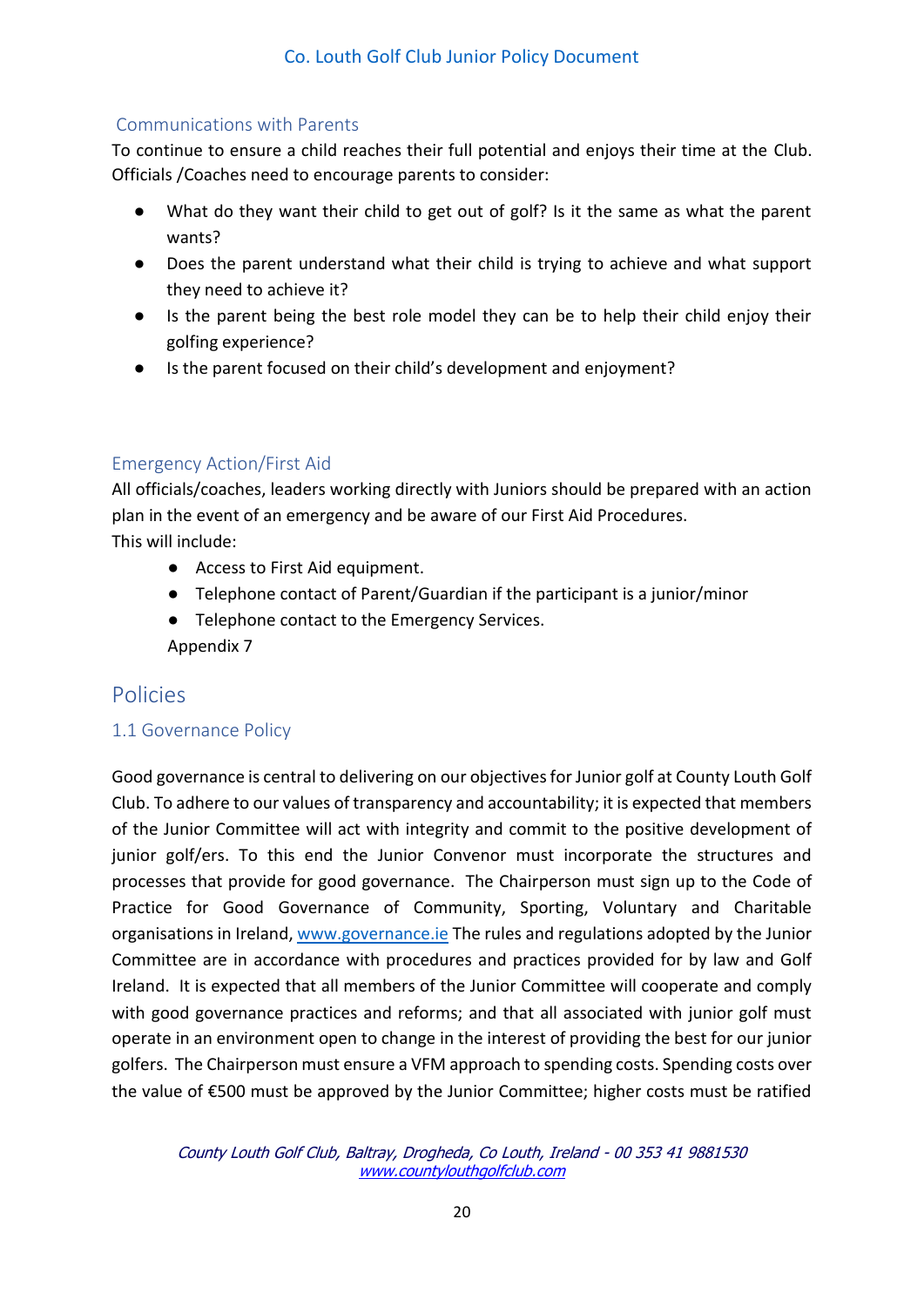by the Management Committee. Decisions made by the Junior Committee must be cost efficient and sustainable aligned with our VFM approach to spending, so not to burden future generations. The Junior Convenor is responsible for drafting a recommended preplacement to the management committee for succession to ensure performance. The good of junior golf is placed above any individual.

### <span id="page-20-0"></span>1.2 Operating policy of the Junior Committee

The Junior Committee under the direction of its Chairperson will hold meetings on behalf of the Management Committee to fulfil its purpose; that being the needs of Junior Golf at County Louth Golf Club. The Chairperson must make clear the Junior Committees purpose and the functions of each of its members. The Chairperson shall publish a composition of the committee with a specific portfolio assigned to each committee member. The members of the committee should, where possible ensure the broad membership of the Club, in all its diversity is reasonably represented. Relative to transparency members of the committee must declare matters of private interest that may cause a conflict of interest and all matters are subject to review.

The Chairpersons' term of office is two years and may be re-elected for a second term, after which s/he must step down. All other members of the Junior Committee should be co-opted as required, with a minimum of two years and a maximum of four years served consecutively, however a continuous focus on succession and continuity of junior activities must be taken into consideration.

The Chairperson will ensure succinct and timely meetings by posting an agenda in advance of meetings with only three to four items per meeting; yet affording sufficient time given to debate/discussion of proposed motions, or items relevant to the business of the committee; prepare and present the committees reports. Keep all attendees to the point on each issue, ask all to contribute to the discussion succinctly, stop those who dominate the meeting and cut out all distractive conversation. The Chairperson must clarify all decision-making processes before any decisions are taken. The Secretary on behalf of the Chair must ensure minutes of meetings are recorded, maintained and distributed to members of the committee within ten working days. Minutes should contain an update of actions since the last meeting including a statement of actions adopted which become actions to be taken otherwise no actions may occur out of matters arising. The Chairperson will appoint either an individual, or a working group to implement agreed actions.

#### <span id="page-20-1"></span>Members of the Junior Committee must:

- exercise their powers with due care and diligence.
- ensure that any decisions are made in good faith and in the best interests of County Louth Golf Club and Junior Golf.
- act in good faith and in the best interests of the Club and Junior Golf.
- not make improper use of information or their position for personal gain.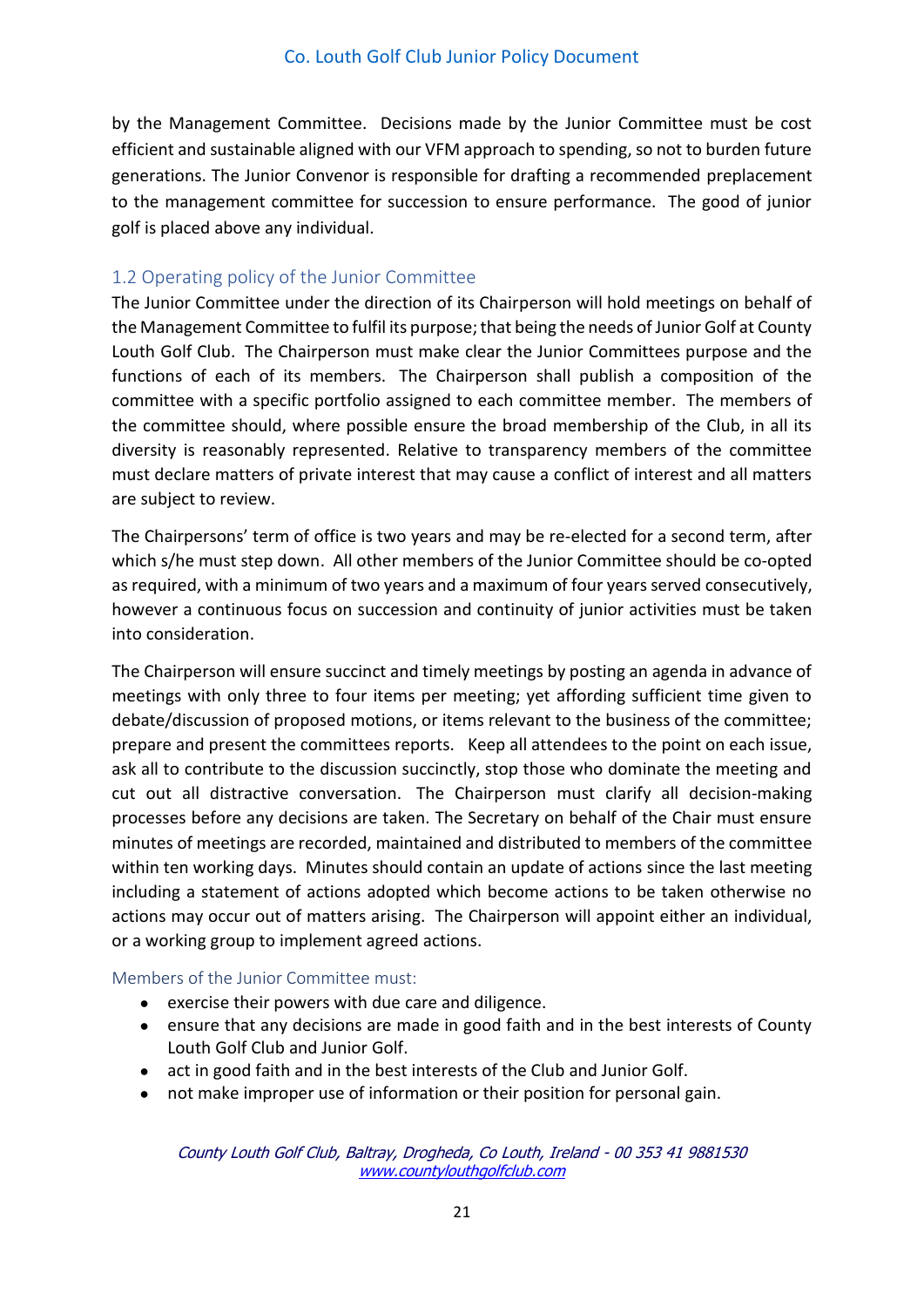- avoid any conflicts of interest.
- exercise powers in accordance with the rules of County Louth Golf Club and under the direction of Junior Golf Policy

### <span id="page-21-0"></span>1.3 Policy of and condition of Junior Membership

- It is expected that each Junior Member will complete and compete in at least five coaching sessions/competitions during a calendar year. Failure to meet this requirement will be significant in considering renewal of membership for the following year.
- **Membership of County Louth Golf Club runs from the 1st of January annually and is renewable upon application and payment of relevant subscription and signed Code of Conduct form.**
- **If the annual subscription fails to be paid within six weeks of the invoicing, then they shall cease to be a member of the Club. The Management Committee may in its absolute discretion reinstate such a member upon receipt of the outstanding annual subscription.**
- "**A minor member may be proposed to the Management Committee for election as a Junior Member subject to:**
- **1) Recommendation from the Club Professional based on their ability AND**
- **2) Recommendation from the Junior Committee based on participation, general behaviour and maturity"**

The Policy pertaining to Junior Members who are selected to represent the club in junior or senior events:

- Junior Members shall be treated as equals when competing on all teams.
- Appropriate travel arrangements must be made to ensure the safety and wellbeing of all juniors in team situations.

### <span id="page-21-1"></span>1.4 Policy of Minor Membership

1 Minor membership is in essence an induction programme to golf. The purpose of minor membership is to enable those taking up golf for the first time to gain a basic understanding of golf in a fun and playful way. The professional/assistant coaches are responsible for the delivery of the minor summer golf induction programme and must ensure that activities are stimulating, structured and inclusive. Minor membership is a summer programme of golf over the months of June, July and August. The typical age group of minor membership is between 6 and 10 years of age; thereafter a minor member must apply for Junior Membership. To obtain an application form for minor membership either by downloading from the clubs' website, reception or, request the General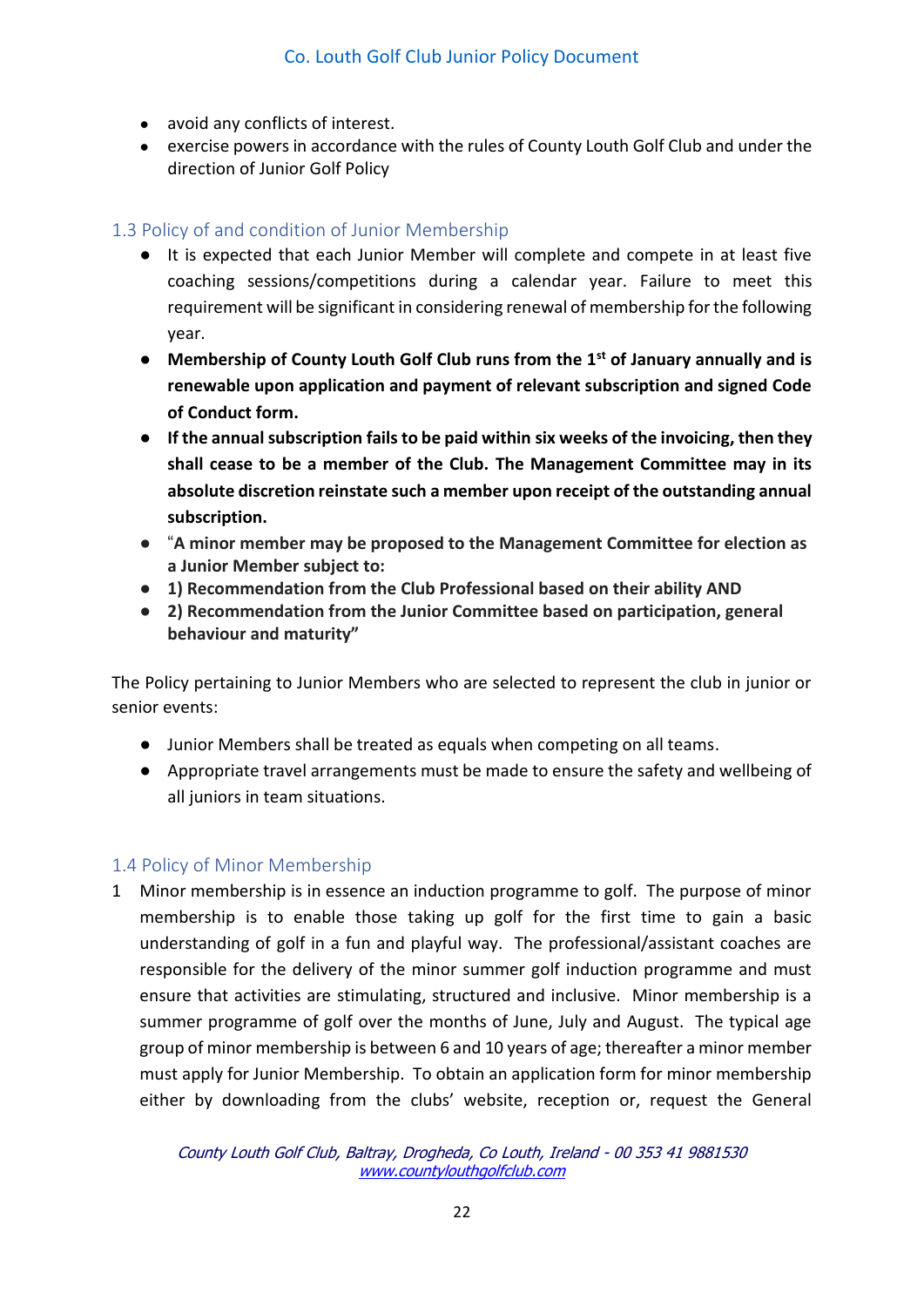Manager, County Louth Golf Club. Becoming a minor member does not bestow automatic rights to Junior Membership. It is expected that each minor member will participate in the Minor Academy Summer Induction Programme. Failure to meet this requirement will be significant in considering renewal of membership for the following year.

2 We recognise that each minor member will learn and progress at different rates. For this reason, if a minor member displays exceptional talent and ability to play the game the professional may make a recommendation to the Junior Committee on behalf of a minor member to progress to Junior Membership. If our minor membership section is at full capacity applications from children and grandchildren of existing club members, who are not already a member of another affiliated club, will be prioritised, (see appendix 4).

### <span id="page-22-0"></span>1.5 Privacy Policy

At County Louth Golf Club, we take your privacy very seriously. We will only use your personal information to administer your account and to provide the products and services you have requested from us.

### <span id="page-22-1"></span>What information do we collect about you?

When you join or visit our Club, we collect only information required from you to be able to fulfil our contractual obligations. We may also collect further information through our website which allows us to contact you regarding events and offers at the Club.

As an employee we collect only the information required to fulfil the contractual relationship between you and the Club and we only share this information with internal and external data processors.

For security purposes CCTV is in operation both within the Clubhouse and external environs of the Club.

How the information about you will be used

We use information provided for the following purposes:

\* To operate the Club and provide golfers with booking, event management and other services they request.

\* For internal club record keeping.

\* To send informative or promotional emails that we deem of interest, with the option to opt out from receiving these types of communications at any time. We do not share your data with external marketing companies who would contact you in this way.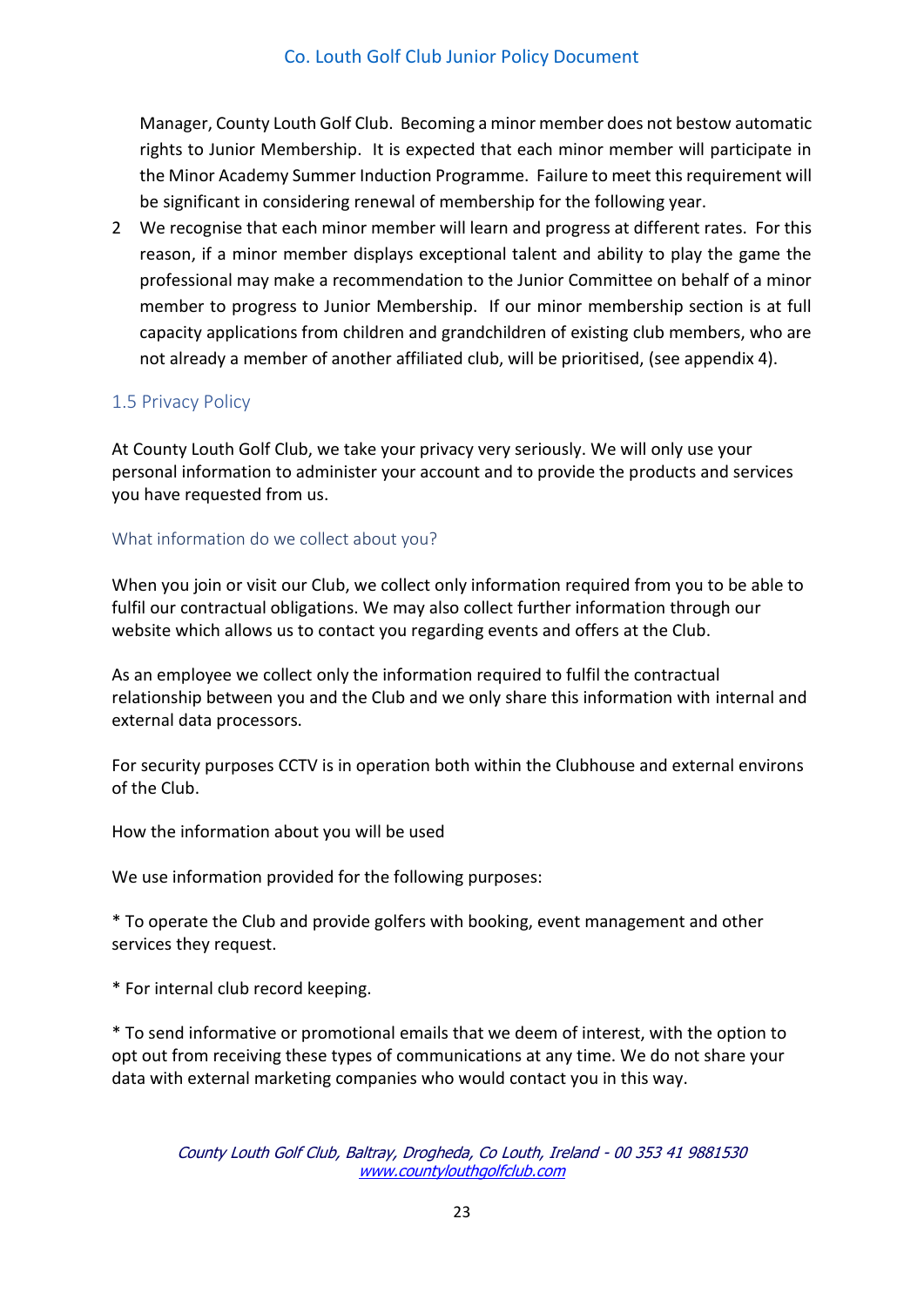When you join as a member or book a tee time as a visitor, we may share your information with external and internal data processors such as our membership administration system or tee time booking service provider.

### <span id="page-23-0"></span>Individual rights

You have the right to request a copy of the information we hold about you. If you would like a copy of this information, please email us, or write to the Data Controller at the Club. This will be provided to you in a portable, machine readable commonly used format.

We want to make sure that your personal information is accurate and up to date so you may ask us to correct or erase information that you think is inaccurate.

At the time of collecting data, you have the right to object to the Club holding certain information about you.

### <span id="page-23-1"></span>Changes to our Privacy Policy

We keep our privacy policy under regular review and Your personal data is controlled internally by the Club's Data Protection Officer who adheres to the Club's internal data protection policies and procedures and has been satisfied by the privacy policy of all external data processors.

Otherwise, County Louth Golf Club will not share your personal information without consent except where the Club has a legal obligation to disclose the information (such as responding to a court order), to protect the Club's legal rights or to prevent fraud or illegal activity.

place any updates on our website. This privacy policy was last updated on 14th May 2018.

### <span id="page-23-2"></span>1.6 Safeguarding Policy Statement

**Co Louth Golf Club** is fully committed to safeguarding the wellbeing of juniors. Every individual in golf should always, show respect and understanding for all member's rights, safety and welfare and conduct themselves in a way that reflects the principles of Co Louth Golf Club and the guidelines contained in the *Code of Ethics and Good Practice for Children's Sport, Co Louth Golf Club Safeguarding Policy and Golf's Safeguarding Policy.*

**Co Louth Golf Club's** priority is the welfare of juniors and we are committed to providing an environment that will allow participants to perform to the best of their ability, free from neglect, emotional, physical and sexual abuse, bullying and intimidation. All leaders within Co Louth Golf Club undergo the necessary Garda Vetting checks, sign codes of conduct and complete the appropriate safeguarding training as required by legislation and best practice.

**Co Louth Golf Club's** written Risk Assessment document indicates the areas of potential risk of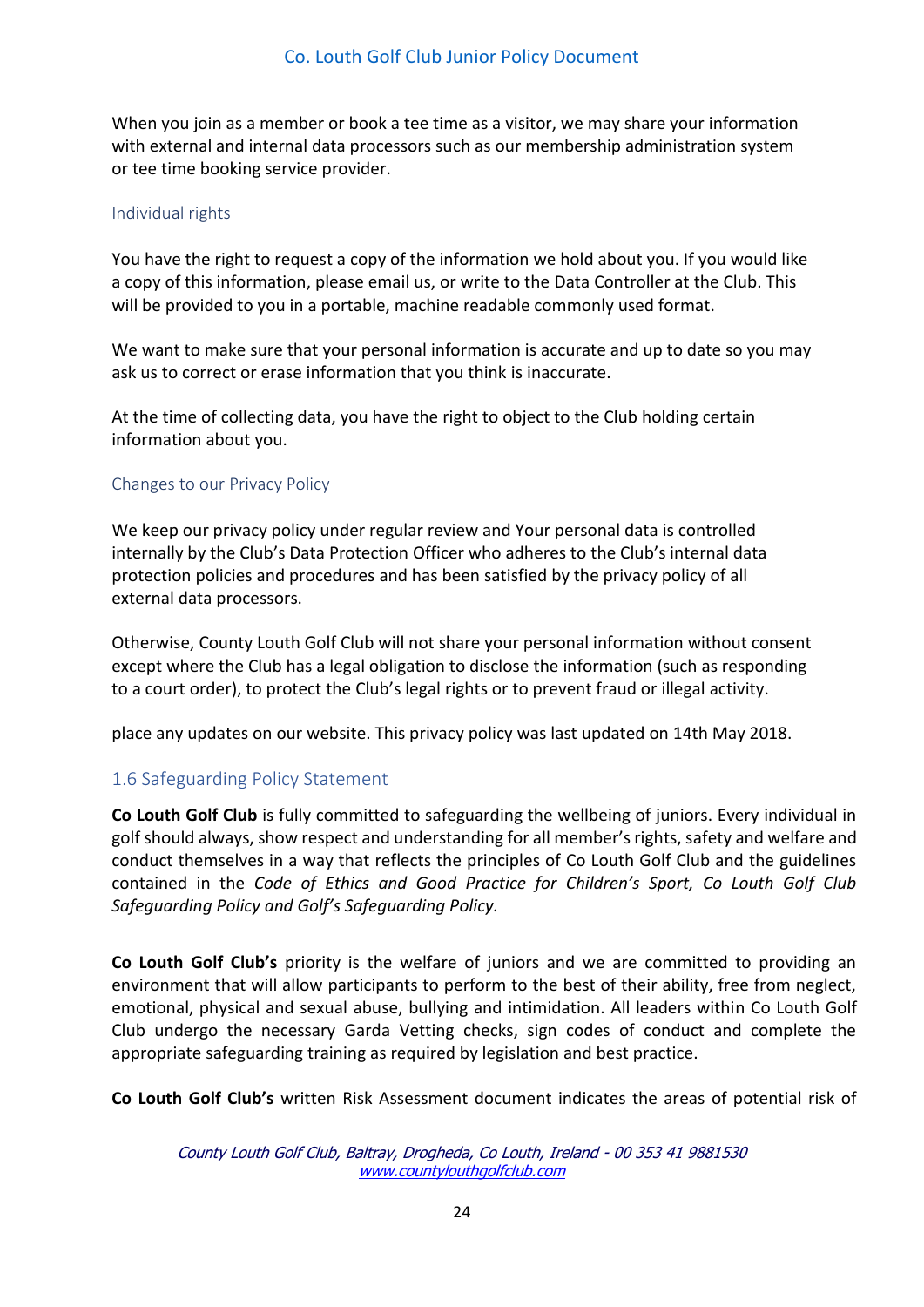harm, the likelihood of the risk occurring and gives the required policy, guidance and procedures required to alleviate these risks. In addition to our risk assessment document, there are further procedures that support our intention to safeguard children whilst they are availing of our activities.

**Co Louth Golf Club** has the following procedures in place as part of our Safeguarding Policies:

- Procedures for the management of allegations of abuse or misconduct by staff or volunteers against a child availing of our activities.
- Procedures for the safe recruitment of staff and volunteers to work with children in our activities.
- Procedures for access to child safeguarding training and information, including the identification of the occurrence of harm.
- Procedure for reporting of child protection or welfare concerns to Statutory Authorities

For further information in relation to safeguarding juniors or if you have a concern please contact our Club Children's Officer/Designated Liaison Person person(s) below. If you feel that a junior is in immediate danger contact Tulsa or An Garda Síochána.

### **Designated Liaison Person: Lorraine Hughes, 041-9881530, reservations@countylouthgolfclub.com Club Children's Officer is Jackie Quinn, 0872197535, Jackiequinn028@gmail.com**

This Child Safeguarding Statement will be reviewed by 11<sup>th</sup> March 2023

Signed: Linda McGuire **Date:** Date:

**Position: Junior Convenor (On behalf of Co. Louth Golf Club)**

### <span id="page-24-0"></span>1.7 Anti Bullying Policy

County Louth Golf Club is committed to providing a safe environment for all our Junior Members and operates a 'No Blame' approach to dealing with any incidents of bullying behaviour. Bullying can occur between an adult and young person, and young person to young person. In either case, it is not acceptable within Golf. The competitive nature of golf can create an environment that provides opportunities for bullying. The bully may be a parent who pushes too hard, a coach who adopts a win-at-all costs philosophy, a young player who intimidates another or an official who places unfair pressure on a person. Golf's Anti-Bullying Procedures and 'No Blame' Guidance (appendix 4) applies to all – juniors, adults, parents, coaches and any others who help and assist within golf and golf activities.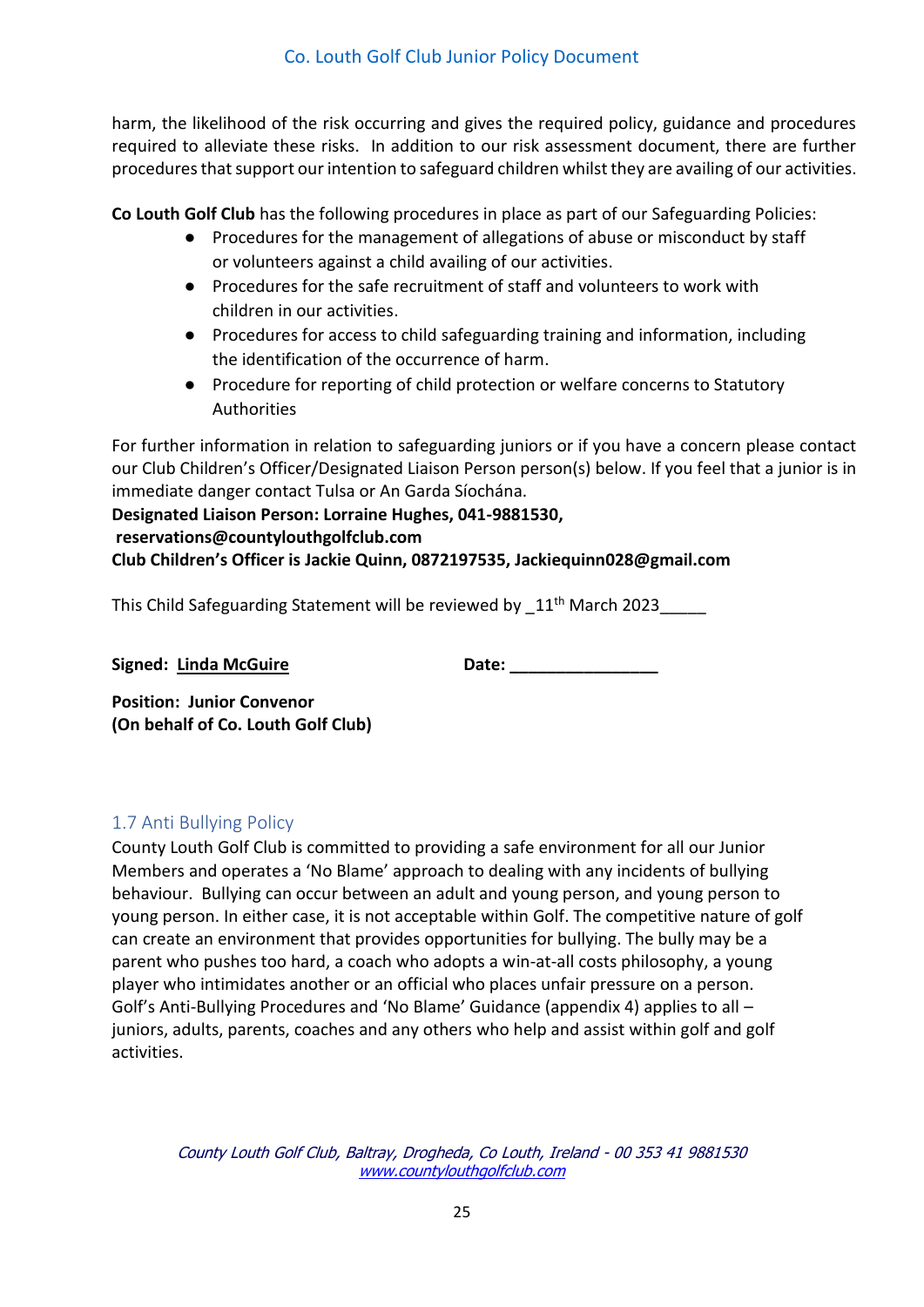### <span id="page-25-0"></span>Confidentiality

Confidentiality should be maintained in respect of all issues and people involved in cases of abuse, welfare or poor practice. It is important that the rights of both the junior and the person about whom the complaint has been made are protected.

### <span id="page-25-1"></span>1.8 Photographic Images Policy

Co Louth Golf Club is committed to the protection of our Junior Members particularly regarding photographic images. Golf Club benefits from using images of young participants to promote and celebrate activities, events and competitions. Parents and children generally welcome opportunities to celebrate or publicise their achievements.

Permission will be sought for the correct use of photographic images on our website, social media, posters etc.

### <span id="page-25-2"></span>1.9 R&A Women in Golf Charter

**Co Louth Golf Club** is fully committed to the implementation and continued application of the *R&A Women in Golf Charter*. The Charter is a statement of intent for the golf industry to unite and to focus on gender balance. The Club is committed to supporting measures to increase the number of women, girls and families playing golf and recognises the need for change that creates an inclusive environment within golf. Over a three-year period, the Club have undertaken to achieve the Bronze, Silver and Gold standards and to continue to focus and embody the spirit of the Charter thereafter.

Bronze – Inclusivity / Culture & Participation (by Dec 2021)

- Provide volunteering opportunities for women and girls within our Club.
- Provide opportunities for juniors' golfers to play in the Men's & Women's competitions.

Silver - Recruitment and Progression (by Dec 2022)

- Implement strategies to support retention of female golfers.
- Provide opportunities for families to play together on a regular basis.

Golf – Retention and Gender Balance (by Dec 2023)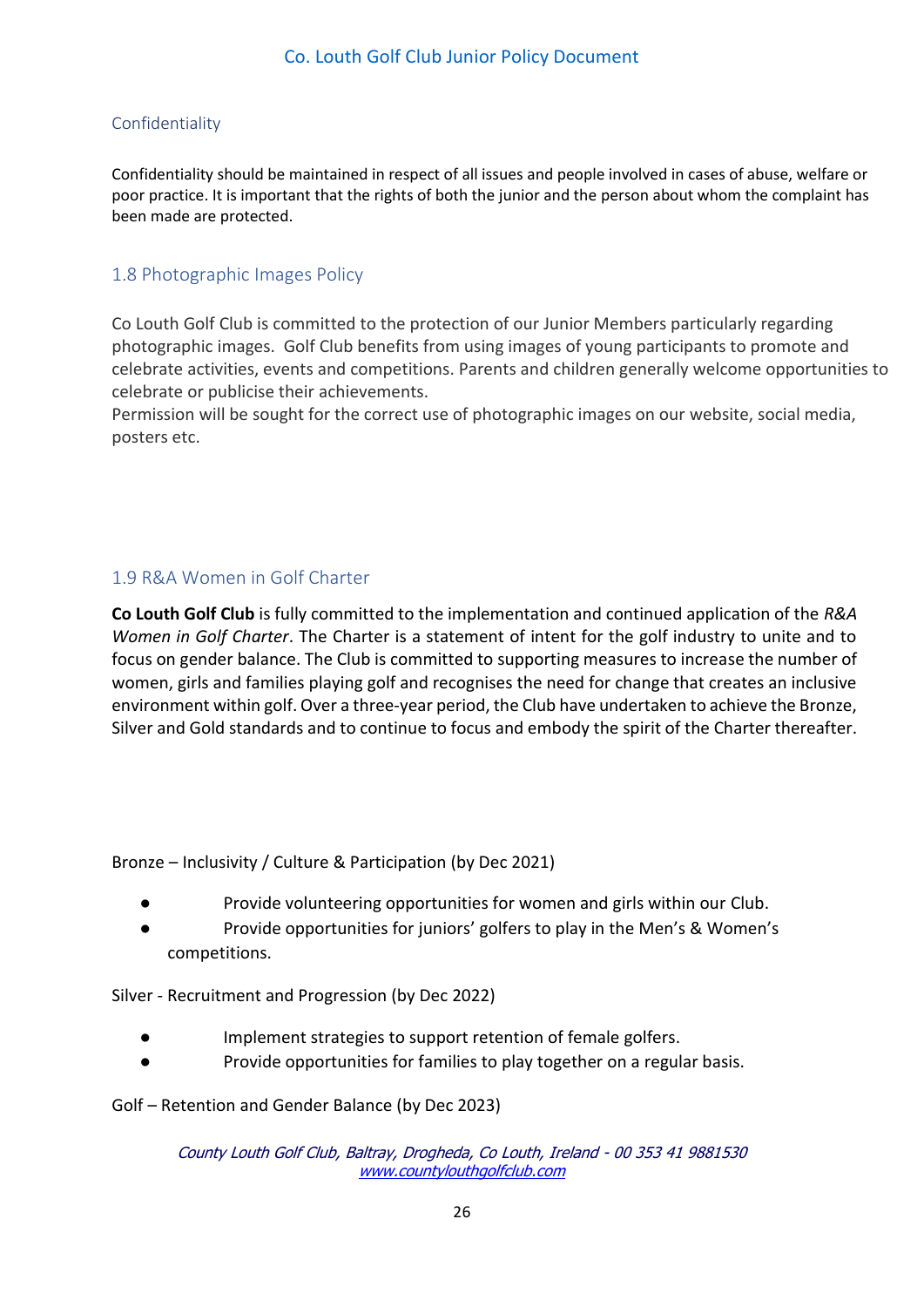- Offering pathway to full membership through Intermediate category.
- Ensuring full access to timesheets & competitions based on membership category, not gender.
- Achieving 30% female representation on the Club Management Committee

### <span id="page-26-0"></span>Development Programmes

### <span id="page-26-1"></span>Stage one: Get into Golf

The aim of stage 1 is to introduce Minor members to golf through Fundamental Movement System (FMS) and appropriate games while promoting their connection to the game of golf. The activities are designed to develop character through appropriately challenging tasks in putting and short game, with an introduction to speed generation in full swing. By encouraging group activities, the goal is to encourage a high level of socialisation within the group while also introducing "personal bests" so our minor members can measure their own performance and progression.

### <span id="page-26-2"></span>Stage two: Engage with Golf

The aim in stage 2 is to build on skills learned in stage 1 whilst developing Fundamental Sport Skills (FSS) and building competence in golf skills. Minor members will be encouraged to become more self-sufficient in their practice and an introduction to using learned skills in a golf course environment will allow them to make the connection between practice sessions and on course play. In preparation for stage 3, a personal routine will also be introduced.

### <span id="page-26-3"></span>Stage three: Play Golf

Stage 3 is designed to introduce more life skills into the learning environment, with a heavy emphasis on personal reflection and goal setting. Added to these skills, our Junior Members will be encouraged to develop their own practice drills and sessions based on their self-evaluation skills. Following the completion of this stage, Junior members will be aware of the different types of practice and how they relate to on course play situations.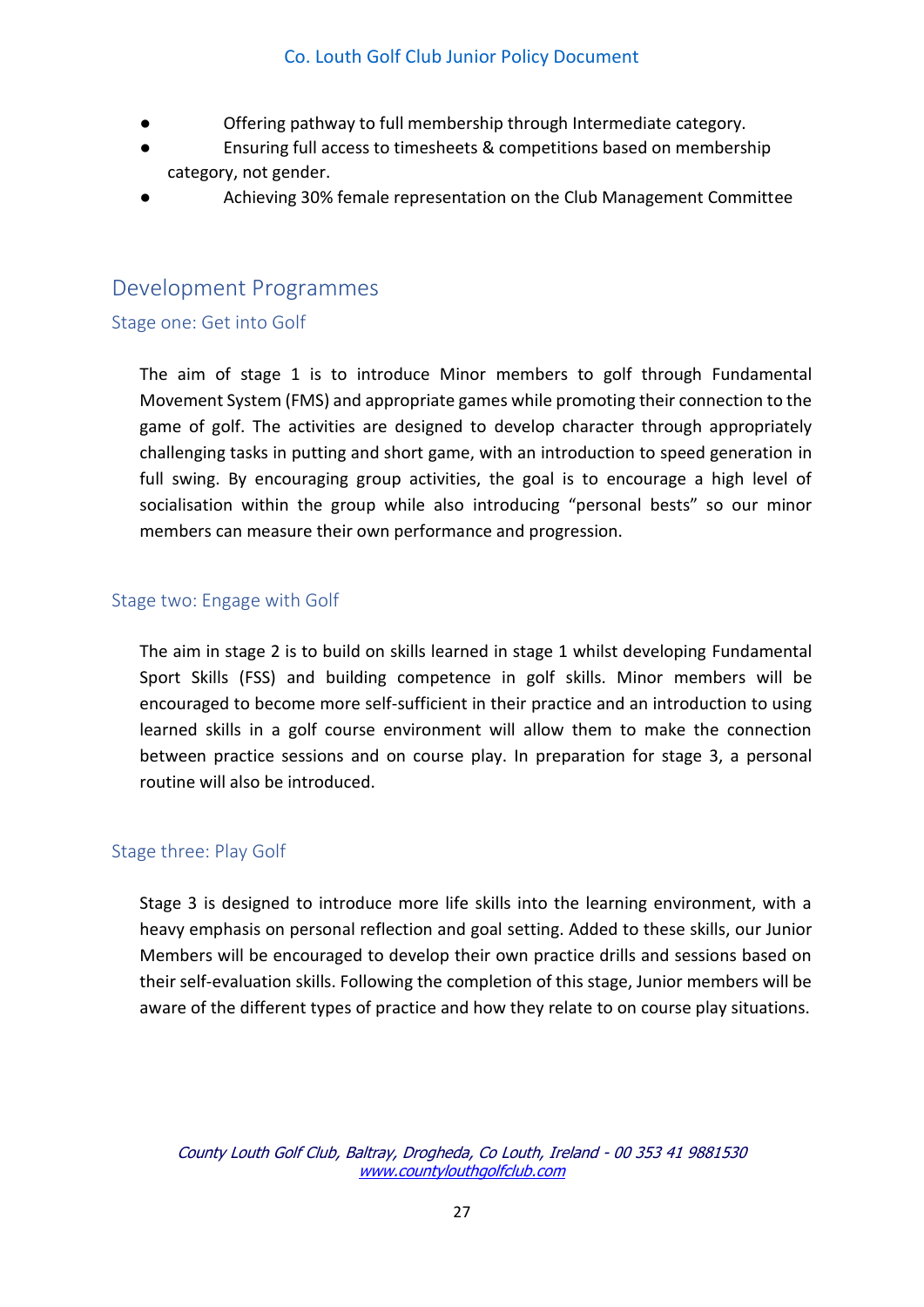### <span id="page-27-0"></span>Stage Four: Progress in Golf

The final stage of the programme places more emphasis and focus on allowing our Junior Members to become more independent in their progression and laying firm foundations for their chosen journey in golf. They are empowered to take control of their development and therefore, this stage will test their resilience through new practice methods and scoring games which emphasise confidence, creativity, competence and character. Junior members will also be encouraged to actively reflect on their journey through the programme and the skills they have acquired and how these relate to their future in the game.

### <span id="page-27-1"></span>**Conclusion**

This policy document clarifies our governance practices and expresses our determination to develop and promote junior golf at County Louth Golf Club. This document also presents precise distinct information in relation to our policies, directives and rules for junior and minor golf at County Louth Golf Club.

The junior and minor sections are of particular importance to County Louth Golf Club and for many reasons, most notably the future membership of the Club; for this purpose, policy development is important and will be reviewed regularly. If any of our policies affect any aspect of your golfing experience, please contact any member of the Junior Committee.

The Junior Committee of County Louth Golf Club welcomes all our young golfers and promises to strive to establish a safe, warm inviting place for our young golfers to enjoy and learn all that is good about the game of golf. It is ultimately our desire to see our fledgling golfers soar to great heights in the game of golf.

### <span id="page-27-2"></span>How to contact us:

If you need further information please email juniorcommittee@countylouthgoficlub.com or write to us at the County Louth Golf Club, Baltray, Drogheda, County Louth.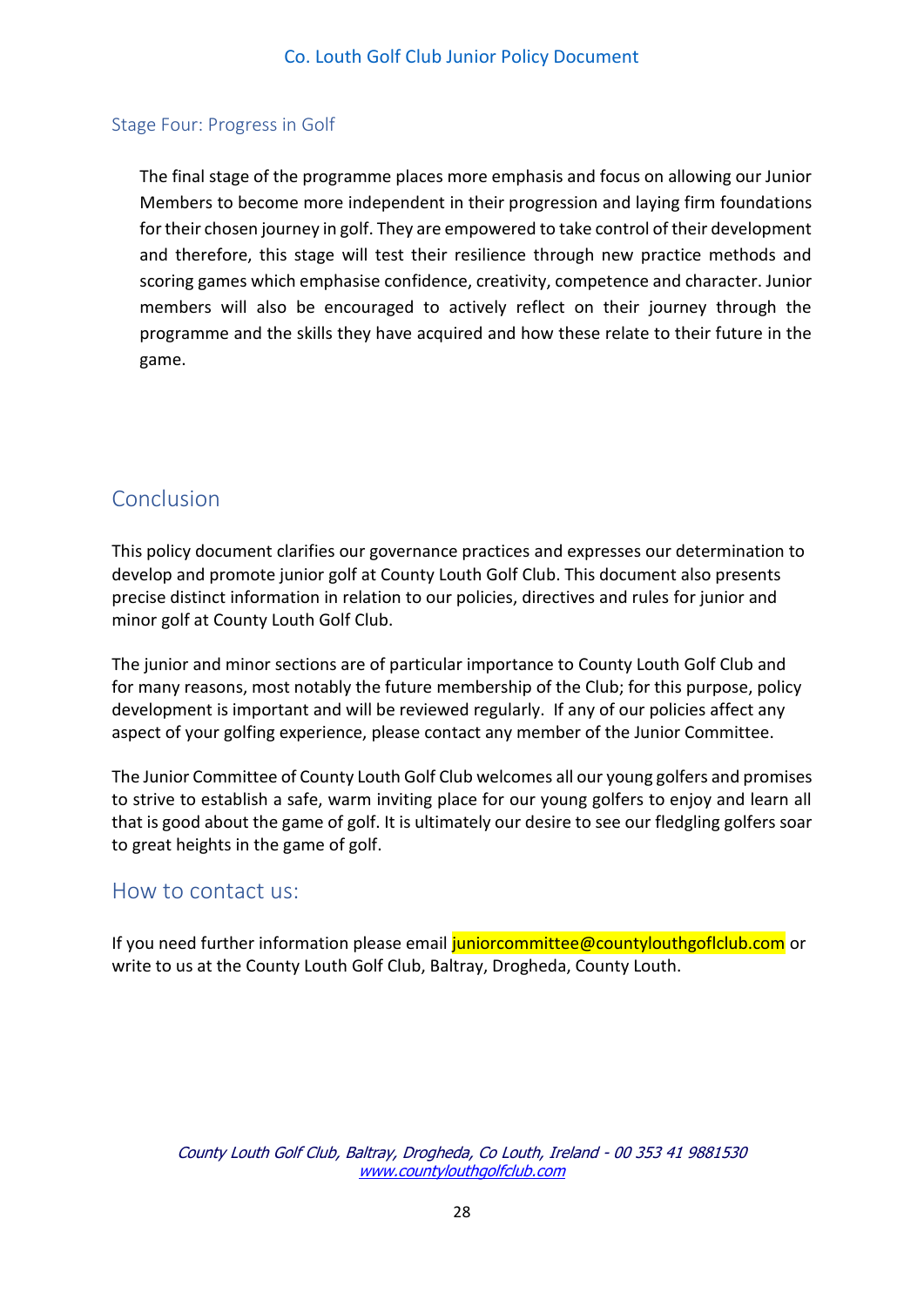### <span id="page-28-0"></span>Glossary of Terms

<span id="page-28-3"></span><span id="page-28-2"></span><span id="page-28-1"></span>The Club County Louth Golf Club VFM Value for Money

Appendix 1



### **JUNIOR MEMBERSHIP APPLICATION FORM**

| We, the undersigned, wish to nominate                                                                                  |                                                                                                                                                                                                                                |  |
|------------------------------------------------------------------------------------------------------------------------|--------------------------------------------------------------------------------------------------------------------------------------------------------------------------------------------------------------------------------|--|
| <u> 1989 - Johann Barn, mars ann an t-Amhain ann an t-Amhain ann an t-Amhain ann an t-Amhain ann an t-Amhain ann a</u> | $(Full Name)$ D.O. B.                                                                                                                                                                                                          |  |
| Home Address                                                                                                           |                                                                                                                                                                                                                                |  |
|                                                                                                                        | Tel. The contract of the contract of the contract of the contract of the contract of the contract of the contract of the contract of the contract of the contract of the contract of the contract of the contract of the contr |  |

The following questions must be answered fully by the Proposer and Seconder of the Candidate for Membership of this Club

**(PLEASE NOTE: INCOMPLETE APPLICATIONS WILL BE RETURNED)**

\_\_\_\_\_\_\_\_\_\_\_\_\_\_\_\_\_\_\_\_\_\_\_\_\_\_\_\_\_\_\_\_\_\_\_\_\_\_\_\_\_\_\_\_\_\_\_\_\_\_\_\_\_\_\_\_\_\_\_\_\_\_\_\_\_\_\_\_\_\_\_\_\_\_\_

- 1. How long have you the Proposer known the Candidate?
- 2. How long have you the Seconder known the Candidate?

\_\_\_\_\_\_\_\_\_\_\_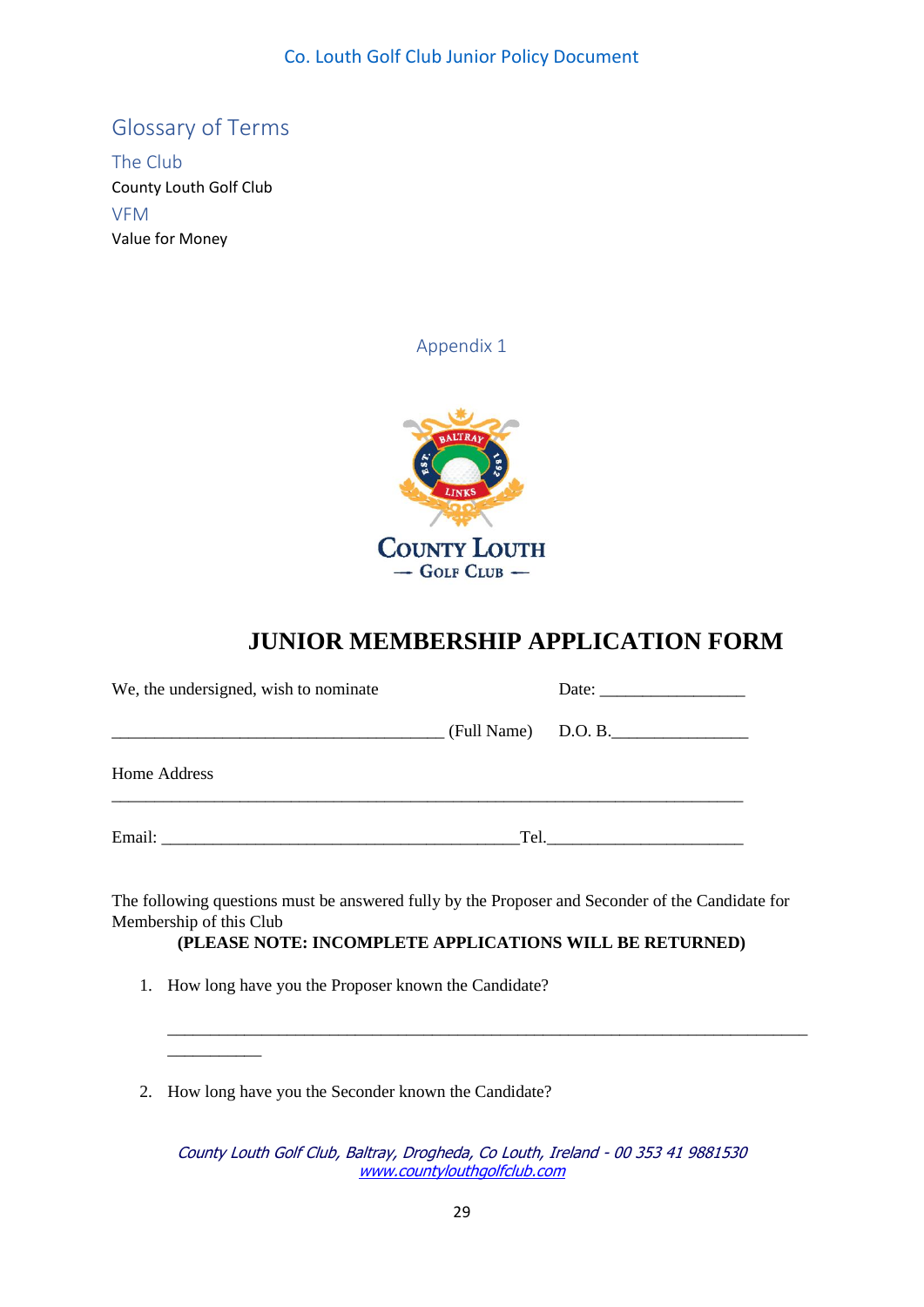\_\_\_\_\_\_\_\_\_\_\_\_\_\_\_\_\_\_\_\_\_\_\_\_\_\_\_\_\_\_\_\_\_\_\_\_\_\_\_\_\_\_\_\_\_\_\_\_\_\_\_\_\_\_\_\_\_\_\_\_\_\_\_\_\_\_\_\_\_\_\_\_\_\_\_

\_\_\_\_\_\_\_\_\_\_\_\_\_\_\_\_\_\_\_\_\_\_\_\_\_\_\_\_\_\_\_\_\_\_\_\_\_\_\_\_\_\_\_\_\_\_\_\_\_\_\_\_\_\_\_\_\_\_\_\_\_\_\_\_\_\_\_\_\_\_\_\_\_\_\_\_\_\_\_\_

3. Is the Candidate a member of any other Golf Club(s)? Yes / No (delete as applicable)

\_\_\_\_\_\_\_\_\_\_\_

\_\_\_\_\_\_\_\_\_\_\_\_\_\_\_\_\_\_\_\_\_\_\_\_\_\_

\_\_\_\_\_\_\_\_\_\_\_\_\_\_\_\_\_\_\_\_\_\_\_\_\_\_\_\_\_\_\_\_\_\_\_\_\_\_\_

\_\_\_\_\_\_\_\_\_\_\_\_\_

\_\_\_\_\_\_\_\_\_\_\_\_

\_\_\_\_\_\_\_\_\_\_\_

- 4. If so, please state a) the name of the club b) Golf Ireland Membership Number c) current Handicap Index
- 5. Please confirm if and why the candidate is continuing with his/her existing membership?

\_\_\_\_\_\_\_\_\_\_\_\_\_\_\_\_\_\_\_\_\_\_\_\_\_\_\_\_\_\_\_\_\_\_\_\_\_\_\_\_\_\_\_\_\_\_\_\_\_\_\_\_\_\_\_\_\_\_\_\_\_\_\_\_\_\_\_\_\_\_\_\_\_\_\_ \_\_\_\_\_\_\_\_\_\_\_\_\_\_\_\_\_\_\_\_\_\_\_\_\_\_\_\_\_\_\_\_\_\_\_\_\_\_\_\_\_\_\_\_\_\_\_\_\_\_\_\_\_\_\_\_\_\_\_\_\_\_\_\_\_\_\_\_\_\_\_\_\_\_\_

\_\_\_\_\_\_\_\_\_\_\_\_\_\_\_\_\_\_\_\_\_\_\_\_\_\_\_\_\_\_\_\_\_\_\_\_\_\_\_\_\_\_\_\_\_\_\_\_\_\_\_\_\_\_\_\_\_\_\_\_\_\_\_\_\_\_\_\_\_\_\_\_\_\_\_

\_\_\_\_\_\_\_\_\_\_\_\_\_\_\_\_\_\_\_\_\_\_\_\_\_\_\_\_\_\_\_\_\_\_\_\_\_\_\_\_\_\_\_\_\_\_\_\_\_\_\_\_\_\_\_\_\_\_\_\_\_\_\_\_\_\_\_\_\_\_\_\_\_\_\_ \_\_\_\_\_\_\_\_\_\_\_\_\_\_\_\_\_\_\_\_\_\_\_\_\_\_\_\_\_\_\_\_\_\_\_\_\_\_\_\_\_\_\_\_\_\_\_\_\_\_\_\_\_\_\_\_\_\_\_\_\_\_\_\_\_\_\_\_\_\_\_\_\_\_\_ \_\_\_\_\_\_\_\_\_\_\_\_\_\_\_\_\_\_\_\_\_\_\_\_\_\_\_\_\_\_\_\_\_\_\_\_\_\_\_\_\_\_\_\_\_\_\_\_\_\_\_\_\_\_\_\_\_\_\_\_\_\_\_\_\_\_\_\_\_\_\_\_\_\_\_

6. Please outline the reason(s) why the candidate is applying for membership in Co. Louth GC?

7. If accepted, please confirm that the candidate will consider Co Louth as their Home Club and they will be available to represent the Club on teams he/she is eligible to be selected for. Please tick the appropriate box.

**(This is a key consideration in relation to all applications)**

\_\_\_\_\_\_\_\_\_\_\_\_\_\_\_\_\_\_\_\_\_\_\_\_\_\_\_\_\_\_\_\_\_\_\_\_\_\_\_\_\_\_\_\_\_\_\_\_\_\_\_\_\_\_\_\_\_\_\_\_\_\_\_\_\_\_\_\_\_\_\_\_\_\_\_

| Yes | $\sim 10^{-1}$ |
|-----|----------------|

8. Has the candidate ever been refused membership of any Club?

9. Why do you consider the Candidate suitable for membership at Co Louth GC?

County Louth Golf Club, Baltray, Drogheda, Co Louth, Ireland - 00 353 41 9881530 [www.countylouthgolfclub.com](http://www.countylouthgolfclub.com/)

\_\_\_\_\_\_\_\_\_\_\_\_\_\_\_\_\_\_\_\_\_\_\_\_\_\_\_\_\_\_\_\_\_\_\_\_\_\_\_\_\_\_\_\_\_\_\_\_\_\_\_\_\_\_\_\_\_\_\_\_\_\_\_\_\_\_\_\_\_\_\_\_\_\_\_\_\_\_\_ \_\_\_\_\_\_\_\_\_\_\_\_\_\_\_\_\_\_\_\_\_\_\_\_\_\_\_\_\_\_\_\_\_\_\_\_\_\_\_\_\_\_\_\_\_\_\_\_\_\_\_\_\_\_\_\_\_\_\_\_\_\_\_\_\_\_\_\_\_\_\_\_\_\_\_\_\_\_\_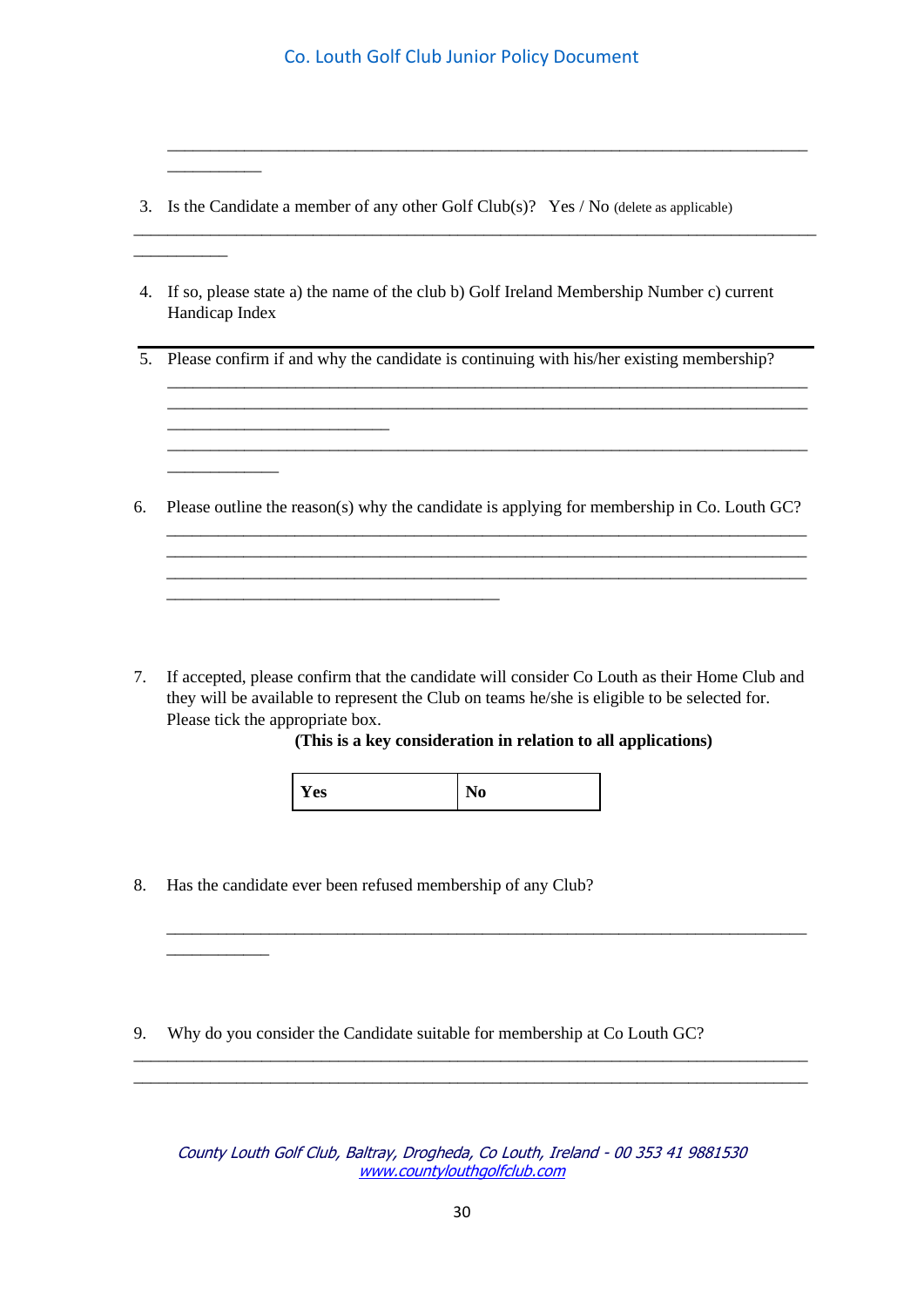|                                                                                 | Co. Louth Golf Club Junior Policy Document                                                                            |
|---------------------------------------------------------------------------------|-----------------------------------------------------------------------------------------------------------------------|
|                                                                                 |                                                                                                                       |
|                                                                                 |                                                                                                                       |
| should be aware of:                                                             | 10. Please advise the Junior Committee if the applicant has any medical conditions, you feel we                       |
|                                                                                 | <u> 1989 - Johann Stoff, deutscher Stoff, der Stoff, der Stoff, der Stoff, der Stoff, der Stoff, der Stoff, der S</u> |
| by attaching it to this form.                                                   | 11. If you wish to make a written submission in support of this application, please do so below or                    |
|                                                                                 |                                                                                                                       |
|                                                                                 | <u> 1989 - Johann Stoff, amerikansk politiker (d. 1989)</u>                                                           |
|                                                                                 |                                                                                                                       |
|                                                                                 | 13. Parent's/Guardian's Name(s) & Contact Details :(e.g., Mobile No's /Email Addresses)                               |
|                                                                                 |                                                                                                                       |
|                                                                                 |                                                                                                                       |
|                                                                                 |                                                                                                                       |
|                                                                                 |                                                                                                                       |
| endeavour to assist the Junior Committee in the provision of junior activities. | I am aware of my responsibility for the integration of this junior member into the club and will                      |
|                                                                                 |                                                                                                                       |
|                                                                                 |                                                                                                                       |
| endeavour to assist the Junior Committee in the provision of junior activities. | I am aware of my responsibility for the integration of this junior member into the club and will                      |

County Louth Golf Club, Baltray, Drogheda, Co Louth, Ireland - 00 353 41 9881530 [www.countylouthgolfclub.com](http://www.countylouthgolfclub.com/)

 $\begin{array}{c} \hline \end{array}$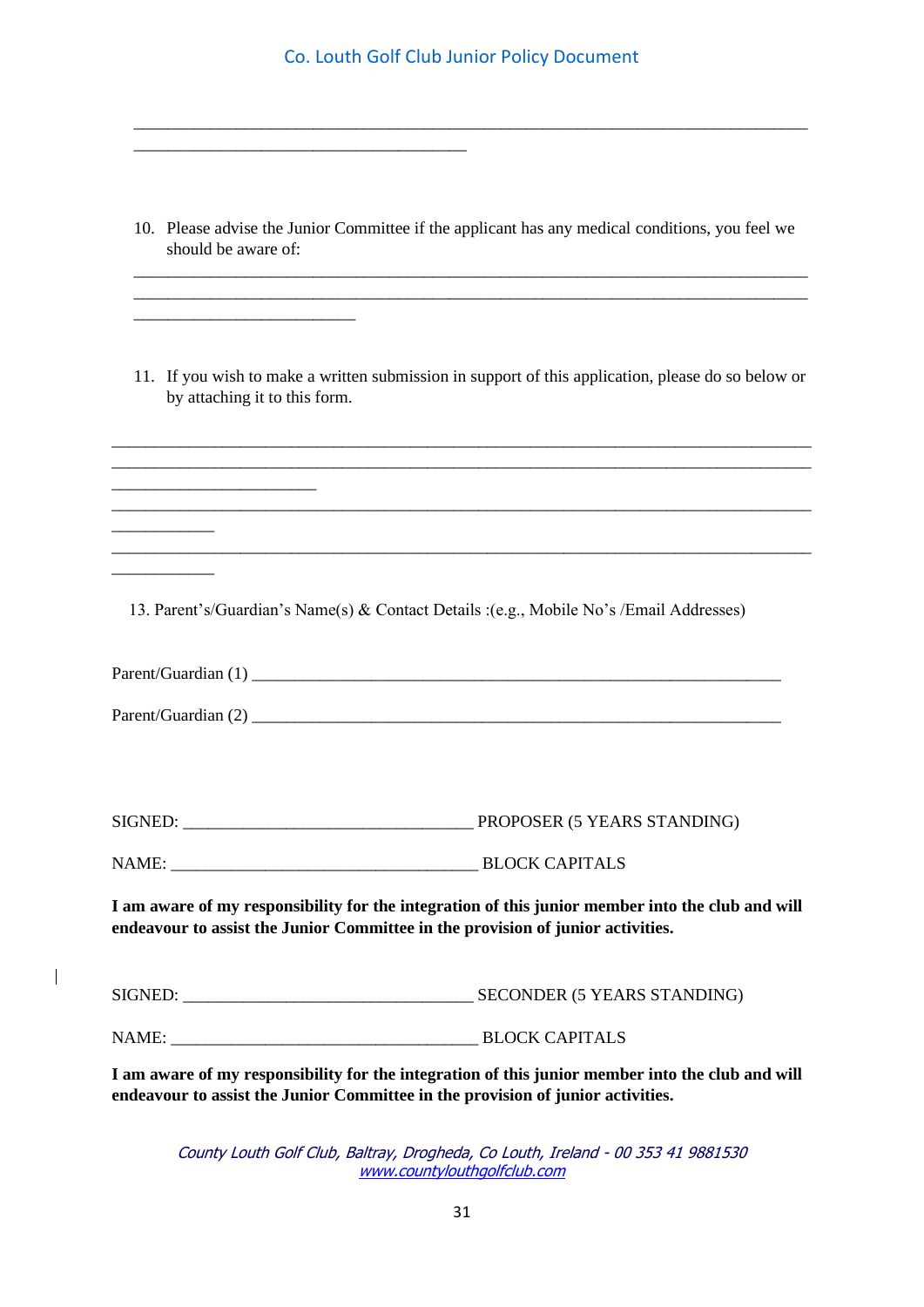### **IN THE EVENT OF JUNIOR MEMBERSHIP BEING OVER-SUBSCRIBED, APPLICATIONS WILL BE LIMITED TO CHILDREN & GRANDCHILDREN OF AN EXISTING CLUB MEMBER AND CHILDREN WHO ARE NOT ALREADY A MEMBER OF ANOTHER AFFILIATED GOLF CLUB**

#### <span id="page-31-0"></span>**THE COMMITTEE RESERVE THE RIGHT TO REFUSE ANY APPLICATION**

Appendix 2



### **Code of Conduct for Juniors**

Co. Louth Golf Club wishes to provide the best possible environment for all juniors involved in the sport. Juniors deserve to be given enjoyable, safe sporting opportunities, free of abuse of any kind. These participants have rights, which must be respected, and responsibilities that they must accept. Juniors should be encouraged to realise that they have responsibilities to treat other participants and Golf Leaders with fairness and respect.

Juniors are entitled to:

- Be safe and to feel safe.
- Be listened to and believed.
- Have fun and enjoy golf.
- Have a voice in relation to their activities within golf.
- Be treated with dignity, sensitivity and respect.
- Participate in an equitable and fair manner, regardless of gender, appearance, age, ability, religion or belief, disability, social and ethnic background or political persuasion etc.
- Experience competition at a level at which they feel comfortable.
- Make complaints and have them dealt with
- Be safe from risk of bullying behaviour.
- Say No to things that make them feel unsafe.
- Privacy and Confidentiality

Juniors should always:

- Give their friends a second chance.
- Treat Golf Leaders with respect, (including professionals, coaches, convenors, club officials, etc.)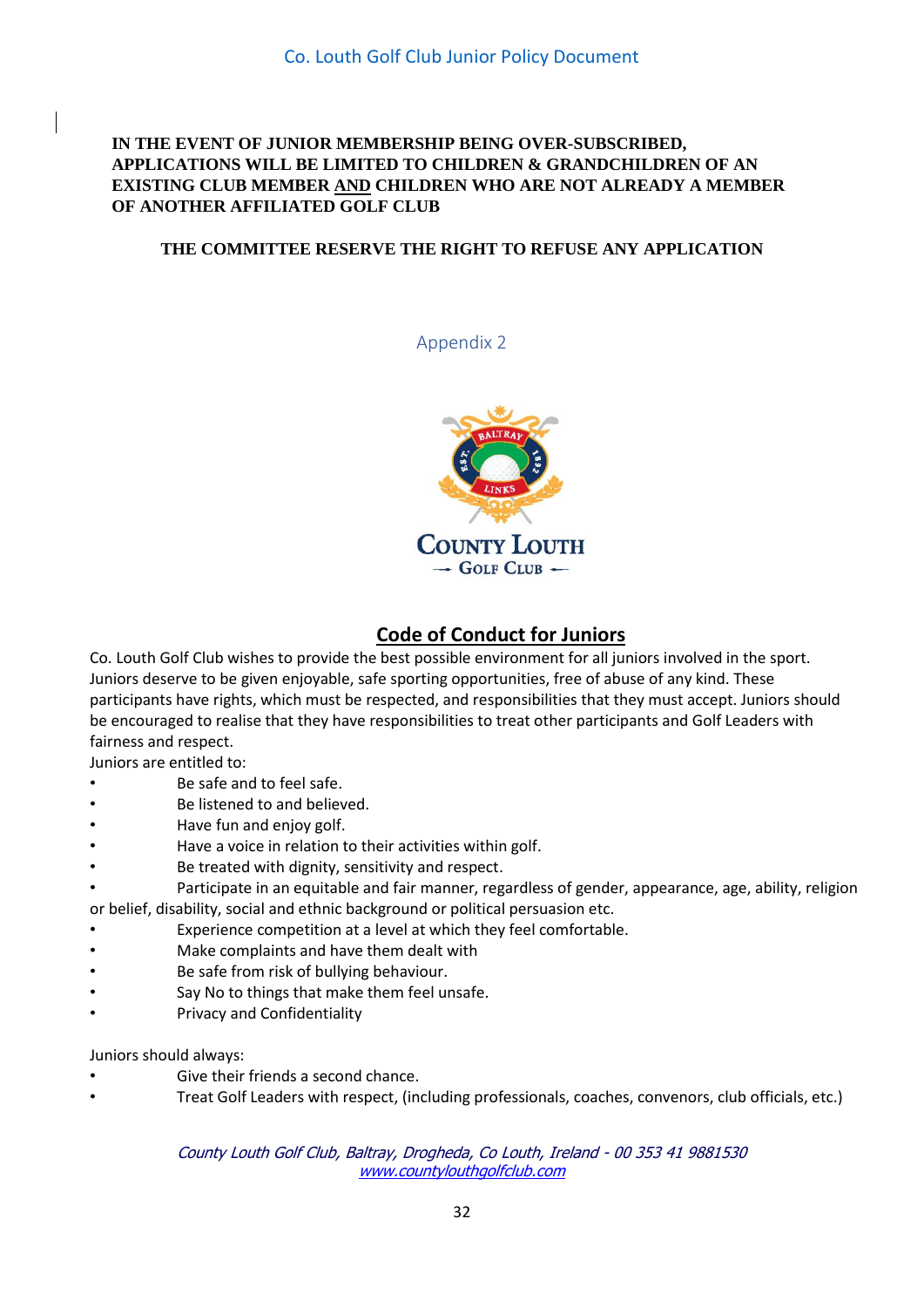- Look out for themselves and the welfare of others.
- Always play fairly, do their best
- Be organised and on time, tell someone if you are leaving a venue or competition.
- Respect team members, even when things go wrong.
- Respect opponents be gracious in defeat.
- Abide by the rules set down by team managers when travelling to away events, representing the
- club, school, province or country, etc.
- Behave in a manner that avoids bringing golf into disrepute.
- Talk to the Children's Officer within the club if they have any problems.

Juniors should never:

- Cheat
- Use violence or engage in irresponsible, abusive, inappropriate or illegal behaviour.
- Shout or argue with officials, teammates, or opponents.
- Harm team members, opponents or their property.
- Bully or use bullying tactics to isolate another player or gain advantage.
- Take banned substances, drink alcohol, smoke or engage inappropriate sexual behaviour.
- Keep secrets, that may leave them or others at risk.
- Tell lies about adults / juniors or spread rumours.
- Discriminate against other players based on gender, appearance, age, ability, religion or belief, disability, social and ethnic background, or political persuasion.

I consent to my child's image being used by County Louth golf club when capturing images of junior golf and the activities provided by the club: for example, for publication in media and/or Club website/social media pages. **Please tick the appropriate box.**

| I Consent | <b>Do Not Consent</b> |
|-----------|-----------------------|
|           |                       |

Having read the Junior Policy and Code of Conduct documents, I agree to follow the rules/guidelines as laid out by the Junior Committee of Co. Louth Golf Club. This document can be accessed on the club website in the Members Area under Club Documents.

| <b>Printed name of junior</b>          | <b>Signature of Junior</b>          | Date: |
|----------------------------------------|-------------------------------------|-------|
| <b>Printed name of Parent/Guardian</b> | <b>Signature of Parent/Guardian</b> | Date: |

Parents are requested to co-sign their child's code of conduct form annually and this parental declaration upon application for membership.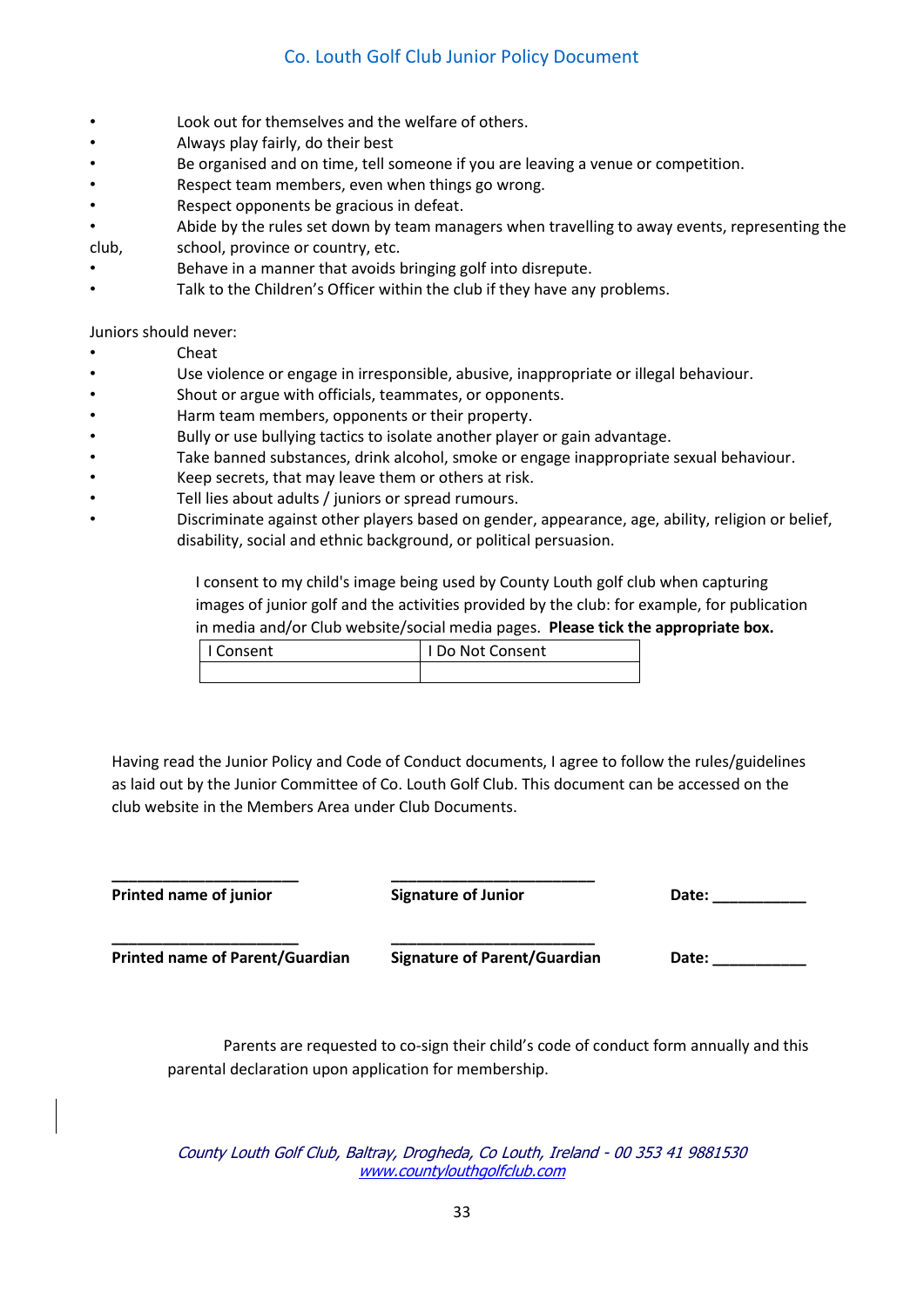

### **Parents/Guardians Consent Form**

#### **Please complete this form in full**

Full Name of the Junior Member:

| Address: |  |  |
|----------|--|--|

Date of Birth:

 \_\_\_\_\_\_\_\_\_\_\_\_\_\_\_\_\_\_\_\_\_\_\_\_\_\_\_\_\_\_\_\_\_ \_\_\_\_\_\_\_\_\_\_\_\_\_\_\_\_\_\_\_\_\_\_\_\_\_\_\_\_\_\_\_\_\_

Home telephone: <br>
Home telephone: example a parent(s)/Guardian Mobile Number:

\_\_\_\_\_\_\_\_\_\_\_\_\_\_\_\_\_\_\_\_\_\_\_\_\_\_\_\_\_\_\_\_\_\_\_\_\_\_\_\_\_\_\_\_\_\_\_\_\_\_\_\_\_\_\_\_

Parent(s)/Guardian's Email\_\_\_\_\_\_\_\_\_\_\_\_\_\_\_\_\_\_\_\_\_\_\_\_\_\_\_\_\_\_\_\_\_\_\_\_\_\_\_\_\_\_\_\_\_\_\_\_\_\_\_\_\_\_\_\_\_\_\_\_\_\_

\_\_\_\_\_\_\_\_\_\_\_\_\_\_\_\_\_\_\_\_\_

**Print email address**

I consent to my child's image being used by County Louth golf club when capturing images of junior golf and the activities provided by the club: for example, for publication in media and/or Club website/social media pages.

#### **Please tick the appropriate box.**

I Consent I Do Not Consent

I consent to the above mobile phone number been used for an information only What's app messaging system, which will inform me of all events organised by the Junior Committee were appropriate.

#### **Please tick the appropriate box.**

| nncant<br>וושפו " | Consent<br>No)<br>JС |
|-------------------|----------------------|
|                   |                      |

**We the Junior Committee would like to draw your attention to County Louth Golf Club Junior Policy Document which is available on our website. This fully explains all conditions of membership.**

**Declaration**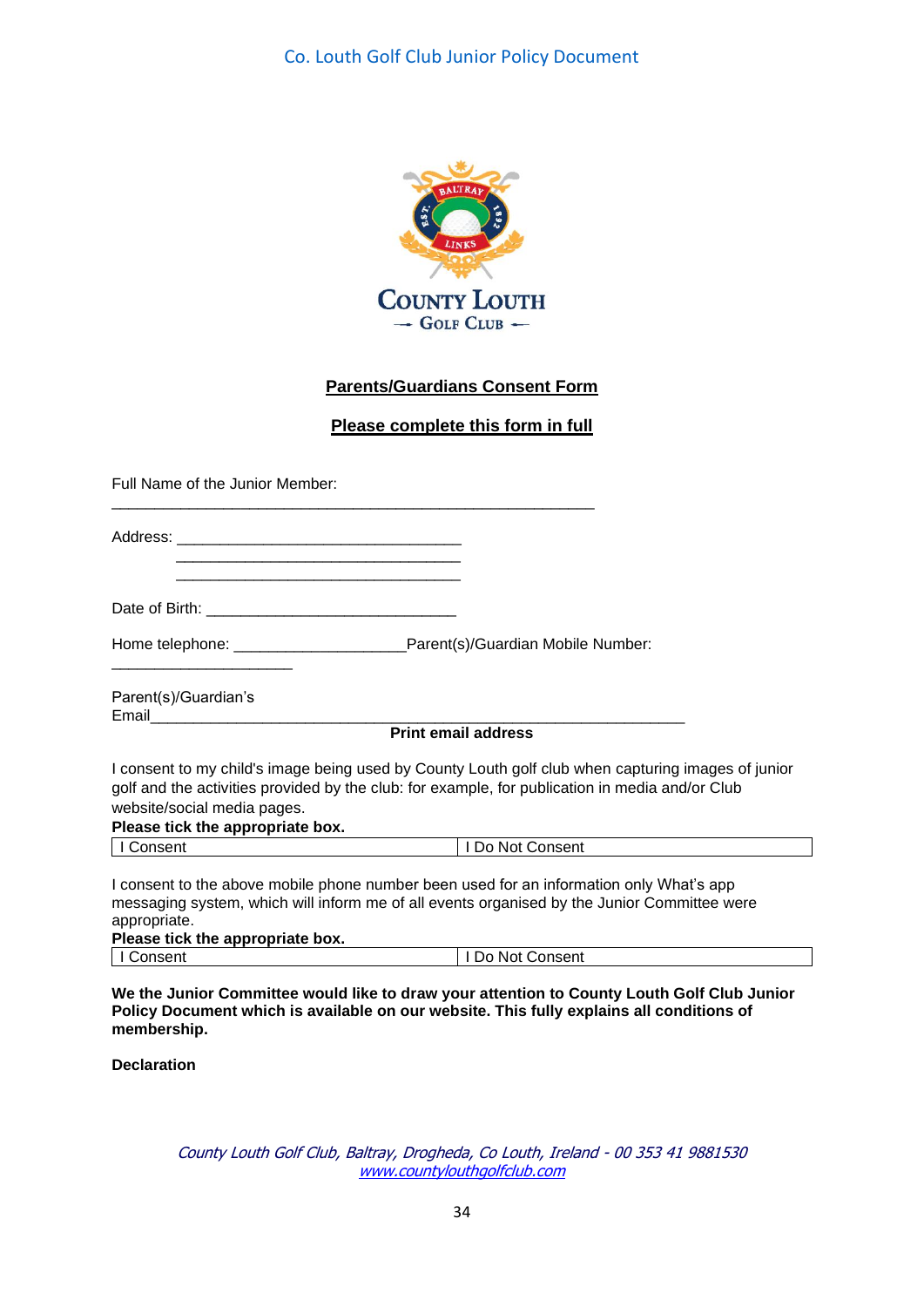I am the Parent/Guardian of:

- I hereby consent to the above child participating in golf activities at Co. Louth Golf Club in line with Golf's Safeguarding Policy.
- **·** I confirm that all details are correct, and I can give parental consent for my child to participate in and travel to all activities.
- If selected for teams, I confirm I am happy with the travel arrangements the Co. Louth Golf Club may arrange for my child.
- I acknowledge that Co. Louth Golf Club are not responsible for providing adult supervision for my child.

▪ I understand and agree that my child in my care be bound by the Junior Code of Conduct whilst represent Co. Louth Golf Club and I absolve all its representatives from all liability and/or claims for illness, injuries and damage that may arise directly because of my child's breaching conditions set out in the aforementioned document.

- I undertake to abide by the principles as set out in guidelines for parents/guardians in Co. Louth golf Club's Junior Policy Document.
- I agree that misdemeanours and breach of this code of conduct will be dealt with immediately by a Club official.
- Persistent concerns or beaches of the Guidelines for Parents/Guardians will result in the parent/guardian being asked not to attend competitions if their attendance is detrimental to the child's welfare.

#### **Parent / guardian statement**

I will inform the coaches/designated liaison person of any important changes in my child's health, medication or needs and of any changes to our address, email or phone numbers given. In the event of illness, having parental responsibility for the above-named child, I give permission for medical treatment to be administered where considered necessary by a nominated first aider, or by suitably qualified medical practitioners. If I cannot be contacted and my child should require emergency hospital treatment, I authorise a qualified medical practitioner to provide emergency treatment or medication

SIGNATURE OF PARENT / GUARDIAN:

PRINT NAME OF PARENT / GUARDIAN: \_\_\_\_\_\_\_\_\_\_\_\_\_\_\_\_\_\_\_\_\_\_\_\_\_\_\_\_\_\_\_\_\_\_\_\_\_\_\_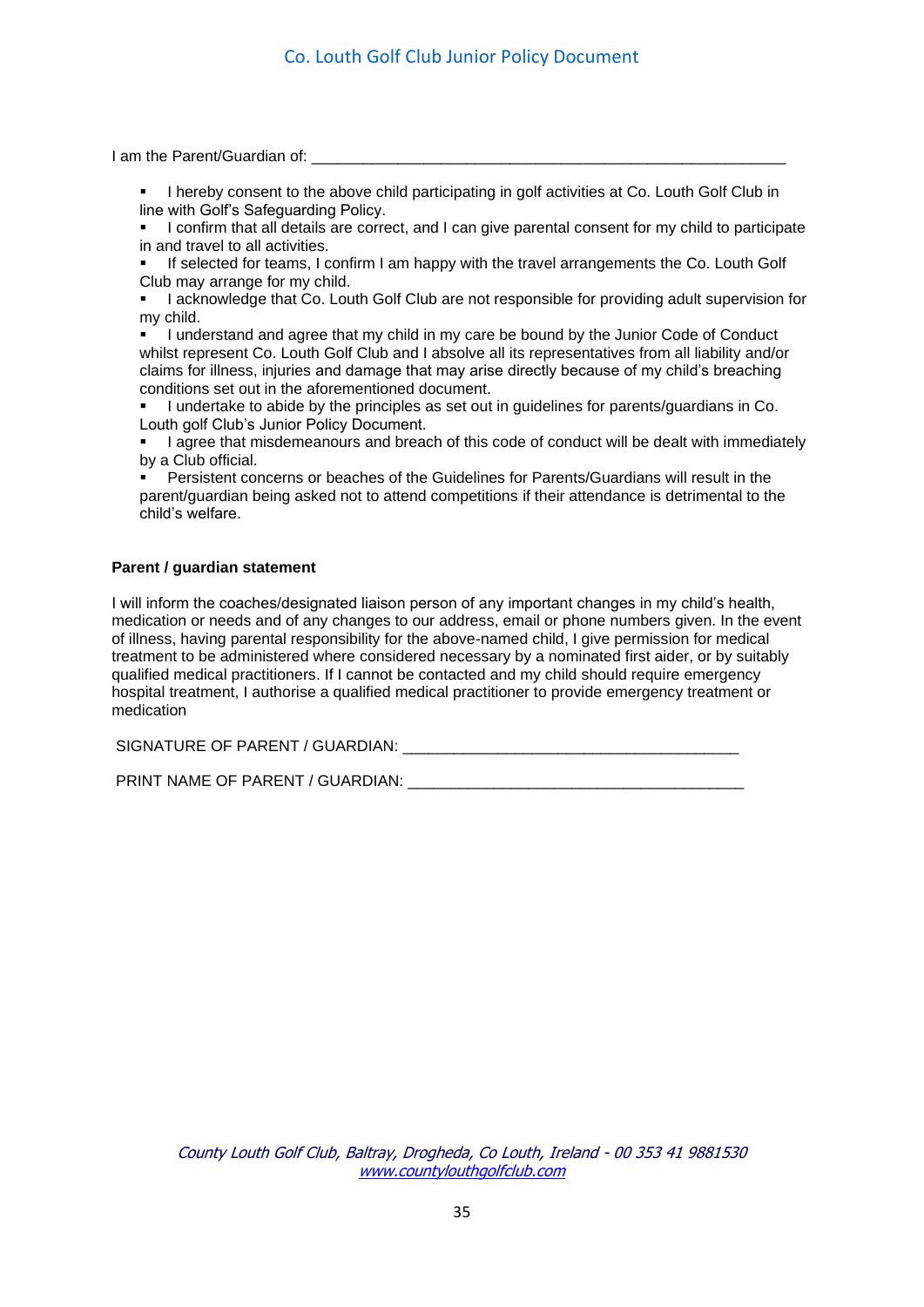

<span id="page-35-0"></span>

### **Minor Academy Summer Golf Induction Programme**

### **APPLICATION FORM**

### **Please read all sections and complete in Block Capitals**

| Male____                                                                              | Female____                                                                                           |
|---------------------------------------------------------------------------------------|------------------------------------------------------------------------------------------------------|
|                                                                                       |                                                                                                      |
|                                                                                       |                                                                                                      |
|                                                                                       |                                                                                                      |
|                                                                                       |                                                                                                      |
|                                                                                       | Parent's/Guardian's Email: ___________________________________Home Phone: __________________________ |
| Membership of other Clubs: __________________________________Golf Handicap___________ |                                                                                                      |
| Family connection to County Louth Golf Club: ___________________________________      |                                                                                                      |
|                                                                                       |                                                                                                      |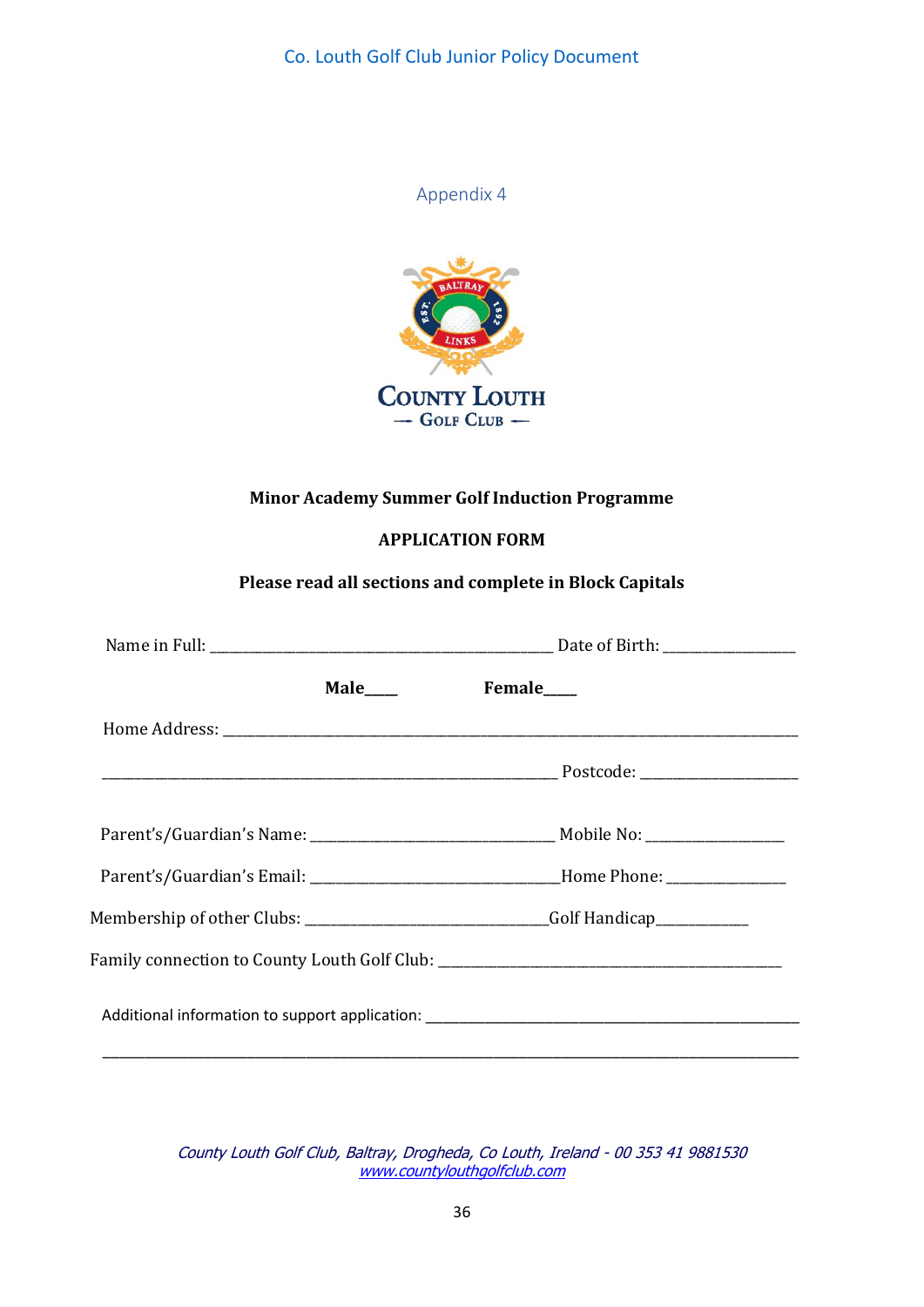**Minor Membership does not bestow automatic rights to Junior Membership.**



#### **COUNTY LOUTH GOLF CLUB**

#### **MIN0R MEMBERSHIP**

#### **Rules, Information & Consent**

I……………………………………………………………. parent/guardian of……….…………………………………………………

hereby confirm that I accept and will always abide by the following regulations.

- At all times that this minor is in the clubhouse or surrounding areas or on the golf course I accept he/she is my responsibility. I am familiar with the times at which minor members can be in the clubhouse and I will see that the rules in this regard are adhered to.
- I understand that minor members can always only be in or around the clubhouse if under the supervision of an adult.
- The normal rules that apply to all members relating to dress code and general behaviour apply to this minor member category.
- As with all, minor members are expected to attend any coaching/lessons arranged for them. Failure to meet this requirement will be significant in considering renewal of membership for the following year.
- Minor membership is a summer golf induction programme that runs for the months of June, July and August.
- Becoming a minor member does not bestow automatic rights to Junior Membership.
- I will inform the coaches/designated liaison person of any important changes in my child's health, medication or needs and of any changes to our address or phone numbers given. In the event of illness, having parental responsibility for the abovenamed child, I give permission for medical treatment to be administered where considered necessary by a nominated first aider, or by suitably qualified medical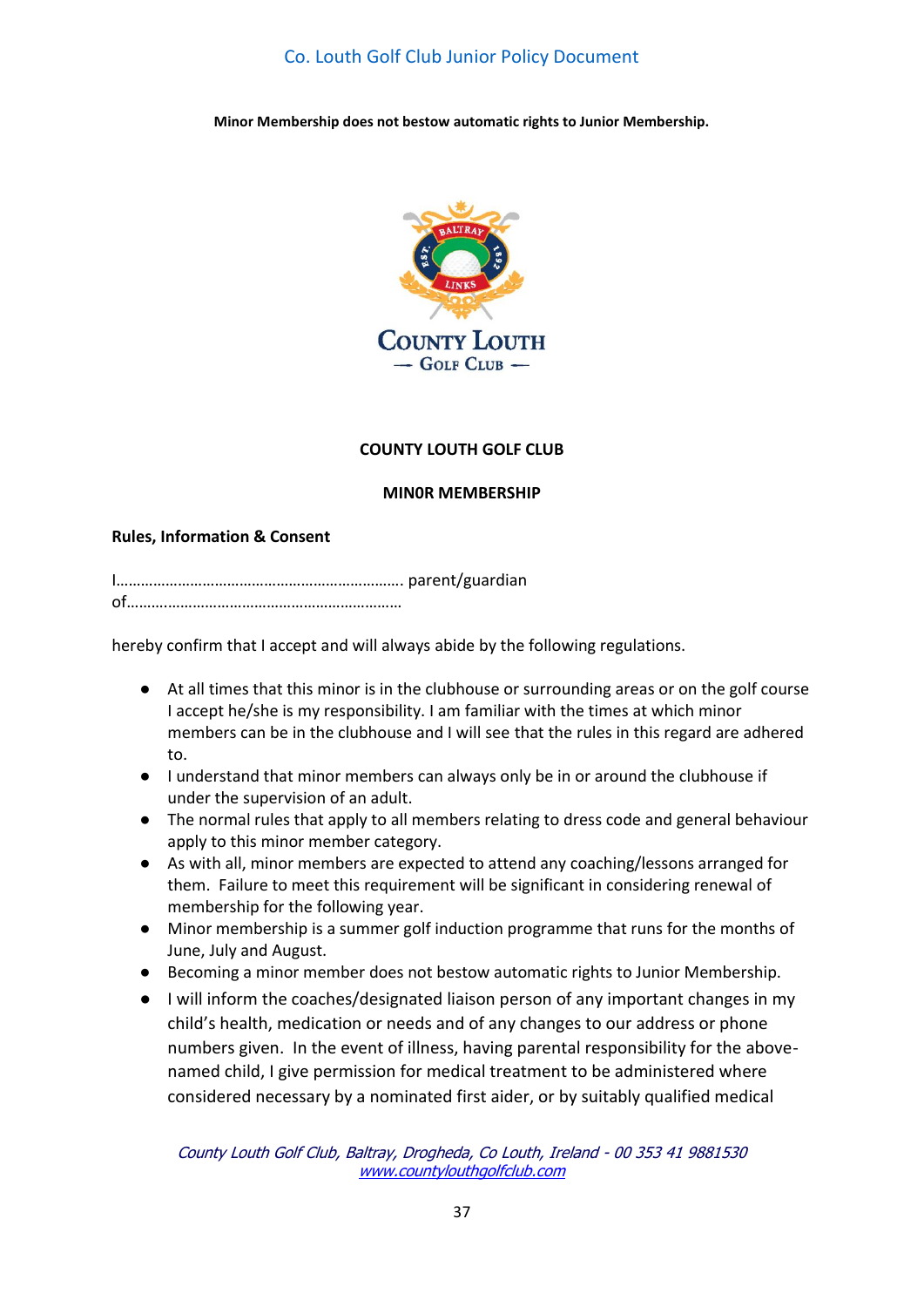practitioners. If I cannot be contacted and my child should require emergency hospital treatment, I authorise a qualified medical practitioner to provide emergency treatment or medication.

● Permission will be sought for the correct use of photographic images on our website, social media, posters etc.

I consent to my child's image being used by County Louth Golf Club when capturing images of junior golf and the activities provided by the club: for example for publication in media and/or Club website/social media pages

#### **Please tick the appropriate box.**

<span id="page-37-0"></span>

| 'I consent: | I do NOT consent: |
|-------------|-------------------|
|-------------|-------------------|

### Appendix 5



### **Golf Anti-Bullying Guidance & Procedures**

#### **What is Bullying Behaviour**

Bullying behaviour can be defined as unwanted negative behaviour, verbal, psychological or physical, conducted by an individual or group against another person (or persons) and which is repeated over time.

### **Types of Bullying Behaviour**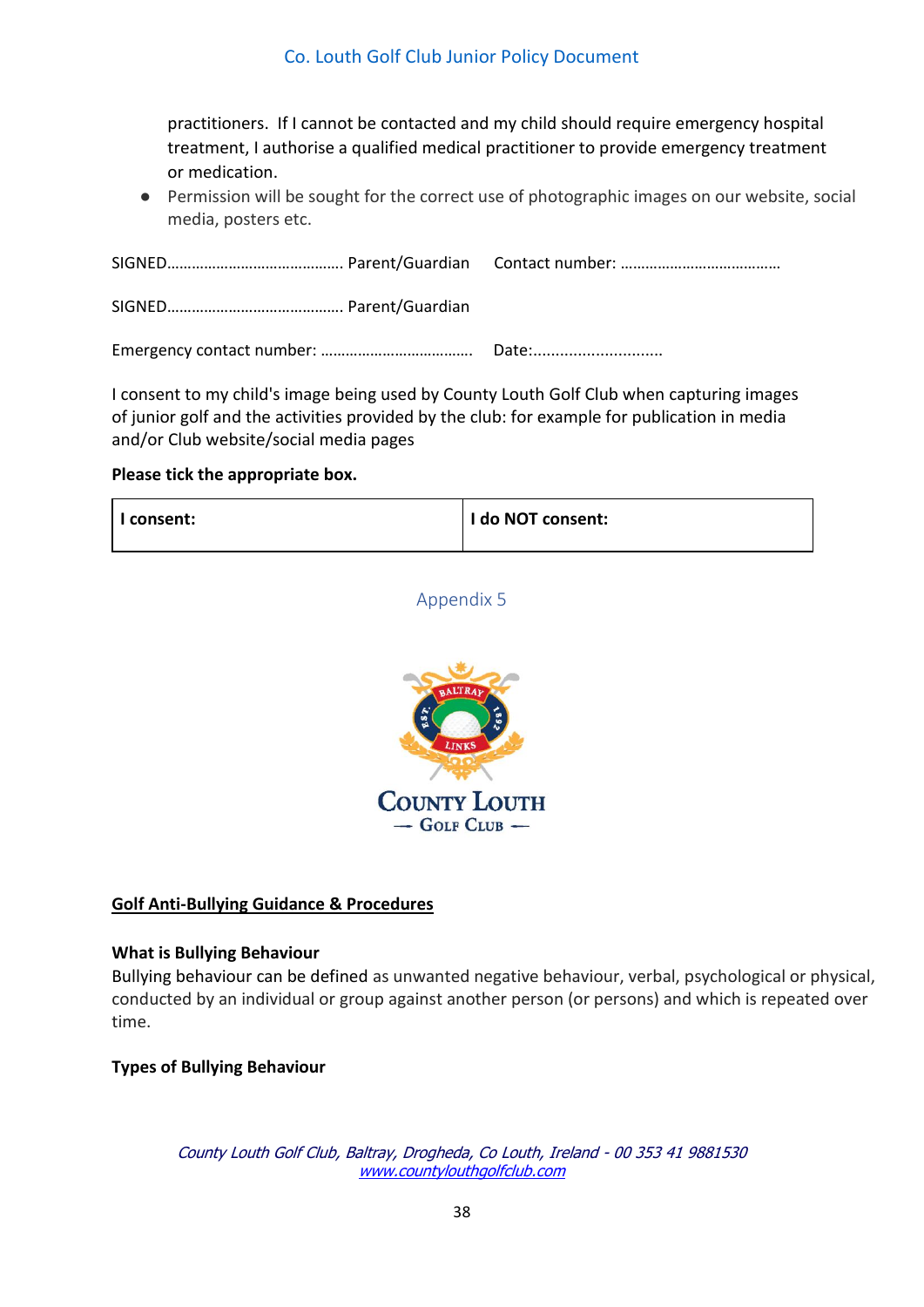Bullying behaviour exists in many different forms, some are not as obvious as others, but are just as damaging to the victim. Listed below are some of the more common types of bullying, one or more methods may be used by the person displaying bullying behaviour.

### **Physical**

Physical bullying includes any physical contact that would hurt or injure a person like pushing, hitting, kicking, punching, tripping, etc. Physical bullying can put the person experiencing bullying behaviour at risk of injury and makes them feel powerless. Taking something that belongs to someone else and destroying it would also be considered a type of physical bullying.

### **Verbal**

Verbal bullying usually takes the form of name-calling or making nasty remarks or jokes about a person's religion, gender, appearance, sexuality, ethnicity, socio-economic status, or the way they look. It can also include freezing the victim out by exclusion or spreading rumours.

### **Threats**

Making threats against a person or their property is also a type of bullying. It can be a threat to damage or take something belonging to the victim or to hurt them physically. Often the threat is not actually carried out, but the fear created by the threat can be enough to upset the person experiencing bullying behaviour.

### **Cyber**

Cyber bullying is done by sending messages, pictures, or information using electronic media, computers (email & instant messages), mobile phones (text messaging & voicemail) and social networking websites. This activity can be upsetting and harmful to the person targeted. This type of bullying can allow the person who is displaying bullying behaviour to hide their identity which may have a bigger impact on the person experiencing bullying behaviour.

#### **Homophobic**

Homophobic bullying is motivated by prejudice against a person's actual or perceived sexual orientation and gender identity- lesbians, gay males, bisexual, transsexual, or transgender people.

#### **Racist**

Racist bullying is motivated by prejudice against a person's skin colour, cultural or religious background or ethnic origin.

#### **The Impact of Bullying Behaviour**

The damage inflicted by bullying behaviour can frequently be underestimated. It can cause considerable distress to juniors, to the extent that it affects their health and development, or at the extreme, cause them significant harm.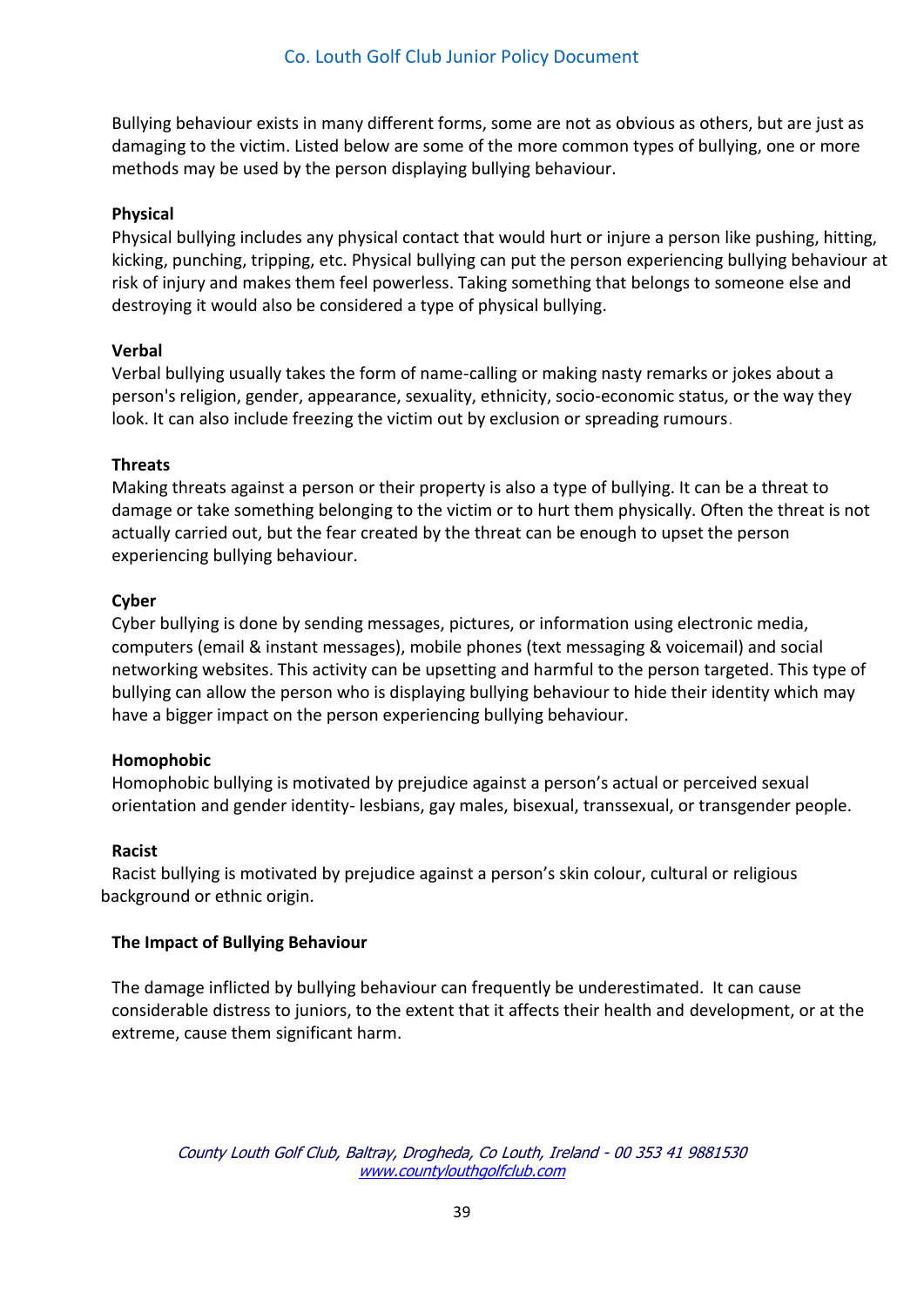### **Recognising Bullying Behaviour**

There are several signs that may indicate a person is being bullied:

- Reluctance to come to a venue or take part in activities.
- Physical signs (unexplained bruises, scratches, or damage to belongings)
- Stress-caused illness headaches, and stomach aches which seem unexplained.
- Frequent loss of, or shortage of, money with vague explanations
- Having few friends or drop out of newer members.
- Changes in behaviour (withdrawn, stammering, moody, irritable, upset, distressed, not eating, reduced concentration, drop in performance)
- Anxiety (shown by nail-biting, fearfulness, tics)

*This list is not exhaustive and there are other possible reasons for many of the above. The presence of one or more of these indicators is not proof that bullying is taking place.*

### **How to prevent Bullying Behaviour**

Ensure that all members follow the Code of Conduct, which promotes the rights and dignity of each member.

● Deal with any incidents as soon as they arise.

Use a whole group policy or 'no-blame approach', i.e. working with person (s) displaying the bullying behaviour and the group of juniors, helping them to understand the hurt they are causing, and so make the problem a 'shared concern' of the group

Encourage juniors to negotiate, co-operate and help others, particularly new or children with specific needs.

Offer the person experiencing bullying behaviour immediate support and put the 'no blame approach' into operation.

Never tell a young person to ignore bullying, they cannot ignore it, it hurts too much.

Never encourage a young person to take the law into their own hands and beat the person (s) displaying the bullying behaviour at his/her own game.

Reassure the person experiencing bullying behaviour that they have done nothing wrong. Reinforce that there is a 'right to tell' culture within the club.

### **Who should deal with bullying?**

While the more extreme forms of bullying would be regarded as physical or emotional abuse and are reported to the Statutory Authorities, dealing with bullying behaviour is normally the responsibility of all Leaders within golf. The Children's Officer and Designated Liaison Person are your initial points of contact within the Club.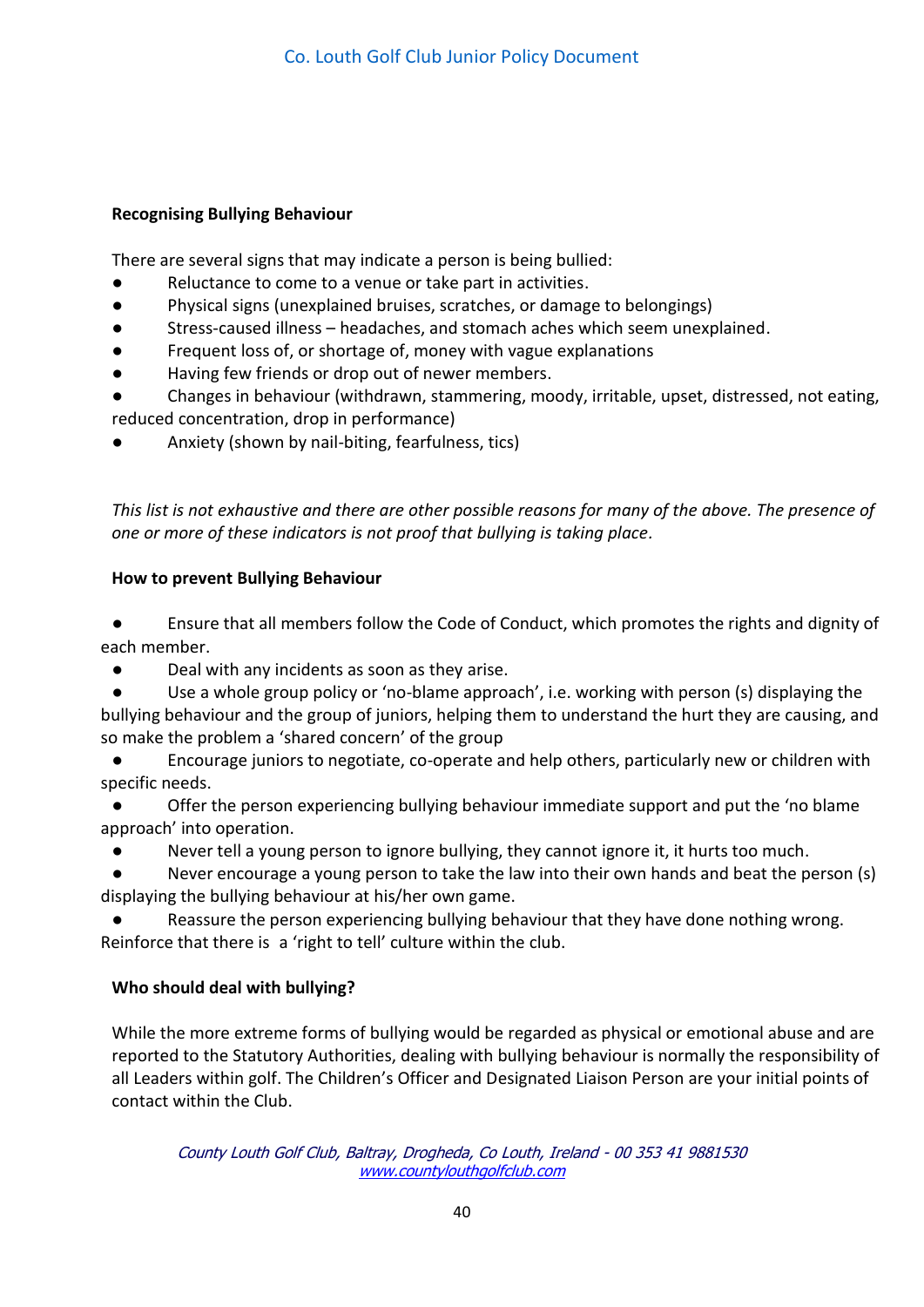Using the NO BLAME Approach

The NO BLAME approach seeks to find a resolution for the young people involved in the bullying behaviour whilst maintaining their relationship within the club or the group.

This is important for young people who often simply want the behaviour to stop, without a need for punishments to be imposed.

The NO BLAME approach encourages young people to recognize the impact of their behavior and then to take responsibility for changing it. By using this approach, a previous relationship between or within a team can often be re-established; this is often a preferred option for the young people involved.

The ethos behind the NO BLAME approach is to:

EXPLAIN the problem, i.e. that someone seems to be unhappy in the club, seems to be picked on etc. and explain how that person is feeling; this should not accuse anyone.

ASK for ideas as to how to help this person.

LEAVE the individuals involved to check how the behaviour has changed.

SHARE the responsibility of changing the behaviour and encouraging everyone to speak to a trusted adult if there is bullying behaviour in the club.

*The NO BLAME approach does not attempt to get 'confessions', it seeks to get an acknowledgement of behaviour and provides an opportunity for young people to change hurtful behaviour.* 

There may be issues that are not resolved through the NO BLAME approach, where behaviour continues.

Bullying behaviour is a breach of a code of conduct and may have to be dealt with through a disciplinary process. However, the outcome for young people is far better when issues can be resolved through the NO BLAME approach.

#### **NO BLAME APPROACH**

### **STEP 1: MEET WITH THE JUNIOR WHO IS THE TARGET OF THE BULLYING BEHAVIOUR**

If you find that there has been an incident of bullying behaviour, first talk to the young person who is the target of the behaviour. At this stage find out who was involved and what the young person is now feeling. Try asking the following questions:

- What was the behaviour that has caused upset?
- Are you emotionally/physically hurt and/or how are you feeling?
- Who was involved in the behaviour, i.e. was it in your own peer group?
- When and where did it happen?
- Make sure you actively listen and advise the young person of the next steps that will be taken.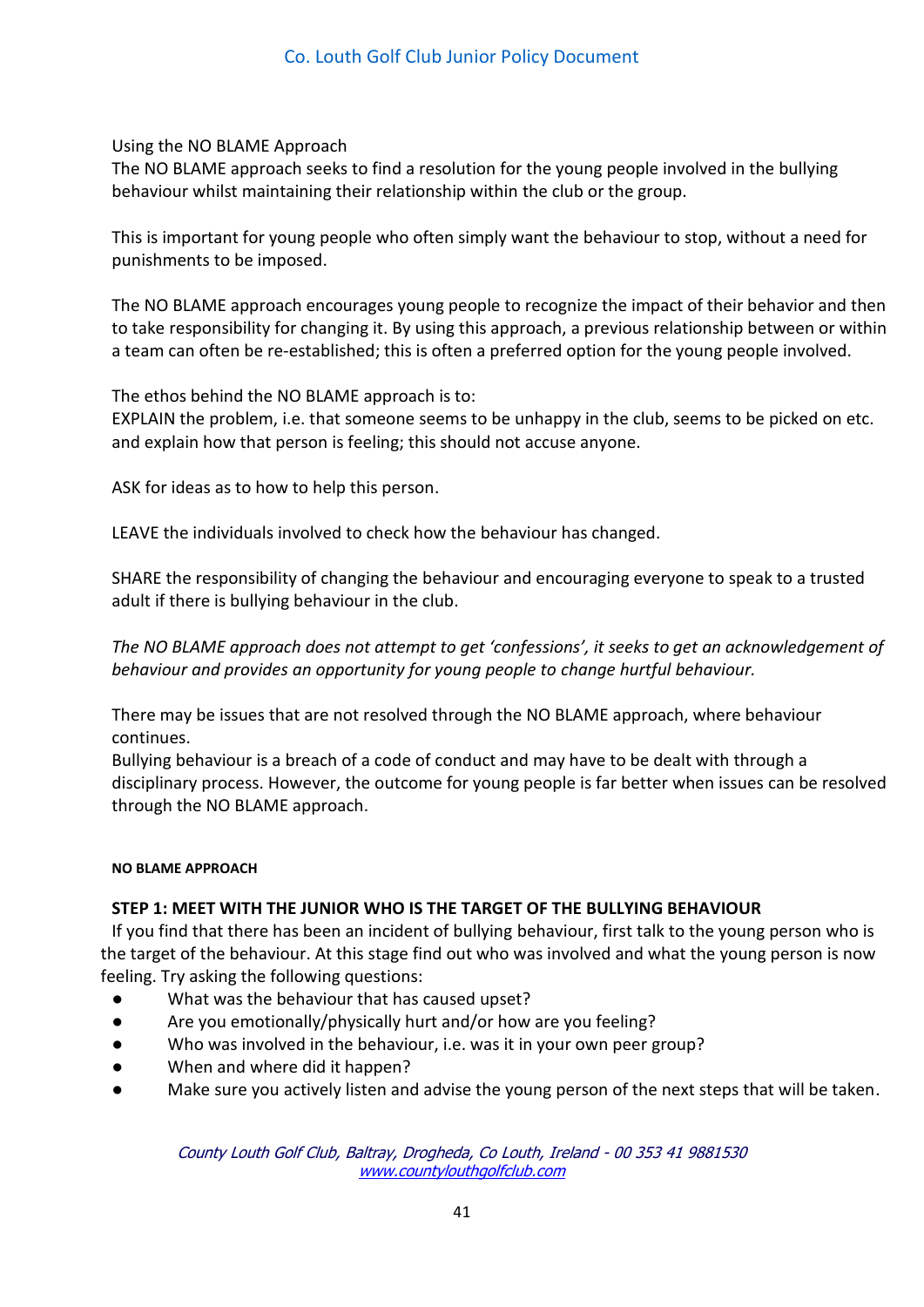### **STEP 2: MEET WITH ALL INVOLVED**

Arrange to meet with all those involved; this should include those who initiated the bullying behaviour, some of the backup and if necessary, you might want to ask the audience.

The meeting should be informal, and it is better to try to meet the individuals before meeting as a group. If you meet with a group keep the number controllable and you should only deal with the topic. Make sure everyone knows you are there to get their point of view and find their solutions.

### **STEP 3: EXPLAIN THE PROBLEM**

Talk about the hurt caused in general terms without apportioning blame, e.g. you might suggest the target of the bullying behaviour doesn't seem to be happy in the club, and you have heard they have been called names/left out/picked on etc. It might be helpful to ask questions like:

- What do you think they are feeling?
- How would you feel if it were you?
- What would you do if it happened to you?
- What could we do to see it does not happen again?

You should not use specific details of the incident or allocate blame, however, explain the feelings of loneliness, feeling left out, being rejected, laughed at and how that the person may be feeling. Listen and watch out for reactions and pick up on comments without accusing or if in a group without isolating anyone; this is an opportunity to find out how others in the group feel about bullying behaviour.

### **STEP 4: ASK THE GROUP/INDIVIDUAL FOR THEIR IDEAS**

At this stage, the group or individual is encouraged to suggest ways that would make a target of the bullying behaviour feel happier. Use phrases like: "if it were you what would help you….", to encourage a response.

Listen to all suggestions and note them, especially positive responses as these will help create an environment for young people involved to work together.

### **STEP 5: LEAVE IT TO THE GROUP OR INDIVIDUAL**

Now the problem has been identified and solutions suggest it is now handed over to the group/individual to act on. Arrange what actions they will take and to meet again a certain time frame. You have now passed the responsibility over to the group or the individual to take the suggested action within that time.

#### **STEP 6: MEET THEM AGAIN**

Meet everyone, including the person who had been responsible for the bullying behaviour and the target of the behaviour; discuss how things are going and check if there have been other incidents. This allows for continual monitoring and keeps everyone involved in the process. The parents of the young people involved should be informed of the actions taken.

### **STEP 7: SHARE THE RESPONSIBILITY**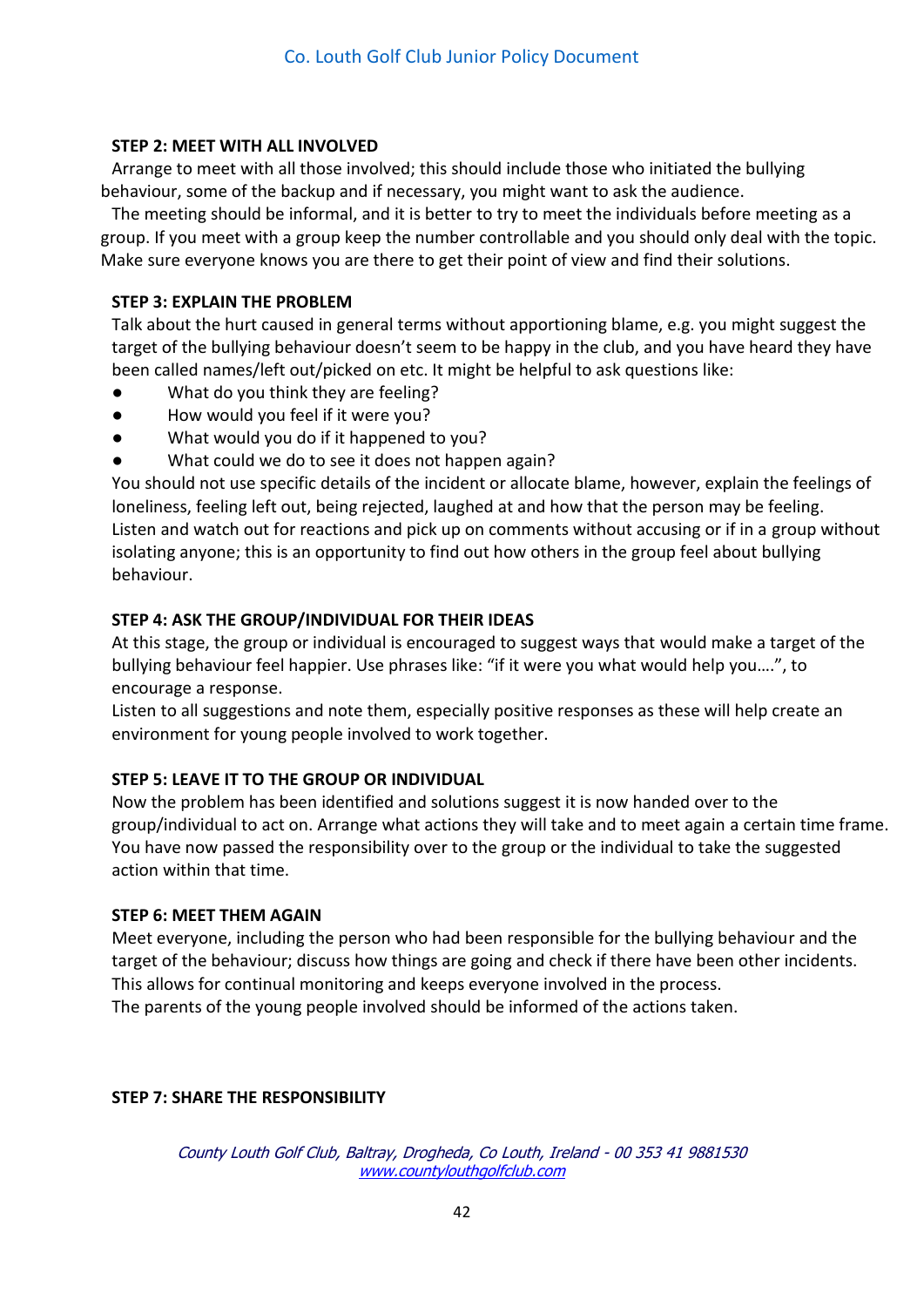<span id="page-42-0"></span>Meet with the wider group or team to discuss what should be in place to help prevent further incidents and what impact bullying behaviour may have on everyone, e.g. less free time or social activities, or other actions might need to be imposed as a preventative measure. Any action should be used in the spirit of prevention, not as a punishment.

Appendix 6



Appendix 7

### **Code of Conduct for Leaders**

<span id="page-42-1"></span>Leaders should familiarise themselves with Golf's Safeguarding Policy, in particular this code of conduct. Leaders should read and agree to abide by these terms.

### **As a Leader in golf, I agree that I should:**

- Be positive during sessions and competitions, praise and encourage effort as well as results.
- Put the welfare of the young person first, strike a balance between this and winning/results.
- Encourage fair play and treat all participants equally.
- Recognise development needs, ensuring activities are appropriate for the individual.
- Plan and prepare appropriately.
- Have experience relevant to working with juniors or hold up-to-date qualifications and be committed to the guidelines in the Safeguarding policy.
- Involve parents where possible and inform parents of progress as well as when problems arise.
- Keep a record of attendance at training and competitions.
- Keep a brief record of injuries that may occur, and action taken.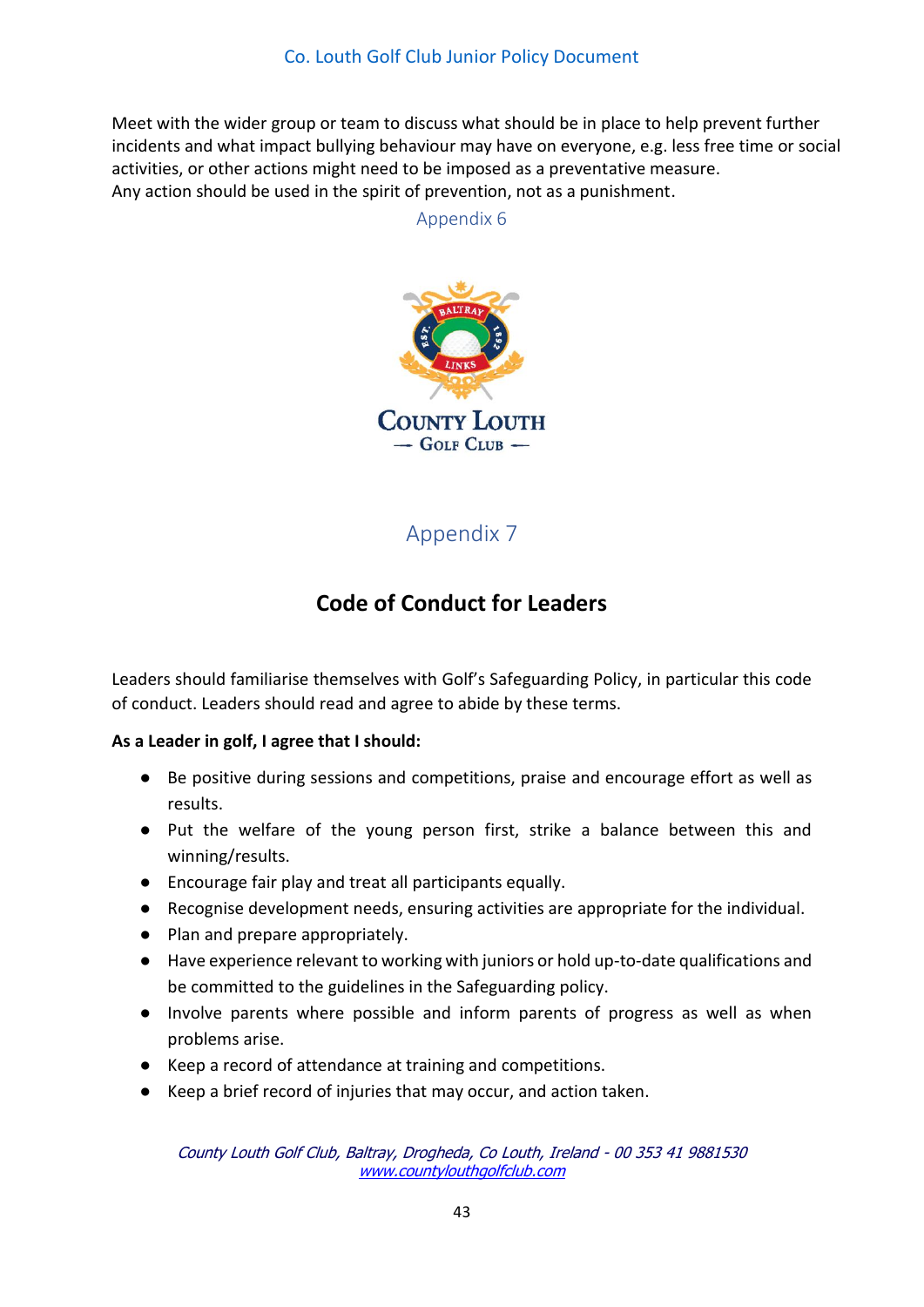- Keep a brief record of problem/action/outcome if behavioural problems arise.
- Report any concerns in accordance with this Code's reporting procedures.

### **Where possible I will avoid:**

- Spending excessive amounts of time with children away from others.
- Taking sessions alone.
- Taking children to my home.
- Taking children on journeys alone in my car
- Contacting the Junior directly, all contact will be made via the Parent/Guardian

### ● **Sports Leaders should not:**

- Use any form of physical punishment or physical force on a child.
- Use any form of abusive language.
- Exert undue influence over participants in order to obtain personal benefit or reward.
- Engage in rough physical games, sexually provocative games or allow or engage in inappropriate touching of any kind, and /or make sexually suggestive comments about, to a child. This includes innuendo, flirting or inappropriate gestures and terms.
- Take measurements or engage in certain types of fitness testing without the presence of another adult.
- Undertake any form of therapy (hypnosis etc.) in training of children.

### **Communications with Parents**

To continue to ensure a child reaches their full potential and enjoys their time at the club officials /coaches need to encourage parents to consider:

- What do they want their child to get out of golf? Is it the same as wheat the parent wants?
- Does the parent understand what their child is trying to achieve and what support they need to achieve it?
- Is the parent being the best role model they can be to help their child enjoy their golfing experience?
- Is the parent focused on their child's development and enjoyment?

### **Emergency Action/First Aid**

All officials/coaches, leaders working directly with Juniors should be prepared with an action plan in the event of an emergency and be aware of our First Aid Procedures. This will include:

- Access to First Aid equipment.
- Telephone contact of Parent/Guardian if the participant is a junior/minor